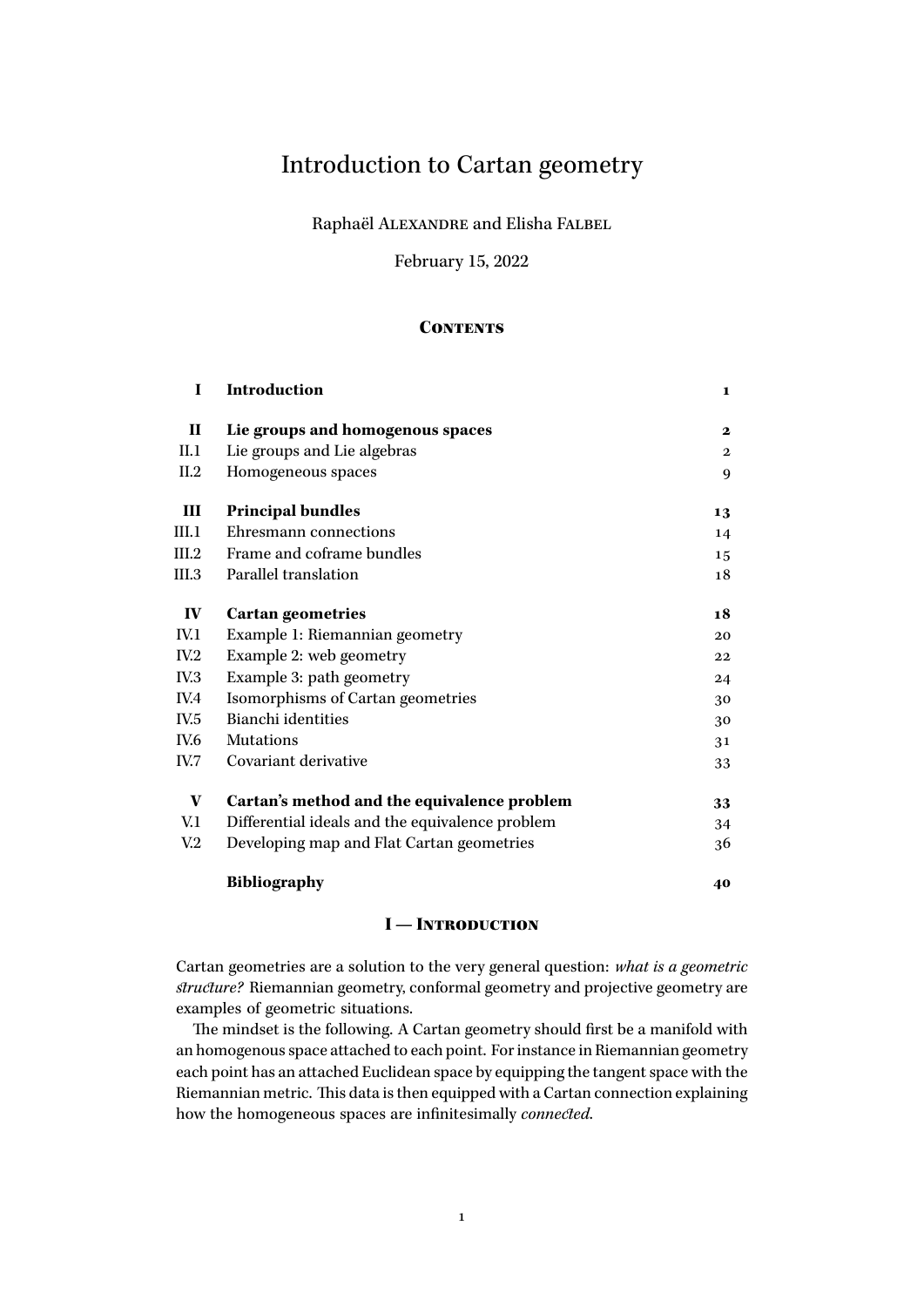When one has two different Cartan geometries, one can ask if they are equivalent. For instance, when are two Riemannian manifold isometric or at least locally isometric? This is a deep question known under the general name of the *equivalence problem*. In Riemannian geometry, the differential system  $g = \sum dx_i^2$  asks wether the space is locally euclidean. It is the case if, and only if, a curvature tensor vanishes. Cartan geometries give a similar procedure for all the geometries: a curvature tensor vanishes if, and only if, the space is locally homogeneous.

But when the curvature is not zero, the equivalence problem is harder to solve. What is the meaning of two curvature on two different spaces being equal? Cartan's method for the equivalence problem is a general procedure to study and solve this problem in many situations. An important example is given by the class of the symmetric spaces: those are the Riemannian spaces that are not flat but have a parallel curvature tensor. With Cartan's method one can verify when two spaces with this property are locally equivalent or not.

In this course, we will describe Cartan geometries and introduce the local equivalence problem between geometric structures. The main global problem we will deal with is the classification of smooth Anosov flows on a compact three manifold and, more generally, of non-compact automorphisms groups acting on a compact manifold preserving a contact distribution and two transverse lines contained in the contact plane at each point of the manifold.

## II — Lie groups and homogenous spaces

## II.1 Lie groups and Lie algebras

<span id="page-1-1"></span><span id="page-1-0"></span>We start with the definition of a Lie group. General references for this section are [\[War83;](#page-39-1) [Kna02\]](#page-39-2).

Definition II.1 *A Lie group is a group G that is also a differential manifold and such that the operations of multiplication and inverse are smooth. That is, the maps*  $G \times G \to G$  *and*  $G \to G$  *given by*  $(x, y) \to xy$  *and*  $x \to x^{-1}$  *are smooth.* 

**DEFINITION II.2** *A homomorphism*  $H \rightarrow G$  *of Lie groups is a group homomorphism which is a smooth map. The automorphism group of H is the group of bijective homomorphisms of H into H.*

Note that if we ignore continuity in the definition of homomorphisms of Lie groups one might obtain a much larger set.

To each Lie group is associated a Lie algebra which can be thought as the space of tangent vectors at the identity of the group.

Definition II.3 *A Lie algebra* g *over* **R** *is a real vector space of finite dimension equipped with a bilinear map*

$$
[\cdot,\cdot]:\mathfrak{g}\times\mathfrak{g}\to\mathfrak{g},\tag{1}
$$

*satisfying, for any*  $x, y, z \in \mathfrak{g}$  *the anti-commutativity property*  $[x, y] = -[y, x]$  *and the Jacobi identity:*

$$
[[x, y], z] = [x, [y, z]] - [y, [x, z]]. \qquad (2)
$$

**DEFINITION II.4** A homomorphism  $\alpha$ :  $\mathfrak{h} \rightarrow \mathfrak{g}$  between Lie algebras is a homomor*phism of vector spaces preserving the Lie bracket, that is,*  $\alpha([X, Y]) = [\alpha(X), \alpha(Y)]$  *for all X*,*Y* ∈ h*. The automorphism group of* h *is the group of bijective homomorphisms of* h *into* h*.*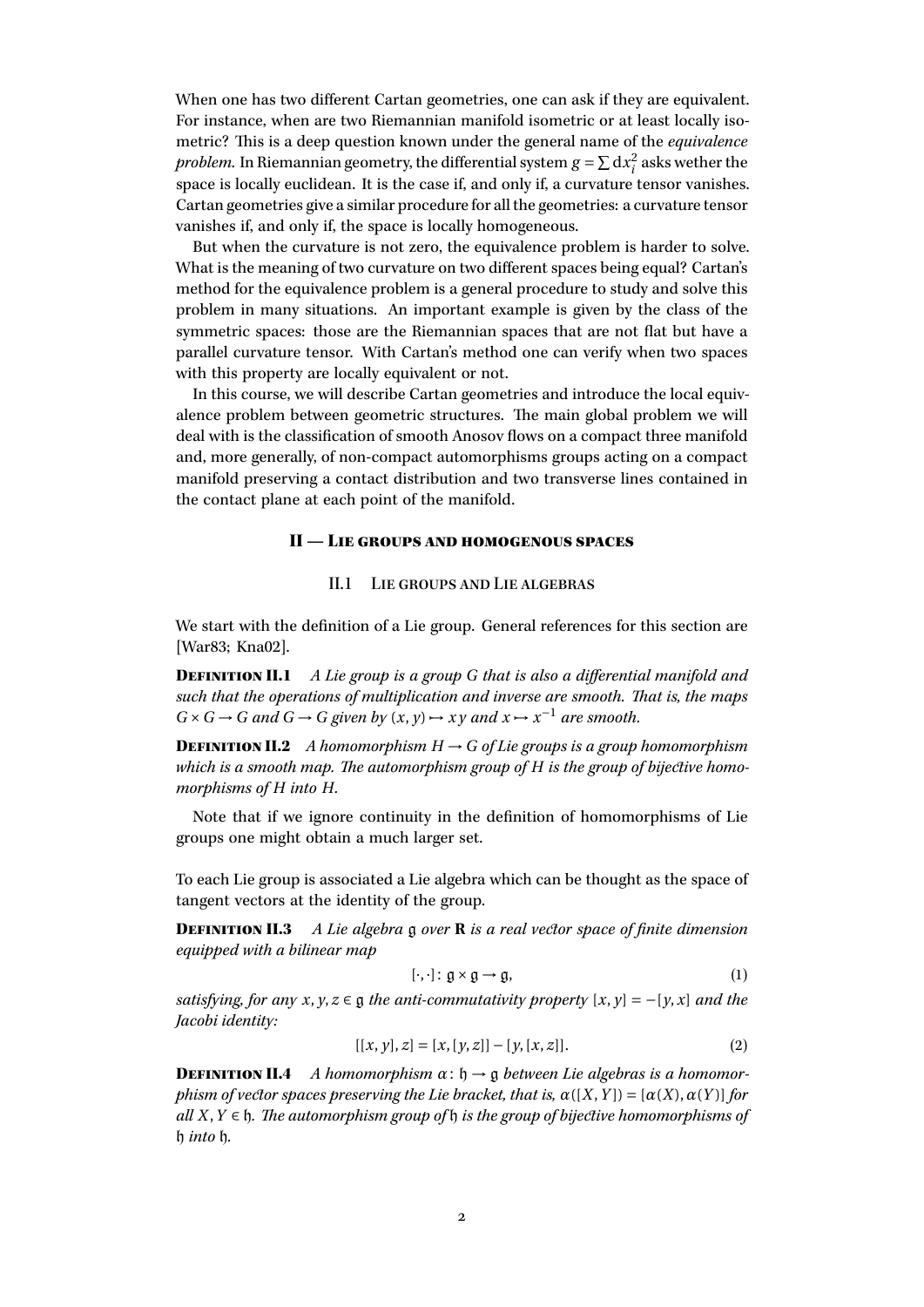Let *G* be a Lie group. If  $a \in G$  is fixed, then one can consider the translations  $L_a(g) = ag$  and  $R_a(g) = ga$  called left and right multiplication respectively.

**DEFINITION II.5** *A vector field X on a Lie group G is* left invariant *if, for any*  $a \in G$ *,*  $(L_a)$  ∗ $(X) = X$ *. Similarly, it is* right invariant *if*  $(R_a)$  ∗ $(X) = X$ *.* 

Note that this condition means  $(L_a)_*(X(g)) = X(ag)$ .

An important consequence of this definition is that left (or right) invariant vector fields are determined by their value at the identity of the group and the Lie bracket of two invariant vector fields is again invariant. Therefore the set of left invariant vector fields forms a Lie algebra that can be identified to the tangent space of the group at the identity.

Definition II.6 *The Lie algebra of a Lie group G is the set*  $g = \{ X \in C^{\infty}(\mathrm{T}G) \mid \forall a \in G, (L_a)_*(X) = X \}$ (3)

*of left invariant vector fields on G equipped with the bilinear map given by the bracket between vector fields.*

A subgroup  $H \subset G$  which is a Lie group and such that the inclusion map is smooth is a called a Lie subgroup. Imposing that the inclusion is an embedding is equivalent to assuming that the subgroup is closed as a subspace of *G* (this result is called the closed-subgroup theorem or Cartan theorem).

The relation between Lie algebra homomorphisms and Lie group homomorphisms is described by the following.

**THEOREM II.7** Let H and G be Lie groups and  $\phi$ :  $H \rightarrow G$  a smooth homomorphism. *Then*  $d\phi_e$ :  $\mathfrak{h} \rightarrow \mathfrak{g}$  *is a homomorphism. Conversely, if*  $\alpha$ :  $\mathfrak{h} \rightarrow \mathfrak{g}$  *is a homomorphism and H* is simply connected, then there exists a unique smooth homomorphism  $\phi$ :  $H \rightarrow G$ *such that*  $\alpha = d\phi_e$ *.* 

*Examples*

- (1) The additive group  $\mathbb{R}^n$ . The automorphism group coincides with linear isomorphisms of  $\mathbb{R}^n$ , that is to say  $GL(n,\mathbb{R})$ . But note that the full group of group automorphisms (not necessarily continuous) of the group **R** *n* contains nonlinear maps.
- (2) The set of matrices with determinant one  $SL(n, \mathbb{R})$  and the usual product of matrices as group law.
- (3) Let *G* be a Lie group,  $N \subset G$  be a normal subgroup and  $K \subset G$  a subgroup satisfying *N* ∩ *K* = { $e$ } and *G* = *NK*. (This last condition means that *g* ∈ *G* can always be written as *nk* with  $n \in N$  and  $k \in K$ .) In this conditions, we say that *G* is the semidirect product of *K* and *N* and write  $G = N \rtimes K$ . Observe that if  $g_1 = n_1 k_1$  and  $g_2 = n_2 k_2$  then  $g_1 g_2 = n_1 (k_1 n_2 k_1^{-1}) k_1 k_2$ .

An example is given by the affine linear group  $\text{Aff}(\mathbf{R}^n) = \mathbf{R}^n \rtimes \text{GL}(n, \mathbf{R})$ . Given an affine transformation  $T$  acting on the affine plane  $\mathbb{R}^n$ , the choice of a base point  $0 \in \mathbb{R}^n$  allows to write

$$
T(x) = c + f(x) \tag{4}
$$

with *c* ∈ **R**<sup>*n*</sup> and *f* ∈ GL(*n*, **R**). This decomposition is unique. Hence Aff(**R**<sup>*n*</sup>) =  $\mathbf{R}^n$  GL(*n*, **R**). Note that the change of the base point from  $0 \in \mathbf{R}^n$  to  $\zeta \in \mathbf{R}^n$ translates to:

$$
\zeta + T(x - \zeta) = \zeta + (c - f(\zeta)) + f(x)
$$
 (5)

therefore the linear part *f* of *T* is independent from the choice of the base point, but the translational part depends on it.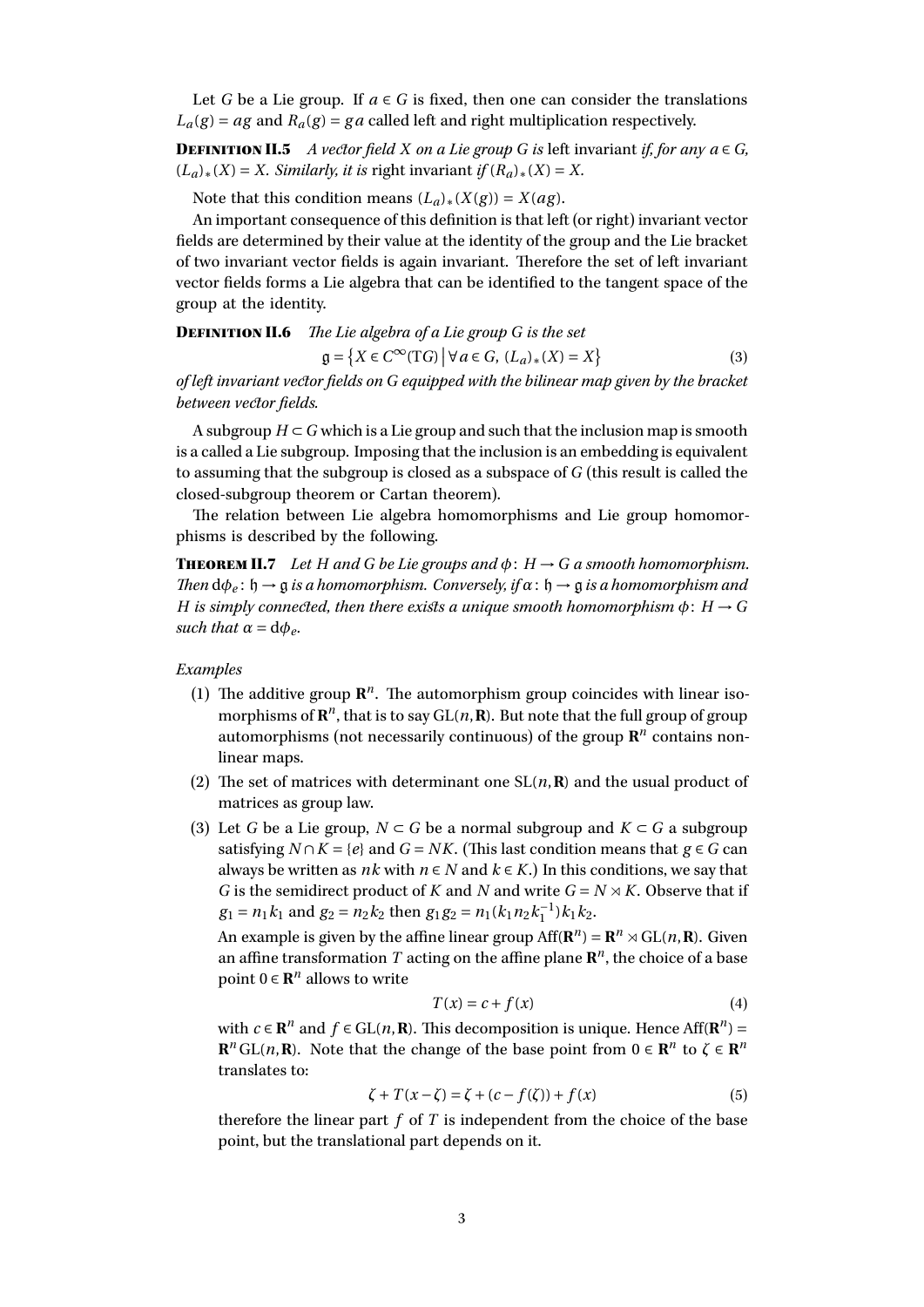The composition of two transformations  $T_1$ ,  $T_2$  is given by:

$$
T_1(T_2(x)) = c_1 + f_1(c_2 + f_2(x)) = (c_1 + f_1(c_2)) + f_1f_2(x)
$$
\n(6)

and it proves that  $Aff(\mathbf{R}^n)$  is indeed the semidirect product  $\mathbf{R}^n \rtimes GL(n, \mathbf{R})$ . Note that a convenient representation of the affine group into  $GL(n+1, \mathbb{R})$  is given by

$$
(c, f) \mapsto \begin{pmatrix} f & c \\ 0 & 1 \end{pmatrix}.
$$
 (7)

Equivalently, semidirect products  $G = N \rtimes K$  are in correspondance with split exact sequences

$$
1 \to N \to G \to K \to 1 \tag{8}
$$

and in the case of the affine group, we have indeed

$$
0 \to \mathbf{R}^n \to \text{Aff}(\mathbf{R}^n) \to \text{GL}(n, \mathbf{R}) \to 1 \tag{9}
$$

with the last morphism being independent of the choice of a base point and therefore is indeed restricted to the identity on  $GL(n, \mathbb{R})$ .

(4) The three dimensional Heisenberg group Heis(3) is defined as

Heis(3) = 
$$
\left\{ \begin{pmatrix} 1 & x & z \\ 0 & 1 & y \\ 0 & 0 & 1 \end{pmatrix} \middle| (x, y, z) \in \mathbb{R}^3 \right\}
$$
 (10)

The group law is again the matrix product and is described by

$$
\begin{pmatrix} 1 & x & z \\ 0 & 1 & y \\ 0 & 0 & 1 \end{pmatrix} \begin{pmatrix} 1 & x' & z' \\ 0 & 1 & y' \\ 0 & 0 & 1 \end{pmatrix} = \begin{pmatrix} 1 & x + x' & z + z' + x \cdot y' \\ 0 & 1 & y + y' \\ 0 & 0 & 1 \end{pmatrix}
$$
(11)

Another description of the same group is given by  $C \times R$  with the (additive) group law

$$
(x + iy, z) \cdot (x' + iy', z') = \left( (x + x') + i(y + y'), z + z' + \frac{1}{2} (xy' - yx') \right). \tag{12}
$$

Both descriptions are compatible. One can start with the Lie algebra:

$$
\mathfrak{heis}(3) = \left\{ \begin{pmatrix} 0 & x & z \\ 0 & 0 & y \\ 0 & 0 & 0 \end{pmatrix} \right\}.
$$
 (13)

The exponential of an element is

$$
\exp\left(\begin{pmatrix} 0 & x & z \\ 0 & 0 & y \\ 0 & 0 & 0 \end{pmatrix}\right) = \begin{pmatrix} 1 & x & z + \frac{1}{2}xy \\ 0 & 1 & y \\ 0 & 0 & 1 \end{pmatrix}.
$$
 (14)

Therefore exp:  $heis(3) \rightarrow Heis(3)$  is a diffeomorphism. The group law furnishes a law on the Lie algebra by taking the logarithm:

$$
X \cdot Y = \log(\exp(X)\exp(Y)) = X + Y + \frac{1}{2}[X, Y]
$$
 (15)

and this law on heis(3):

$$
\begin{pmatrix} 0 & x & z \\ 0 & 0 & y \\ 0 & 0 & 0 \end{pmatrix} \cdot \begin{pmatrix} 0 & x' & z' \\ 0 & 0 & y' \\ 0 & 0 & 0 \end{pmatrix} = \begin{pmatrix} 0 & x + x' & z + z' + \frac{1}{2}(xy' - yx') \\ 0 & 0 & y + y' \\ 0 & 0 & 0 \end{pmatrix}
$$
 (16)

gives the second description.

The automorphism group of a simply connected Lie group coincides with the automorphism group of its Lie algebra. In the case of the Heisenberg group (which is diffeomorphic to **R** 3 ) one can use the group operation on the Lie algebra to determine the automorphisms.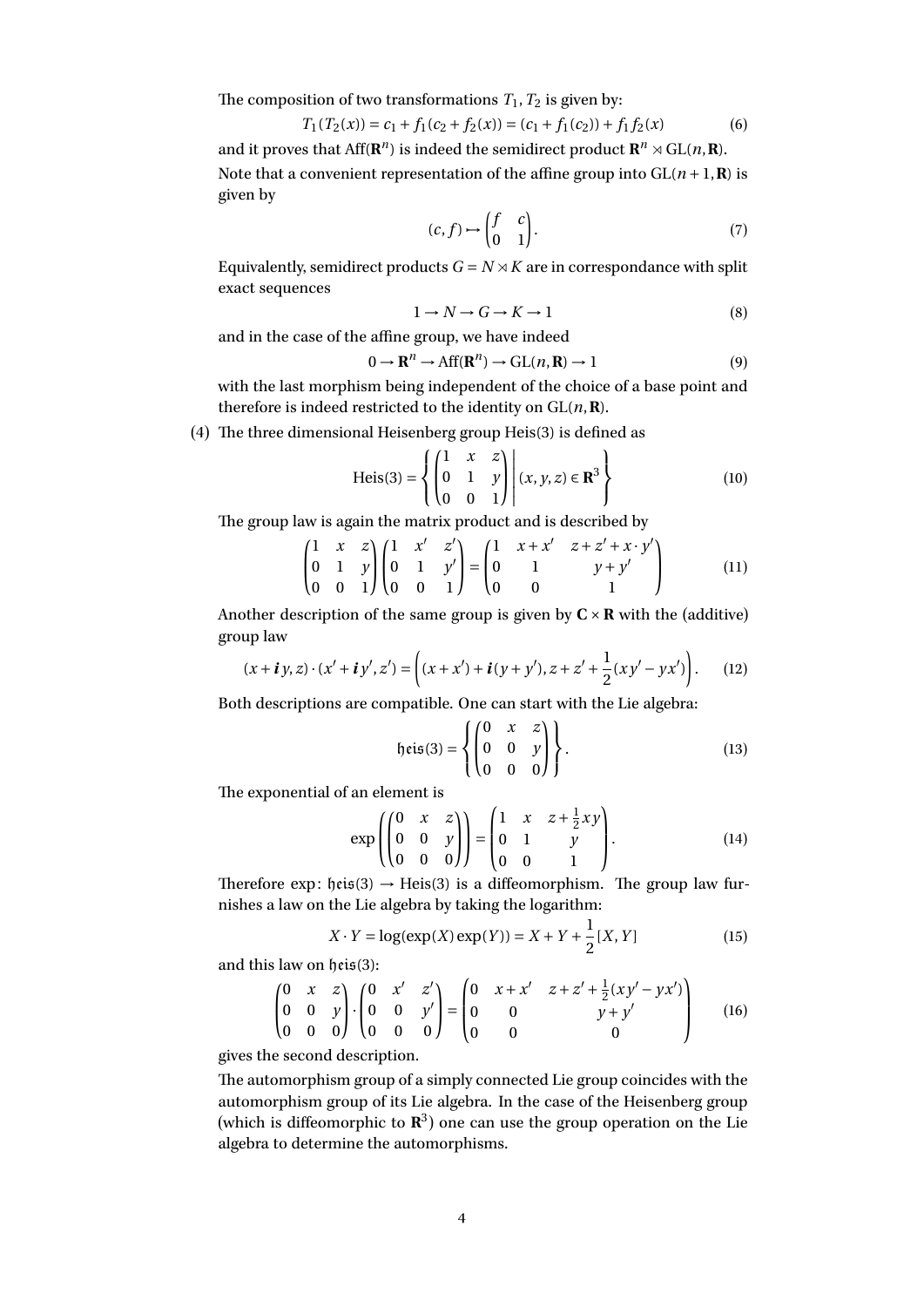Proposition II.8 *The automorphism group of* Heis(3) *(described by coordinates*  $(x + i y, t) = (z, t) \in \mathbb{C} \times \mathbb{R}$  *is generated by the following transformations.* 

- *(a) Transformations*  $(z, t) \mapsto (A(z), t)$  *where*  $A: C \rightarrow C$  *is symplectic with re-* $\frac{1}{\text{spec}t}$  *to the form*  $\text{Im}(z\overline{z'}) = xy' - yx'$ *.*
- *(b) Dilations*  $(z, t) \mapsto (az, a^2 t)$ *, with*  $a \in \mathbb{R}^*_+$ *.*
- *(c) Conjugations by a translation*  $(a + ib, c) \in Heis(3): (x + iy, t) \mapsto (x + iy, t + iy)$  $av - bx$ ).
- *(d) The inversion map*  $(z, t) \rightarrow (\overline{z}, -t)$ *.*

**PROOF** We decompose an automorphism  $\phi$ : Heis(3)  $\rightarrow$  Heis(3) by decomposing its derivative  $d\phi_e$ : heis(3)  $\rightarrow$  heis(3). With a linear automorphism  $d\phi_e$ , we can write  $d\phi_e(x + i\gamma, t) = (A(x, \gamma, t), a t + b x + c \gamma)$ , with *A* a linear transformation and *a*,*b*,*c* three real numbers.

We note that an automorphism has to centralize the center of the group: if *ζ* is in the center, then  $0 = d\phi_e[\zeta, \cdot] = [d\phi_e\zeta, d\phi_e \cdot] = [d\phi_e\zeta, \cdot]$ . Therefore *A* can not depend on *t*. (The center of heis(3) is exactly (0,*t*).)

From  $(A(x, y), at + bx + cy)$  one can compose by the conjugation by a translation such that  $d\phi_e$  becomes ( $A(x, y)$ ,  $at$ ). (Choose the translation ( $-c+ib$ , 0).) Next, if *a* is negative then we compose by an inversion. We obtain  $(A'(x, y), |a|t)$  with *A*<sup> $\prime$ </sup> that is either *A* or *A*. Then we can compose by a dilatation by  $\lambda = \sqrt{|a|^{-1}}$  so that we obtain  $(\lambda A'(x, y), t)$ .

Now, because *t* is fixed,  $\lambda A'$  must be a symplectic transformation of **C**.  $\bullet$ 

*Note* Hilbert's 5th problem deals with the question of to what extent a topological group has a differential structure. This problem has many interpretations. One of the most important of them was solved by Gleason, Montgomery-Zippin and Yamabe among other contributions: *every connected locally compact topological group without small subgroups (a neighborhood of the identity does not contain a subgroup other than the trivial subgroup) is a Lie group*.

## II.1.1 The Maurer-Cartan form

Given a Lie group *G* and its Lie algebra g, one might wonder how g controls the full tangent space TG. Since G is a group, we can always translate  $T_e$ G to any  $T_g$ *G* by doing a left translation  $L_g$  or a right translation  $R_g$ . We choose to identify any tangent space  $T_g$ *G* with the left translation  $(L_g)_*T_e$ *G*. It implies that T*G* has a parallelism  $TG \rightarrow G \times g$ . This parallelism is determined by the Maurer-Cartan form.

**DEFINITION II.9** *is parallelisable if there exists n vector fields*  $(X_1, \ldots, X_n)$  *such that at each point*  $p \in M$ ,  $(X_1(p), \ldots, X_n(p))$  *is a basis of*  $T_pM$ *.* 

Definition II.10 *The (left) Maurer-Cartan form on a Lie group G is the* g*-valued* 1*-form θ defined by*

$$
\forall X_g \in \mathrm{T}_g G, \, \theta(X_g) = (L_g)_*^{-1}(X_g) \in \mathfrak{g}.\tag{17}
$$

*Note* Let *X* be a vector field on *G*, then  $\theta(X) = v$  is constant, if and only if, *X* is leftinvariant and  $X(g) = (L_g)_* v$ . It furnishes a parallelism of *G* by choosing a basis of g.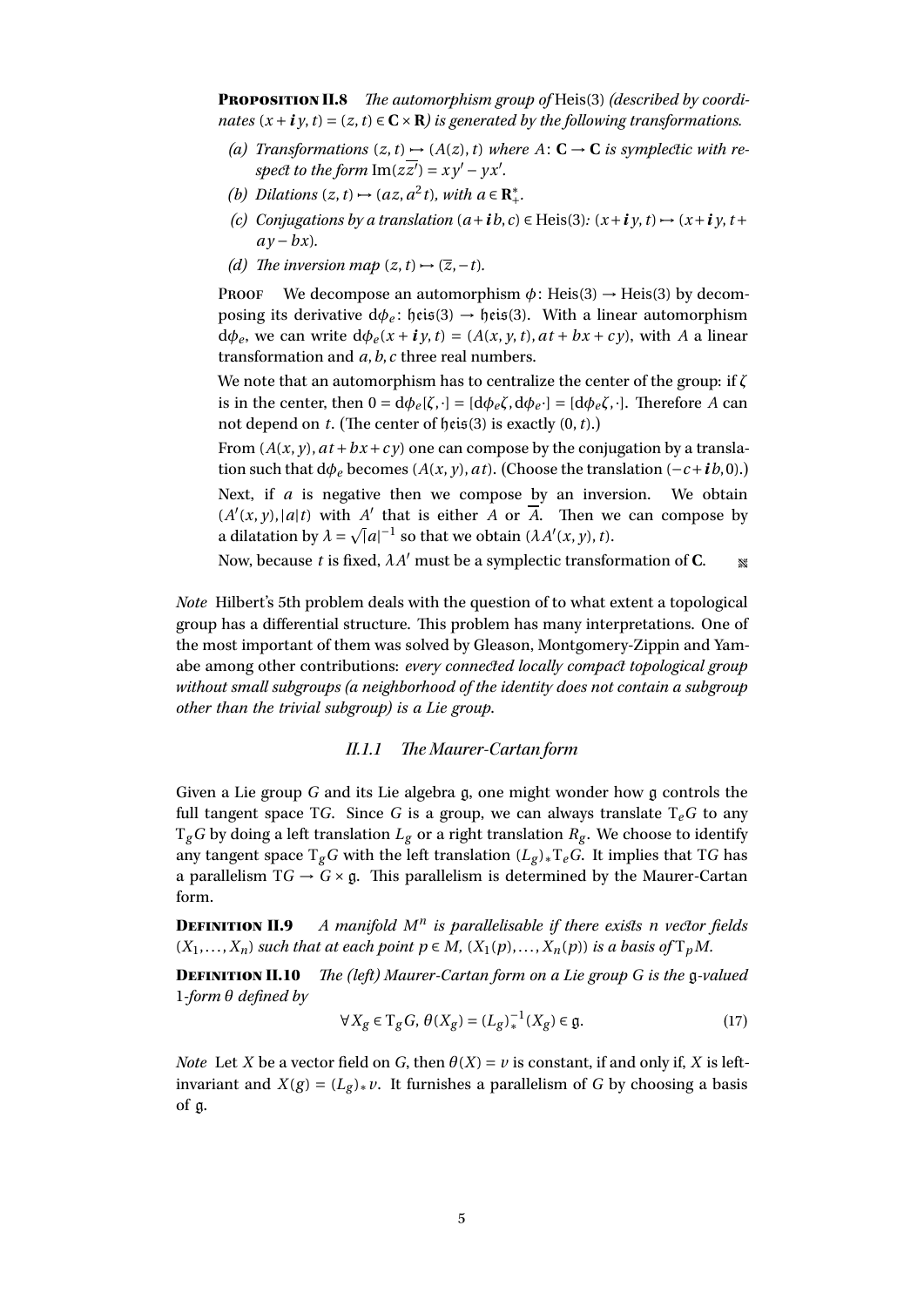Recall that for any 1-form *α* we have

$$
d\alpha(X,Y) = X(\alpha(Y)) - Y(\alpha(X)) - \alpha([X,Y]).
$$
\n(18)

**PROPOSITION II.11** (Structural equation) *For any*  $X, Y \in T_g$ *G*,

$$
d\theta(X,Y) + [\theta(X), \theta(Y)] = 0.
$$
 (19)

PROOF We can evaluate  $d\theta(X, Y)$  by assuming that *X*, *Y* are prolongated by leftinvariant vector fields  $X^*$  and  $Y^*$ . For any left-invariant vector field  $X^*$ , the image by the Maurer-Cartan form is constant on it by definition. Therefore *X* ∗ (*θ*(*Y* ∗ )) and  $Y^*(\theta(X^*))$  are both zero. Moreover, since  $X^*$ ,  $Y^*$  are left-invariant, so is  $[X^*, Y^*]$ and therefore  $\theta([X^*, Y^*]) = [\theta(X), \theta(Y)].$ 

*Maurer-Cartan form with coordinates* The choice of a basis  $(e_1, \ldots, e_n)$  of g allows to write  $\theta = (\theta^1, \ldots, \theta^n)$  by duality. With  $X_i$  the left-invariant vector field verifying  $\theta(X_i) = e_i$ , we can determine the *structure coefficients*:

$$
[X_i, X_j] = \sum_k c_{ij}^k X_k.
$$
\n(20)

The structural equation becomes:

$$
d\theta^{k}(X,Y) = -\sum_{i < j} c_{ij}^{k} \theta^{i} \wedge \theta^{j}.
$$
\n<sup>(21)</sup>

*Note* Here we use a convention which might be different in some cases (see [\[KN63\]](#page-39-3) pg. 28) and is sometimes the cause of a factor of  $\frac{1}{2}$  in the formula. In fact we define

$$
\theta^1 \wedge \theta^2(X, Y) = \theta^1(X) \otimes \theta^2(Y) - \theta^1(Y) \otimes \theta^2(X)
$$
\n(22)

in contrast with

$$
\theta^1 \wedge \theta^2(X, Y) = \frac{1}{2} \left( \theta^1(X) \otimes \theta^2(Y) - \theta^1(Y) \otimes \theta^2(X) \right). \tag{23}
$$

*Example* Consider the group  $SO(2) \subset GL(2, \mathbf{R})$ . This group is generated by:

$$
g(\phi) = \begin{pmatrix} \cos \phi & -\sin \phi \\ \sin \phi & \cos \phi \end{pmatrix}
$$
 (24)

By differentiating this parametrization, we obtain

$$
dg_{\phi} = \begin{pmatrix} -\sin\phi & -\cos\phi \\ \cos\phi & -\sin\phi \end{pmatrix} d\phi
$$
 (25)

Hence, the Lie algebra is also one dimensional and is generated by a single element:

$$
\begin{pmatrix} 0 & -1 \\ 1 & 0 \end{pmatrix}.
$$
 (26)

The Maurer-Cartan form translates  $dg_{\phi}$  for any  $\phi$  to  $dg_0$  by a left translation. Therefore it is given by

$$
\theta_{\phi} = g(\phi)^{-1} \, \mathrm{d}g_{\phi} \tag{27}
$$

$$
= \begin{pmatrix} \cos\phi & -\sin\phi \\ \sin\phi & \cos\phi \end{pmatrix}^{-1} \begin{pmatrix} -\sin\phi & -\cos\phi \\ \cos\phi & -\sin\phi \end{pmatrix} d\phi
$$
 (28)

$$
= \begin{pmatrix} 0 & -1 \\ 1 & 0 \end{pmatrix} d\phi.
$$
 (29)

*Matrix groups* If  $G \subset GL(n, \mathbf{R})$  is a matrix group with Lie algebra  $\mathfrak{g} \subset M_{n \times n}$  one can write the Maurer-Cartan form at *g*  $\in$  *G* and it is given by  $\theta_g = g^{-1} dg$ .

Here we interpret d*g* as the differential of the embedding of *G* into the space of matrices  $M_{n \times n}$ . In coordinates  $g_{ij}$  of that embedding, one has  $\theta_g = g_{ik}^{-1} dg_{kj}$ , which is a g-valued 1-form.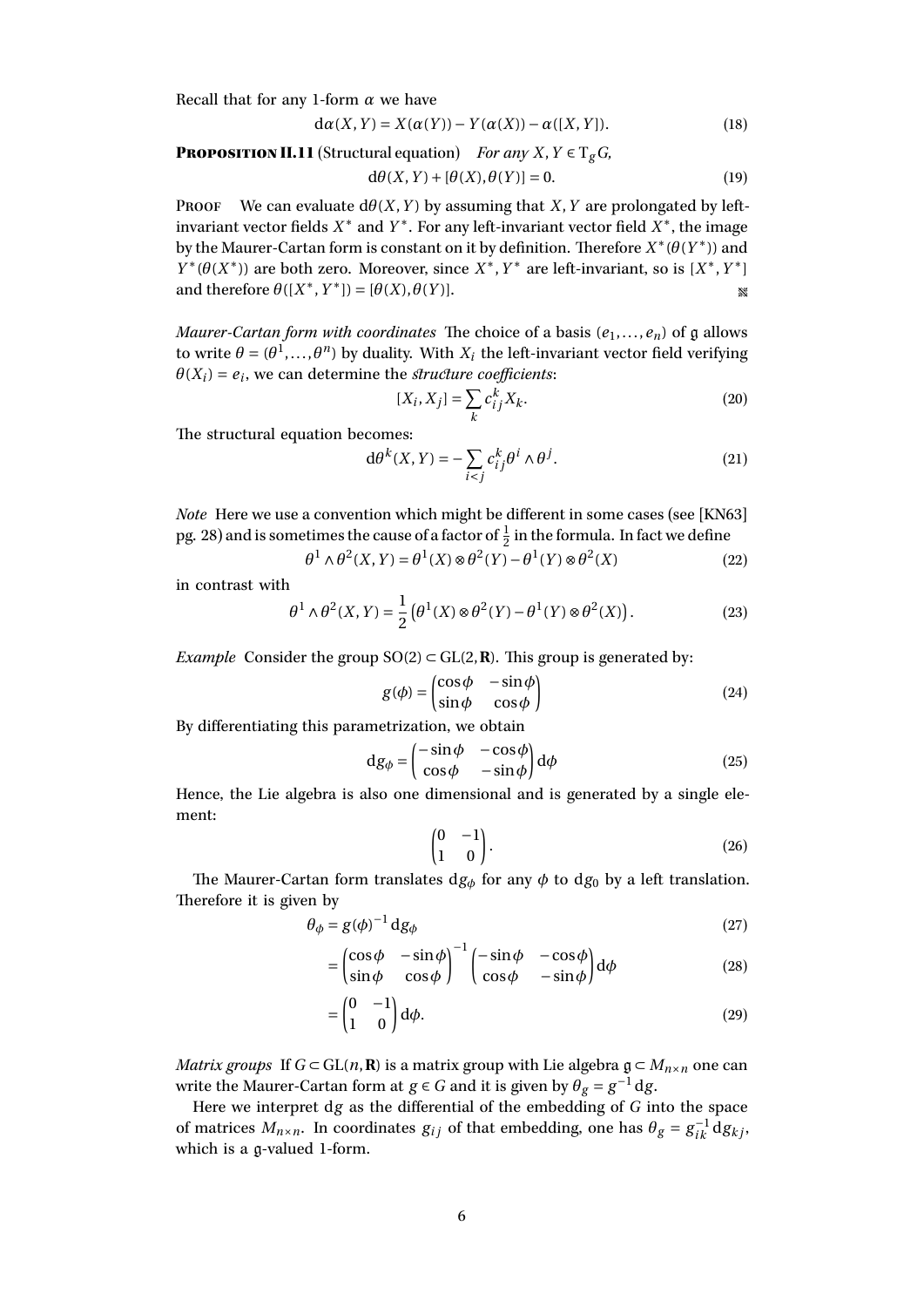*Vector space valued forms* The Maurer-Cartan form is an example of vector space valued form. We define the wedge product of a  $V_1$ -valued 1-form  $\theta_1$  and a  $V_2$ -valued 1-form  $\theta_2$  to be the  $V_1 \otimes V_2$ -valued form

$$
\theta_1 \wedge \theta_2(X, Y) = \theta_1(X) \otimes \theta_2(Y) - \theta_1(Y) \otimes \theta_2(X). \tag{30}
$$

If there exists a bilinear map [ $\cdot$ , $\cdot$ ] : *V* × *V* → *V* we note the composition of  $\wedge$  (for 1-forms) and  $[\cdot, \cdot]$  by

$$
[\theta_1 \wedge \theta_2](X, Y) := [\theta_1(X), \theta_2(Y)] - [\theta_1(Y), \theta_2(X)].
$$
\n(31)

Observe then that  $[\theta_1(X), \theta_2(Y)] = \frac{1}{2}$  $\frac{1}{2}[\theta_1 \wedge \theta_2](X, Y).$ 

Writing, in general,  $\theta_n$  for a g-valued *n*-form we may define the exterior derivative and the product of two forms accordingly. We easily verify:

(1)  $[\theta_p \wedge \theta_q] = (-1)^{pq} [\theta_q \wedge \theta_p],$ 

 $(2)$   $(-1)^{pr}$   $[(\theta_p \wedge \theta_q] \wedge \theta_r] + (-1)^{qr}$   $[(\theta_r \wedge \theta_p] \wedge \theta_q] + (-1)^{qp}$   $[(\theta_q \wedge \theta_r] \wedge \theta_p]$ . Moreover,

$$
d[\theta_p \wedge \theta_q] = [d\theta_p \wedge \theta_q] + (-1)^{pq+1} [\theta_p \wedge d\theta_q].
$$
\n(32)

## Darboux derivatives

A Maurer-Cartan form allows the computation of Darboux derivatives.

**DEFINITION II.12** If  $f : M \rightarrow G$  is smooth and if  $\theta$  is the Maurer-Cartan form of G *then the Darboux derivative of f is:*

$$
f^*\theta = \theta f_*.\tag{33}
$$

*Example 1* In  $\mathbb{R}^n$  the Darboux derivative is in a sense closer to the usual derivative than the differential. Indeed, recall that if  $f: \mathbb{R}^p \to \mathbb{R}^n$  is smooth, then

$$
\forall (x, v) \in \mathbf{TR}^n, f_*(x, v) = (f(x), df_x(v)).\tag{34}
$$

The consideration of *f*<sup>∗</sup> or even d*f* depends strongly on the consideration of a base point. But with the Darboux derivative, the tangent spaces are connected:

$$
f^*\theta(x,\nu) = \theta(f(x), \mathrm{d}f_x(\nu)) = [\mathrm{d}f_x(\nu)]\tag{35}
$$

and the class of  $[df_x(v)]$  belongs to a single copy of  $\mathbb{R}^n$ .

*Example 2* One parameter subgroups of a group *G* are defined by elements of the Lie algebra. For any  $x \in \mathfrak{g}$  one defines a homomorphism

$$
\exp_x \colon \mathbf{R} \to G,\tag{36}
$$

which is the unique homomorphism satisfying  $\exp_x^* \theta = x$ .

**DEFINITION II.13** *The exponential map*  $\exp: \mathfrak{g} \rightarrow G$  *is defined by* 

$$
\exp(x) = \exp_x(1). \tag{37}
$$

Although exp has several properties analogous to the real exponential, due to the non-commutativity, one has a more complicated formula for the product of two exponentials (it is the Baker-Campbell-Hausdorff formula which is only valid locally):

$$
\exp(x)\exp(y) = \exp\left(x + y + \frac{1}{2}[x, y] + \cdots\right).
$$
 (38)

If  $\phi: H \to G$  is a group homomorphism one has

$$
\exp \circ d\phi_e = \phi \circ \exp_e. \tag{39}
$$

**LEMMA II.14** Let *X* be a left-invariant vector field. Then its flow is  $R_{\text{exp}(tx)}$  with  $x = \theta(X)$ .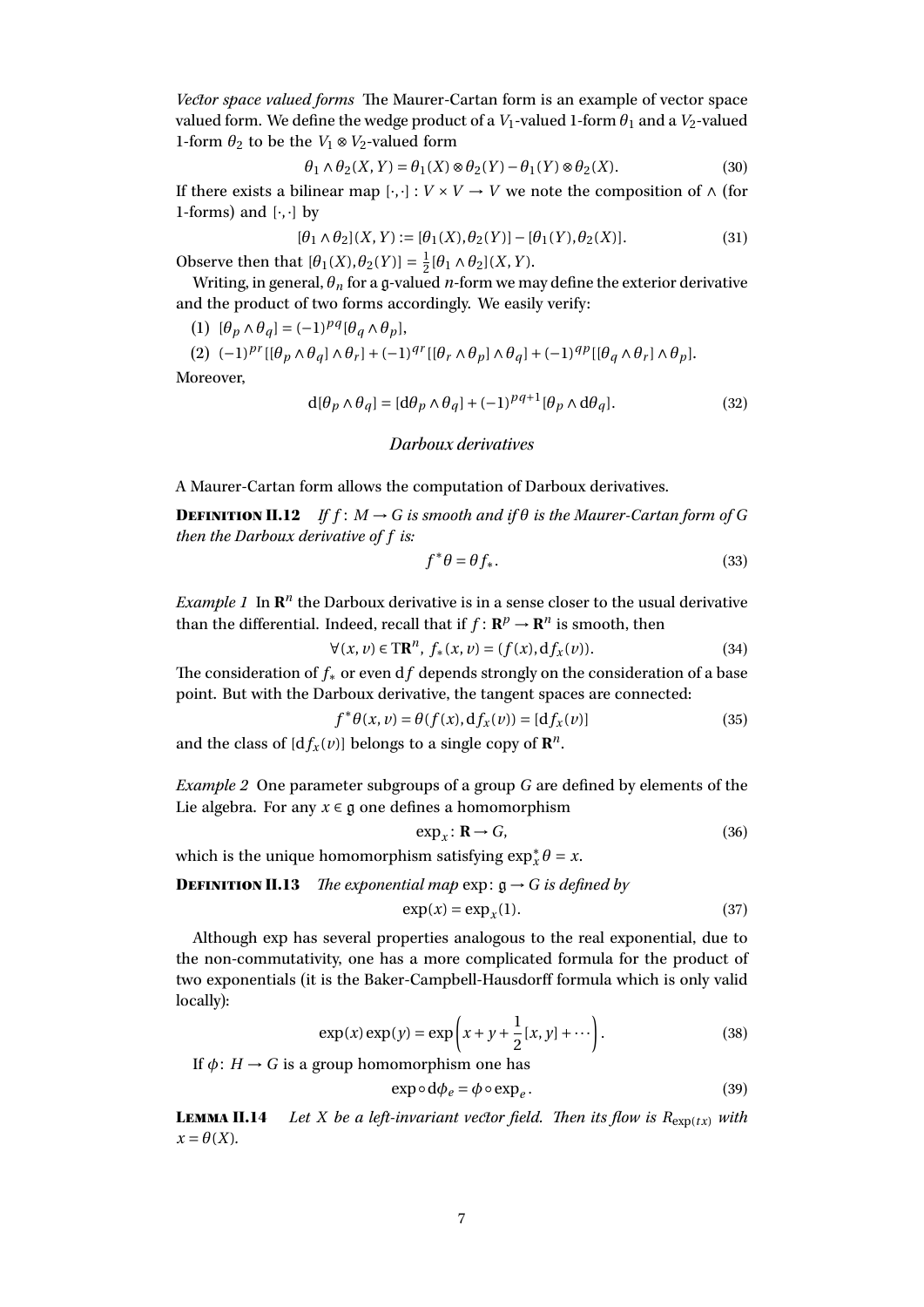Proof Since *X* is left-invariant, so must be its flow. Therefore the integral curve at *g* ∈ *G* is given by  $L_g \exp(t x) = R_{\exp(t x)} g$ . Hence the flow is given by  $R_{\exp(t x)}$ .  $\mathbb{Z}^d$ 

## II.1.2 The adjoint representation

An action of a Lie group *G* on a manifold induces a representation of the group on the automorphism group of the tangent space of a fixed point of the action. For, let  $\phi: G \times M \to M$  be an action with a fixed point  $G \cdot p = p$  at  $p \in M$ . Then for every  $g \in G$ ,  $d\phi_{(g,p)}$  acts on  $T_pM$  as a linear isomorphism. It furnishes a representation  $g \mapsto d\phi_{(g,p)} \in Aut(T_pM).$ 

In particular the adjoint action  $G \times G \to G$  defined by  $(g, h) \mapsto ghg^{-1}$  induces the representation Ad:  $G \rightarrow Aut(T_eG)$  (observe that  $Aut(T_eG)$  is isomorphic to  $GL(n, \mathbb{R})$ with  $n = \dim_{\mathbf{R}} G$ . For  $g \in G$ , Ad<sub>g</sub> is the automorphism

$$
Ad_g(X) = d(h \rightarrow ghg^{-1})_e(X) = (L_g)_*(R_{g^{-1}})_*X
$$
\n(40)

The adjoint representation is also exactly what we need to compare the Maurer-Cartan form  $\theta$  defined by left-invariance with the action by right translations.

## **PROPOSITION II.15** *For any*  $g \in G$ *, the Maurer-Cartan form*  $\theta$  *verifies*  $R_g^* \theta(X) = \text{Ad}_g^{-1}(\theta(X)).$  (41)

**PROOF** Assume that  $X = (L_x)_* v$ . By the preceding definition, we have:

$$
R_g^* \theta(X) = \theta((R_g)_* X) \tag{42}
$$

$$
=\theta((R_g)_*(L_x)_*v)\tag{43}
$$

$$
=\theta((L_x)_*(R_g)_*\nu)\tag{44}
$$

$$
=\theta((R_g)_* \nu) \tag{45}
$$

$$
= (L_g)_*^{-1} (R_g)_* \nu = \text{Ad}_g^{-1} \nu.
$$
 (46)

$$
\mathbb{X}^{\ell}
$$

The differential of Ad<sub>g</sub> at the origin  $g = e$  is denoted by ad:  $g \rightarrow End(T_e G)$ :

$$
ad_x = dAd_e(x). \tag{47}
$$

It is in fact given by the bracket of the Lie algebra.

**LEMMA II.16** *Let x*,  $y \in \mathfrak{g} \cong \mathrm{T}_e$ *G. Then* 

$$
dAd_e(x, y) = ad_x(y) = [x, y].
$$
\n(48)

**PROOF** Let *X*, *Y* be the left-invariant vector fields prolongating *x* and *y*. That is to say,  $\theta(X) = x$  and  $\theta(Y) = y$  with  $\theta$  the Maurer-Cartan form. First, observe the identity:

$$
d^{2}id(V, W) = V(id(W)) - W(id(V)) - [V, W]
$$
\n(49)

showing that, since  $d^2$ id = 0,

$$
[V, W] = V(\text{id}(W)) - W(\text{id}(V)).
$$
\n(50)

On the other hand we have

$$
dAd(X, Y) = X(Ad(Y)) - Y(Ad(X)) - Ad([X, Y])
$$
\n(51)

We prove that

$$
X(Ad(Y))|_{e} = 2X(id(Y))|_{e}.
$$
\n(52)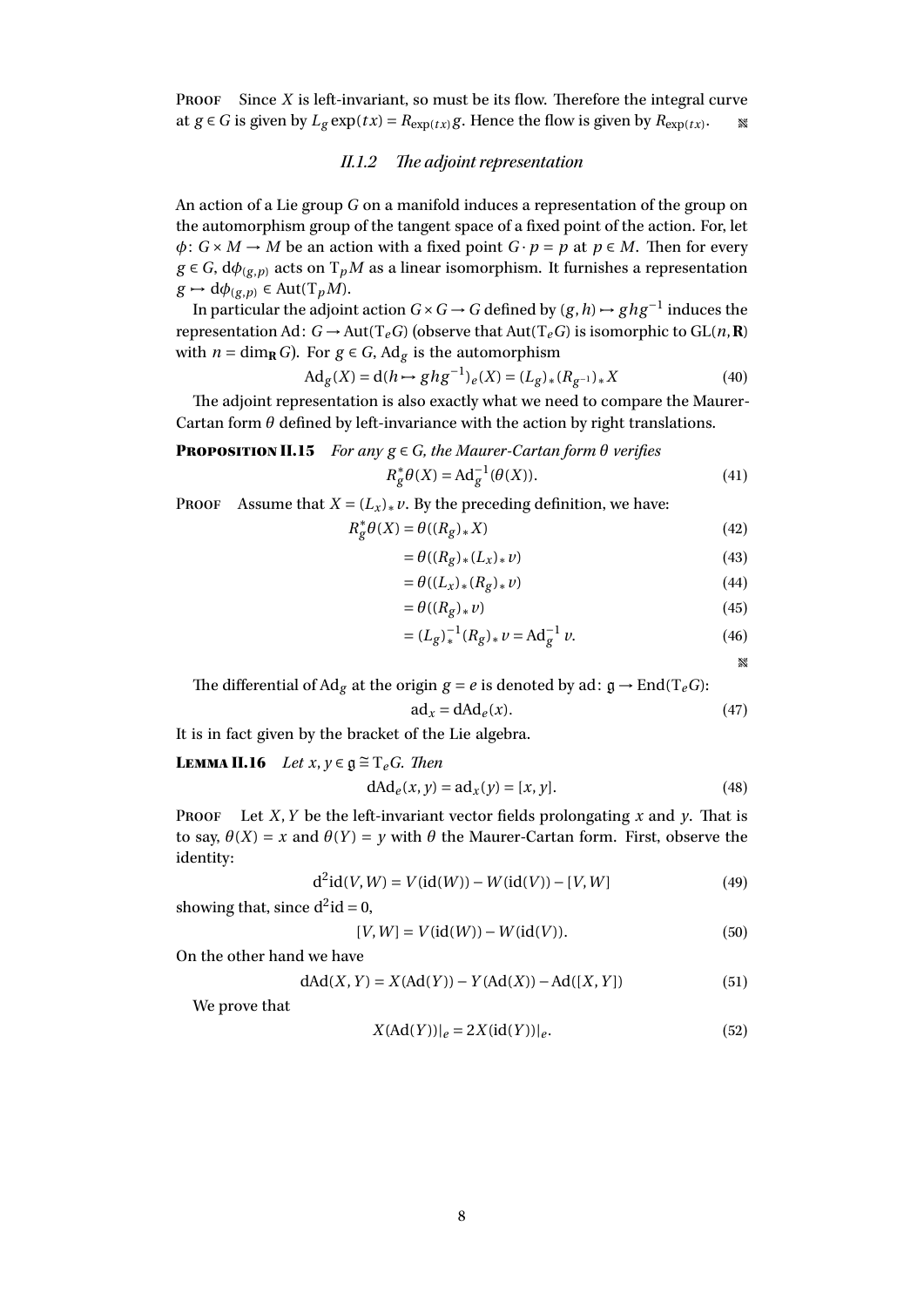Recall that the flow  $\phi^t$  of  $X$  is  $R_{\exp(tX)}$ . Hence on one hand:

$$
X(\text{id}(Y))|_{e} = \lim_{t=0} \frac{(\phi_e^{-t})_* Y(\phi_e^t(e)) - Y(e)}{t} \tag{53}
$$

$$
= \lim_{t=0} \frac{(R_{\exp(-tX)})_*(L_{\exp(tX)})_* Y(e) - Y(e)}{t}
$$
(54)

$$
=\lim_{t=0} \frac{\text{Ad}(\exp(tX))_* Y(e) - Y(e)}{t} \tag{55}
$$

and on the other hand (note that  $\text{Ad}_{\phi}(Y)$  is again left-invariant):

$$
X(\text{Ad}(Y))|_{e} = \lim_{t=0} \frac{(\phi_e^{-t})_* \text{Ad}_{\phi_e^{t}(e)}(Y)(\phi_e^{t}(e)) - Y(e)}{t}
$$
(56)

$$
= \lim_{t=0} \frac{(R_{\exp(-tX)})_*(L_{\exp(tX)})_*(L_{\exp(tX)})_*(R_{\exp(-tX)})_* Y(e) - Y(e)}{t}
$$
(57)

$$
=\lim_{t=0} \frac{\text{Ad}(\exp(2tX))_* Y(e) - Y(e)}{t} \tag{58}
$$

$$
=2X(\mathrm{id}(Y))|_e.\tag{59}
$$

To conclude, we observe that at *e* ∈ *G*:

$$
dAd(X,Y)|_e = X(Ad(Y)) - Y(Ad(X)) - Ad([X,Y])
$$
\n(60)

$$
= 2X(\mathrm{id}(Y))|_{e} - 2Y(\mathrm{id}(X))|_{e} - \mathrm{Ad}_{e}[X, Y]|_{e}
$$
 (61)

$$
= 2X(\mathrm{id}(Y))|_{e} - 2Y(\mathrm{id}(X))|_{e} - [X, Y]|_{e}
$$
\n(62)

$$
= [X, Y]|_e. \tag{63}
$$

**W** 

More generally, we have:

**PROPOSITION II.17** *The differential of the representation* Ad:  $G \rightarrow Aut(T_eG)$  *at g* ∈ *G computed at the vector*  $X^* = (L_g)_* X$  ∈  $T_g G$  *is* 

$$
dAd_g(X)(Y) = Ad_g(ad_X(Y)).
$$
\n(64)

PROOF Writing a path through *g* as  $L_g\gamma(t)$  with  $\gamma(0) = e$  and  $\dot{\gamma}(0) = X$  we have  $Ad_{L_q\gamma(t)}(Y) = Ad_g \circ Ad_{\gamma(t)}(Y)$ . Therefore

$$
(\mathrm{dAd}_g(X))(Y) = \frac{\mathrm{dAd}_g \circ \mathrm{Ad}_{\gamma(t)}}{\mathrm{d}t}\bigg|_{t=0} (Y) = \mathrm{Ad}_g \circ \mathrm{ad}_X(Y). \tag{65}
$$

The adjoint automorphism by  $g \in G$  fits in the following commutative diagram

$$
\begin{array}{ccc}\n\mathfrak{g} & \xrightarrow{\mathrm{Ad}(g)} & \mathfrak{g} \\
\downarrow \exp & \downarrow \exp & \downarrow \exp & \downarrow \\
G & \xrightarrow{g(\cdot)g} & G & \end{array} \tag{66}
$$

and the adjoint representation satisfies

$$
\begin{array}{ccc}\n\mathfrak{g} & \xrightarrow{\text{ad}} & \text{End}(\mathfrak{g}) \\
\downarrow \text{exp} & & \downarrow \text{exp} \\
G & \xrightarrow{\text{Ad}} & \text{Aut}(\mathfrak{g})\n\end{array} \tag{67}
$$

#### II.2 Homogeneous spaces

<span id="page-8-0"></span>Homogeneous spaces will be the flat model geometries. They appear naturally when there exists a transitive action. Indeed, if  $G \times M \to M$  is a transitive action one can identify *M* with the quotient  $\frac{G}{H_x}$  where  $H_x$  is the isotropy subgroup of a chosen element *x* ∈ *M*. A different choice  $gx \in M$  gives rise to the isotropy  $H_{gx}$  =  $gH_xg^{-1}$ .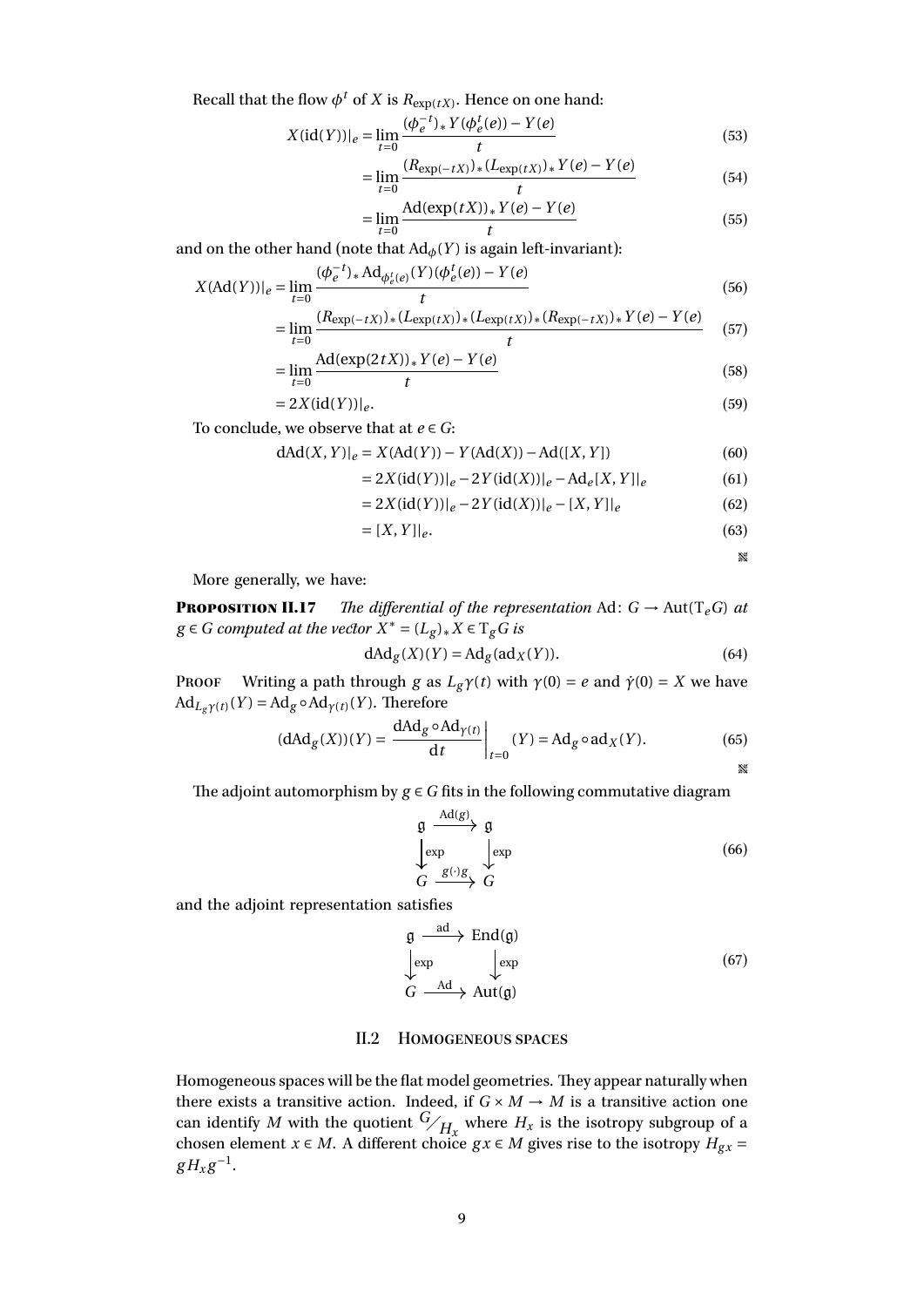Definition II.18 *A homogeneous space is a differential manifold obtained by the quotient of a Lie group G by a closed Lie subgroup H* ⊂ *G. We note the set of left cosets*  $gH$  *by*  $\frac{G}{H}$ .

The group *G* acts transitively on the homogeneous space  $G/H$  by left translations, the isotropy subgroup at the identity being *H*.

*Note* If *H* were not closed then the quotient  $G/H$  would not separated with the quotient topology.

*Examples*

(1) *The Euclidean space.*

The group of the isometries of the Euclidean space is Eucl =  $\mathbb{R}^n \times O(n)$ . It acts on **R**<sup>*n*</sup> with isotropy O(*n*). Therefore **R**<sup>*n*</sup> = <sup>Eucl</sup>/<sub>O(*n*)</sub> as homogeneous space.

(2) *The hyperbolic space.*

Hyperbolic space is the simply connected complete constant negative sectional curvature Riemannian space. Its connected isometry group is SO(*n*, 1) with isotropy  $SO(n)$ . Here  $SO(n, 1)$  is the group preserving the quadratic form

$$
\begin{pmatrix} \mathrm{id}_{\mathbf{R}^n} & 0 \\ 0 & -1 \end{pmatrix} . \tag{68}
$$

(3) *The similarity group acting on* **R** *n .*

> The connected similarity group is the group  $Sim(\mathbf{R}^n) = \mathbf{R}^n \rtimes (\mathbf{R}_+^* \times O(n))$ . It is a subgroup of the affine group Aff( $\mathbb{R}^n$ ). Transformations of  $\mathbb{R}^*_+ \times O(n)$  are of the form  $\lambda P(x)$  with  $\lambda > 0$  and P an orthogonal transformation.

> The similarity group is the conformal group acting on **R** *n* . (Each conformal transformation has to be defined on the full space **R** *n* .) Therefore, it consists of the transformations of  $\mathbb{R}^n$  which preserve angles. The isotropy at the origin is  $\mathbf{R}_+^* \times \mathrm{O}(n)$ .

(4) *The conformal sphere.*

There are more conformal transformations than just  $Sim(R^n)$ . But those are not defined strictly on  $\mathbb{R}^n$  but rather on the one-point compactification  $S^n$ . The conformal sphere is the homogeneous space  $PO(n + 1, 1)/Sim(R^n)$ .

(5) *The projective space.*

The projective space  $\mathbb{RP}^n$  is the homogenous space  $GL(n+1,\mathbb{R})/H$  where

$$
H = \left\{ \begin{pmatrix} \star & \star \\ 0 & A \end{pmatrix} \middle| A \in \text{GL}(n, \mathbf{R}) \right\}.
$$
\n(69)

(6) *Flag spaces.*

The projective space is an example of flag spaces. A flag is a sequence  $\{0\} \subset$ *V*<sub>1</sub> ⊂ ··· ⊂ *V*<sub>*n*</sub> = **F**<sup>*n*</sup> for any field **F**. For instance, the projective space **FP**<sup>*n*</sup> is the set of lines in  $\mathbf{F}^{n+1}$ .

A complete flag is a flag with dim  $V_i = i$ . They are maximal in length. When  **we get an homogeneous space structure with the quotient**  $SU(n)$ 

$$
SU(n) / S(U(1) \times \cdots \times U(1))
$$
 (70)

(7) *Stiefel manifolds.*

The space of orthonormal *k*-frames in  $\mathbb{R}^n$  (with  $0 < k < n$ ) is the Stiefel manifold *S*(*k*,*n*). It is possible to show that

$$
S(k,n) = \frac{\text{SO}(n)}{\text{SO}(n-k)}.\tag{71}
$$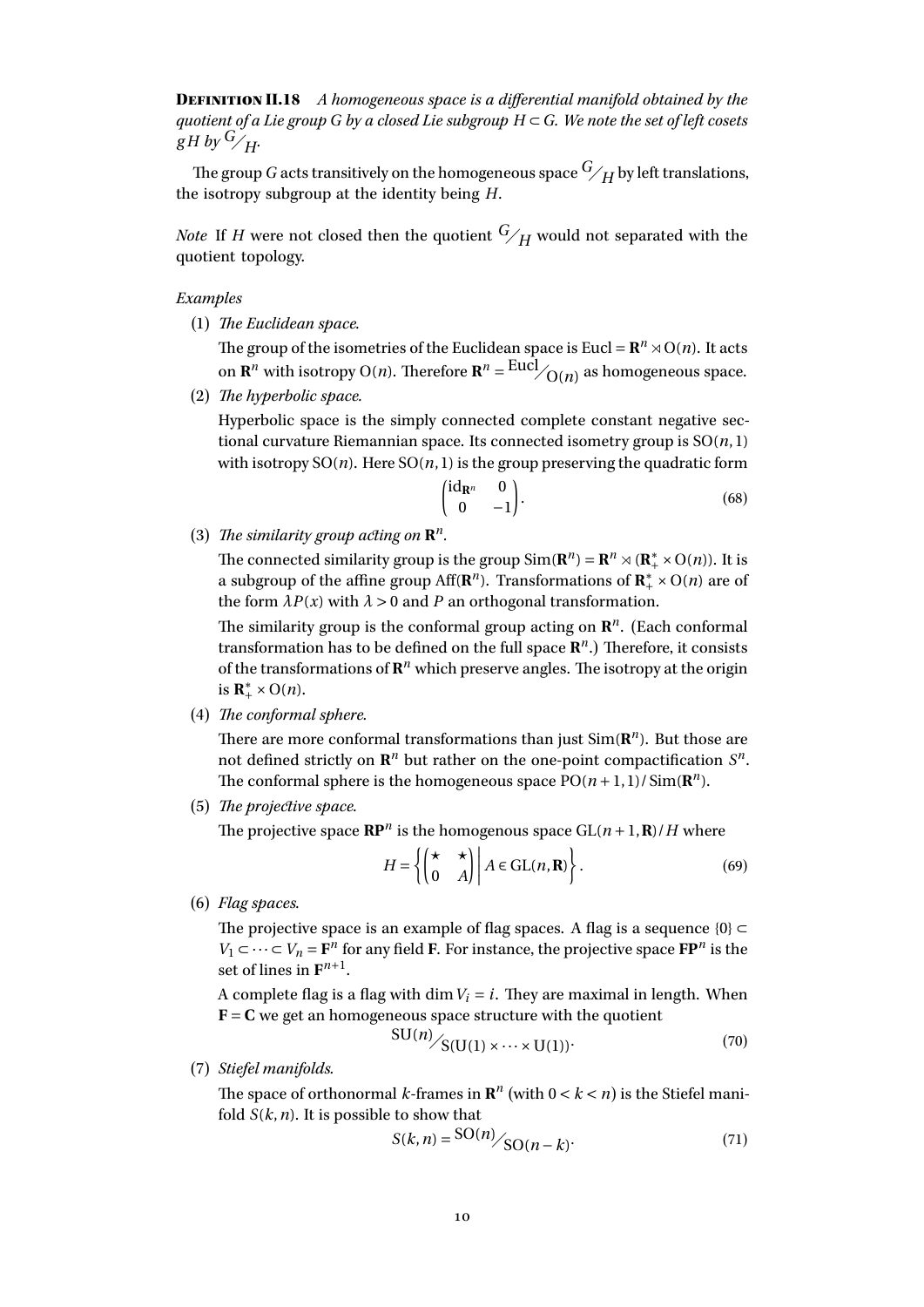#### (8) *Every manifold is a homogeneous space.*

The full group of the diffeomorphisms of a manifold is not a Lie group but might be described by an analogous structure with infinite dimension.

The easiest situation is for a compact manifold, say *M*. The smooth diffeomorphism group  $\text{Diff}^{\infty}(M)$  has a structure of a Fréchet Lie group which is homeomorphic to the space of smooth vector fields. The group  $\text{Diff}^{\infty}(M)$ acts transitively on *M*. Therefore, any manifold can be considered as a homogeneous space  $Diff^{\infty}(M)/H$ , where *H* is the isotropy at a point in *M*, that is to say, the set of diffeomorphisms fixing the point. We will not deal with infinite dimension Lie groups.

*Construction à la Cartan* We can reproduce how Cartan described the construction of the Maurer-Cartan form at the early stages of the theory. In fact, we here describe the main technique of the moving frame (*repère mobile*) that Cartan attributes to Darboux.

Consider the affine space  $\mathbb{R}^3$ . At any point  $m \in \mathbb{R}^3$ , associate a frame  $(e_1, e_2, e_3)$ base at *m*. The map  $(e_1, e_2, e_3)$  should be smooth depending on *m*.

The infinitesimal change of *m* by *δm* can be expressed by:

$$
\delta m = \omega^1 e_1 + \omega^2 e_2 + \omega^3 e_3. \tag{72}
$$

It gives a 1-form with values in **R** 3 .

The infinitesimal change of a base vector  $e_i$  by  $\delta e_i$  can be described by the image of an infinitesimal matrix acting on  $(e_1, e_2, e_3)$ :

$$
\delta e_i = \omega_i^1 e_1 + \omega_i^2 e_2 + \omega_i^3 e_3 \tag{73}
$$

and this furnishes a 1-form with values in gl(3).

Those four 1-forms  $\theta = (\delta e_1, \delta e_2, \delta e_3, \delta m)$  compose the Maurer-Cartan form of the affine space.

## II.2.1 The tangent space

With a homogeneous space  $G/H$  the tangent space can be described infinitesimally and the action of *G* (on the left) can be measured.

At *eH*, the tangent space is naturally isomorphic to  $\mathfrak{g}_{\mathfrak{h}}$  as linear spaces. Therefore, the tangent bundle of the homogenous spaces  $T^G\!/H$  can be seen as a quotient of the trivial bundle

$$
G \times_H \mathfrak{V}'_{\mathfrak{h}}.\tag{74}
$$

The quotient will be by the right action of *H*:

$$
(g, v) \cdot h \sim (gh, \operatorname{Ad}(h)^{-1}v). \tag{75}
$$

Note that at the isotropy  $H \subset G$ , the action of  $h \in H$  on a point  $pH$  is  $h pH =$  $hph^{-1}H$  and therefore *H* acts on  $T_{eH}$ <sup>*G*</sup>/*H* by Ad(*h*).

Proposition II.19 *There exists a canonical isomorphism*

$$
T^{G}/_{H} \cong G \times_{H} \mathfrak{V}_{\mathfrak{h}}.\tag{76}
$$

PROOF Let  $\pi: G \to \frac{G}{H}$  be the quotient map. Let  $\phi: G \times \mathfrak{g}_{\mathfrak{h}} \to T^G/H$  be defined by  $\phi(g, v) = (gH, \pi_*(L_g)_* v).$  (77)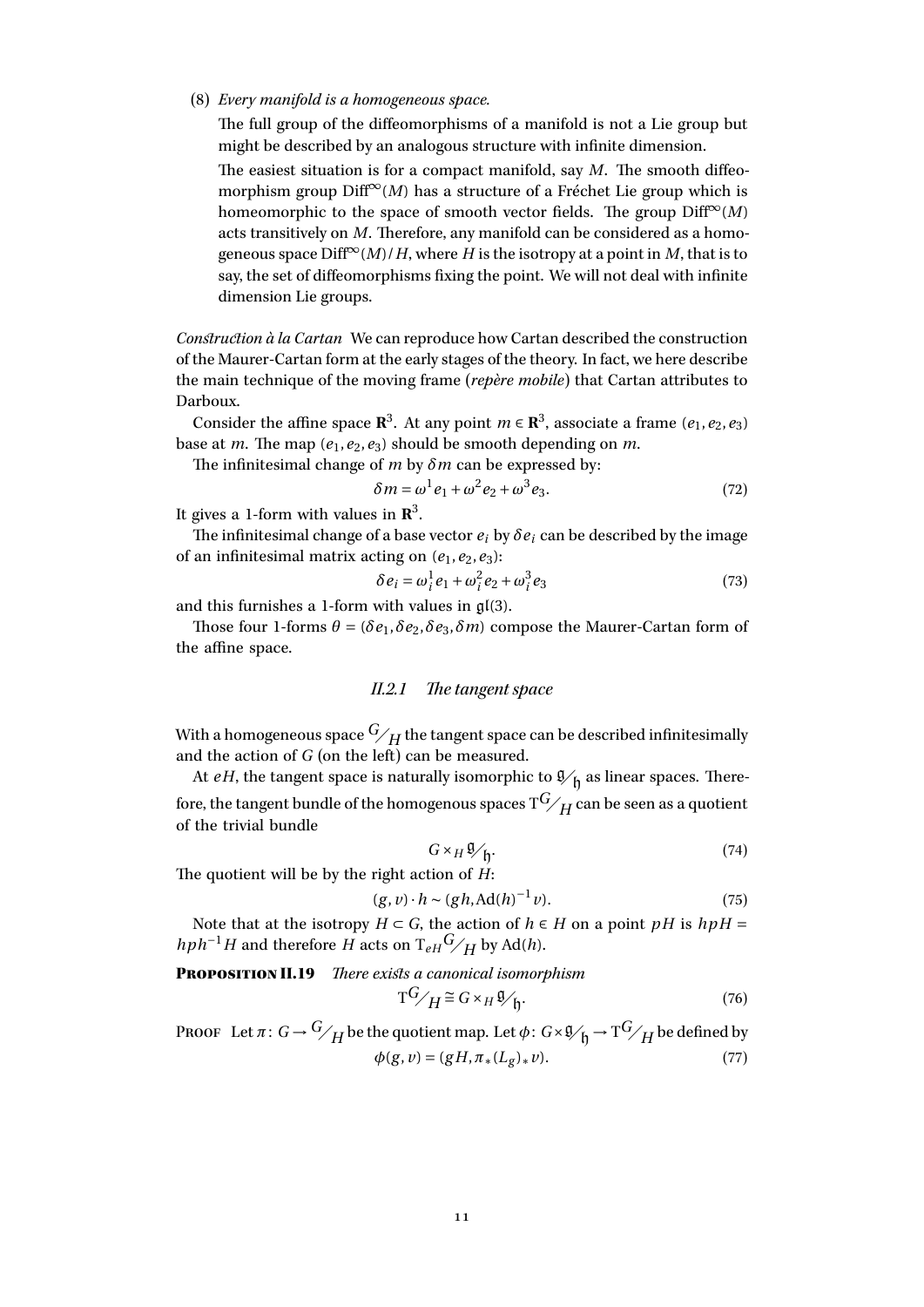We prove that this map is well defined in the quotient by the right action of *H*. Note that  $\pi_*(R_h)_* = \pi$  since  $\pi \circ R_h = \pi$  and  $\pi_*(L_g)_* = (L_g)_* \pi_*$ .

$$
\phi((g, v) \cdot h) = \phi(gh, \text{Ad}(h)^{-1}v) \tag{78}
$$

$$
= (ghH, \pi_*(L_{gh})_* \text{Ad}(h)^{-1} \nu) \tag{79}
$$

$$
= (gH, (L_g)_* \pi_* (R_h)_* \nu) \tag{80}
$$

$$
= (gH, (L_g)_* \pi_* \nu) = \phi(g, \nu) \tag{81}
$$

We can check that this morphism is injective at every point. If  $\phi(g, v) = (gH, 0)$ then  $\pi * \nu = 0$  and therefore  $\nu \in \mathfrak{h}$ . It is surjective by dimensionality.

#### II.2.2 Effective pairs

It is important to keep track of both groups *G* and *H* and not only their quotient space. On the other hand it is reasonable to consider only connected quotients *<sup>G</sup><sup>H</sup>*.

Definition II.20 *We will refer as a Klein geometry a pair* (*G*,*H*) *such that the homogeneous space*  $G/H$  *is connected.* 

There are two conditions which one can add without much loss of generality, namely, that the action of *G* be effective and that *G* be connected.

Note that if  $g \in G$  acts trivially on  $\frac{G}{H}$  then  $g e H = eH$  and therefore  $g \in H$ . Let *h* ∈ *H* be acting trivially. For any  $g \in G$  and any coset *pH* we would have that  $ghg^{-1}pH = g(h(g^{-1}pH))$  is equal to  $g(g^{-1}pH)$  since *h* acts trivially on  $g^{-1}pH$  and therefore  $ghg^{-1}pH = pH$ . So if *h* acts trivially, then  $ghg^{-1}$  does too.

**DEFINITION II.21** *We say that a maximal subgroup*  $K \subset H$  *which is normal in G is the kernel of a Klein geometry. The action of K is trivial and we say that the geometry is effective if*  $K = \{e\}$ *.* 

If  $K$  is the maximal normal subgroup in  $H$  (the definition implies that  $K$  is a closed subgroup of *G*) one can consider the effective geometry  $(\bar{G}/\bar{K}, \bar{H}/\bar{K})$  which describes the same homogeneous space as  $\frac{(G/k)}{(H/k)}$ . It is diffeomorphic to  $G/H$  with an equivariant action by  $G/K$ .

Sometimes one might consider non-effective Klein geometries. For instance, SL(2,**R**)  $\frac{S}{S}$  corresponds to the hyperbolic geometry but the subgroup **Z**<sub>2</sub> ⊂ SL(2,**R**) generated by −id is a maximal normal subgroup contained in SO(2). Nonetheless, this subgroup is discrete and is does not intervene infinitesimally.

If *G* is not connected one can consider the connected component containing the identity *G*<sub>*e*</sub> ⊂ *G* and we obtain that  $G/H$  is diffeomorphic to  $G$ <sup>*e*</sup>/( $H \cap G$ <sub>*e*</sub>)</sub> with an equivariant action by  $G_e$ . This follows since if  $\frac{G}{H}$  is connected, one has  $G = G_e H$ . On the other hand, one can prove that if *H* is connected then *G* is also connected.

**LEMMA II.22** *Let*  $N \subset G$  *be a normal subgroup with corresponding algebras*  $n \subset g$ *. Then for all*  $v \in \mathfrak{g}$  *and*  $n \in N$ *,* 

$$
Ad_n(v) - v \in \mathfrak{n}.\tag{82}
$$

PROOF Since *N* is normal, for any  $g \in G$  and any  $n \in N$  we have  $ngn^{-1}g^{-1} \in N$ . Let  $g(t) = \exp(t v)$ . We have:

$$
(L_n L_{g(t)} R_{n^{-1}}) g(-t) \in N
$$
\n(83)

and by derivation at  $t = 0$ :

$$
Ad_n(v) - v \in \mathfrak{n}.\tag{84}
$$

 $\mathbb{Z}^d$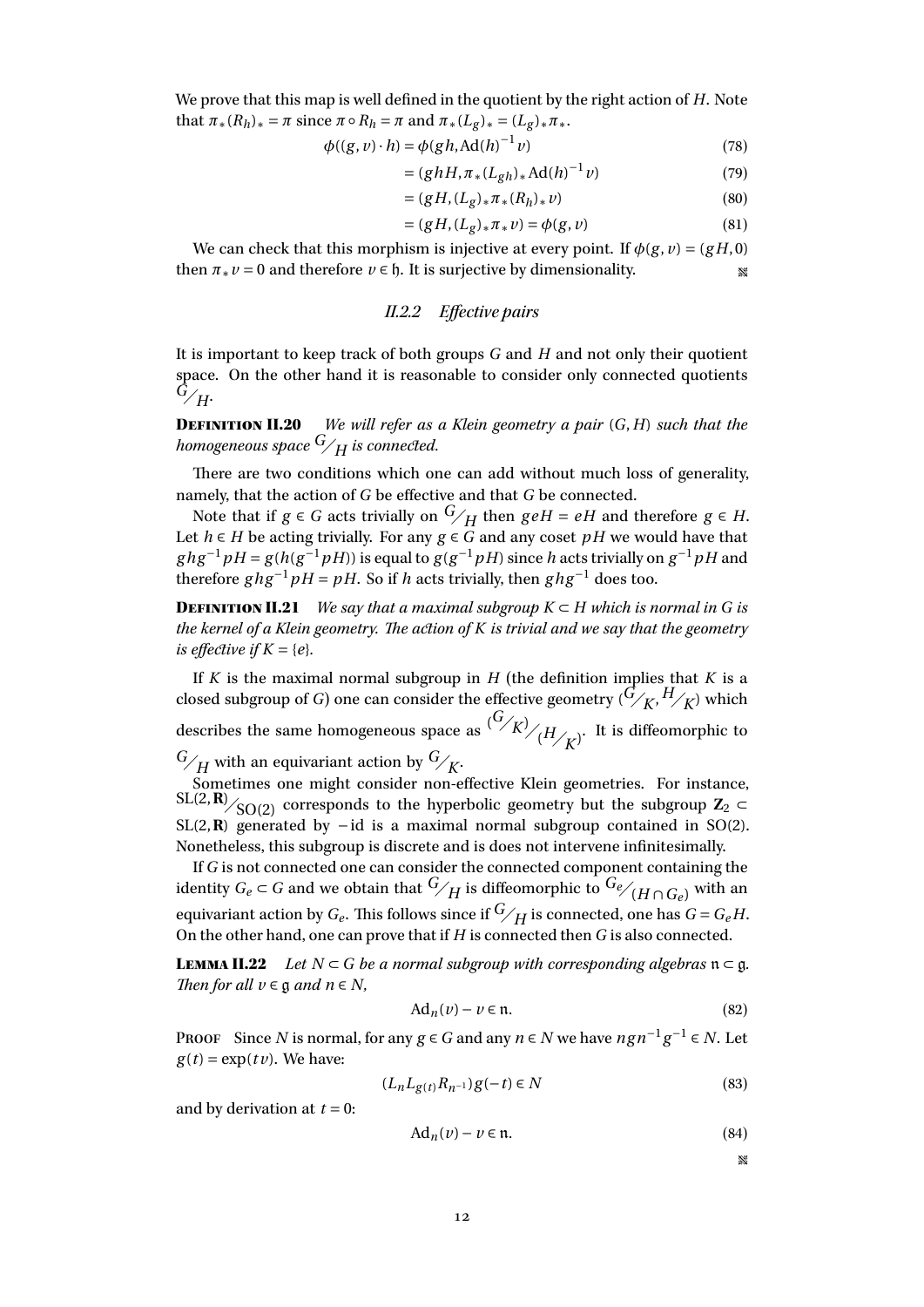Reciprocally, this condition implies, by differentiation along a path in *N*, that [n,g] ⊂ n so n is an ideal of *G*.

We will need to identify maximal normal subgroups of *G* contained in  $H \subset G$ . The goal is to obtain properties for effective Klein geometries. The easiest way to start is with a normal subgroup *N* of  $H (N = H$  is the most natural choice) so that its Lie algebra n is an ideal of h. According to the preceding lemma, a candidate for a normal subgroup of *G* contained in  $N \subset H$  is

$$
N' = \{ n \in N \mid \forall \, v \in \mathfrak{g}, \, \mathrm{Ad}_n \, v - v \in \mathfrak{n} \} \, . \tag{85}
$$

The subgroup  $N'$  might be much smaller that  $N$ . At least, it is still normal in  $H$ :

$$
\mathrm{Ad}_{hnh^{-1}}(v) - v = \mathrm{Ad}_h(\mathrm{Ad}_n\mathrm{Ad}_{h^{-1}}(v) - \mathrm{Ad}_{h^{-1}}(v)) \in \mathrm{Ad}_h(\mathfrak{n}) \subset \mathfrak{n}.\tag{86}
$$

The greatest normal subgroup of *G* which is contained in *H* is obtained by the following procedure.

<span id="page-12-1"></span>**PROPOSITION II.23** Suppose G is connected and  $H \subset G$  a closed Lie subgroup. *Define the decreasing sequence of subgroups of H:*

$$
N_0 = H,\t\t(87)
$$

$$
\forall i \ge 0, N_{i+1} = \{ n \in H | \operatorname{Ad}_n v - v \in \mathfrak{n}_i, \forall v \in \mathfrak{g} \}.
$$
 (88)

*Then, each*  $N_i$  ⊂ *H is a closed normal subgroup of H and the intersection* 

$$
N_{\infty} = \bigcap N_i \subset H \tag{89}
$$

*is the largest normal subgroup of G contained in H.*

PROOF The fact that  $N_i$  and  $N_\infty$  are normal will depend on the following computation, related to the preceding paragraph. Let  $n \in G$ ,  $g \in G$  and  $k \ge 0$ . Assume that Ad<sub>n</sub>  $v = v + w(v)$  for any  $v \in \mathfrak{g}$ , with a corresponding  $w(v) \in \mathfrak{n}_k$ . Then

*i*

$$
\operatorname{Ad}_{gng^{-1}} v = \operatorname{Ad}_g \operatorname{Ad}_n (\operatorname{Ad}_{g^{-1}} v) \tag{90}
$$

$$
= Ad_{g} (Ad_{g^{-1}} \nu + \nu (Ad_{g^{-1}}(\nu)))
$$
\n(91)

$$
= v + \text{Ad}_g(w(\text{Ad}_{g^{-1}}(v))). \tag{92}
$$

Now, to see that each group  $N_i$  is normal in  $H$ , note that if  $n \in N_i$  and  $g \in H$ then the preceding computation shows that  $g \, n \, g^{-1}$  belongs to  $N_i$  if, and only if, Ad<sub>g</sub>( $w(\text{Ad}_{g^{-1}}(v))$ ) ∈  $\mathfrak{n}_{i-1}$ . By hypothesis,  $w(\text{Ad}_{g^{-1}}(v))$  ∈  $\mathfrak{n}_{i-1}$ . By recurrence, Ad<sub>g</sub>( $\mathfrak{n}_{i-1}$ ) ⊂  $\mathfrak{n}_{i-1}$ , showing that we have indeed Ad<sub>g</sub>( $w(\text{Ad}_{g^{-1}}(v))$ ) ∈  $\mathfrak{n}_{i-1}$ .

It is clear that  $N_{\infty}$  is well defined and is normal in *H*. We have to show it is also normal in *G*. First,  $\mathfrak{n}_{\infty} \subset \mathfrak{g}$  is an ideal. Indeed, by differentiation of  $\text{Ad}_{n}(v) = v + w(v)$ along a path  $n(t)$  we have  $[n, v] = w'(v)$  and it belongs to to  $n_{\infty}$  since  $w(v)$  does.

Since  $\mathfrak{n}_{\infty} \subset \mathfrak{g}$  is an ideal and *G* is connected, the component of the identity of  $N_{\infty}$ is normal in *G*. But then it implies  $Ad_{g^{-1}} \mathfrak{n}_{\infty} = \mathfrak{n}_{\infty}$ . By the preceding computation it implies  $\text{Ad}_g(w(\text{Ad}_{g^{-1}}(v))) \in \mathfrak{n}_{\infty}$  and therefore that  $N_{\infty}$  is indeed normal.

To complete the proof, we show that for a normal subgroup  $N \subset G$  contained in H,  $N \subset N_{\infty}$ : by induction,  $N \subset H$  and if  $N \subset N_i$  so  $n \subset n_i$  and therefore  $N \subset$  ${n \in H \mid \text{Ad}_n v - v \in \mathfrak{n}_i, \forall v \in \mathfrak{g}} = N_{i+1}.$ 

#### III — Principal bundles

<span id="page-12-0"></span>Consider a smooth right free action

$$
\mu \colon P \times H \to P \tag{93}
$$

of a Lie group *H* on a manifold *P*. We denote *R<sup>h</sup>* the right action of *H*:

$$
\forall h \in H, \forall p \in P, R_h(p) = \mu(p, h). \tag{94}
$$

Such an action  $\mu$  is called proper if for any  $K_1, K_2$  compact subsets of *P*, the set

$$
\{h \in H \mid R_h(K_1) \cap K_2 \neq \emptyset\} \tag{95}
$$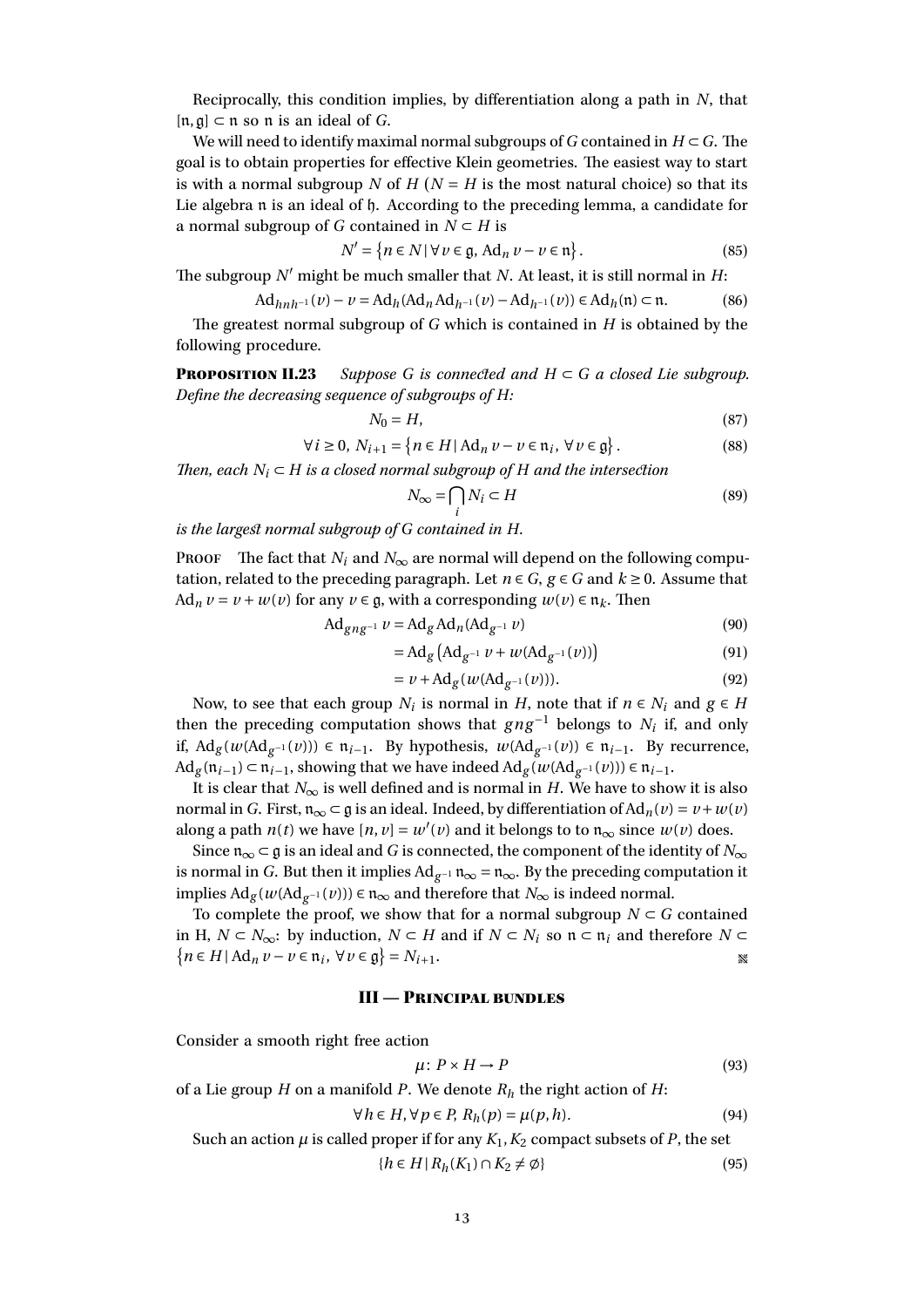is compact.

Let *M* be a manifold and *H* a Lie group. A (right) principal bundle

$$
\pi \colon P \to M \tag{96}
$$

consists of a manifold  $P$  with a right action  $\mu$  by  $H$  which is locally trivial: for each *x* ∈ *M*, there exists a trivialization over an open set *U* containing *x*

$$
\Psi = (\pi, \psi_H) \colon \pi^{-1}(U) \to U \times H \tag{97}
$$

that is a diffeomorphism and such that

$$
\Psi(\mu(u,h)) = (\pi(u), \psi_H(u)h). \tag{98}
$$

A characterization of right actions which give rise to principal bundles is the following.

**PROPOSITION III.1** *Let*  $\mu$ :  $P \times H \rightarrow P$  *be a proper smooth right free action. Then*  $P/H$  *is a smooth manifold with the quotient topology and it has a unique smooth structure such that the projection*  $P \rightarrow {^P}/_H$  *defines a right H-principal bundle.* 

*Example* Homogenous spaces are an important class of examples

$$
\pi: G \times H \to {}^G\!/_H \tag{99}
$$

where the right action  $\mu: G \times H \rightarrow G$  is the Lie group law:

$$
\mu(g, h) = gh. \tag{100}
$$

This action is indeed proper. For if  $h_i \in H$  and  $K_1, K_2 \subset G$  are compact, assume that  $R_{h_i} K_1 ∩ K_2 \neq \emptyset$ . We need to prove that  $h_i$  converge (up to a subsequence). For each *i*, we have necessarily  $k_i^1 \in K_1$  and  $k_i^2 \in K_2$  such that  $R_{h_i} k_i^1 = k_i^2$ . But both  $k_i^1$  and  $k_i^2$  converge (up to a subsequence) to  $k_1$  and  $k_2$  respectively. Hence  $h_i = (k_i^1)^{-1} k_i^2$  converge (up to a subsequence) to  $k_1^{-1} k_2$ . The limit lies in *H* since it is closed.

**DEFINITION III.2** Let  $\pi_1: P_1 \to M_1$  and  $\pi_2: P_2 \to M_2$  be two right *H*-principal *bundles. A H*-bundle diffeomorphism  $F: P_1 \rightarrow P_2$  is a diffeomorphism that preserves *the fibers and verifies*  $F \circ R_h = R_h \circ F$  *(it is right equivariant).* 

Since a *H*-bundle diffeomorphism preserves the fibers, it defines a diffeomorphism  $f: M_1 \rightarrow M_2$ . Hence, following diagram commutes.

$$
P_1 \xrightarrow{F} P_2
$$
  
\n
$$
\downarrow \pi_1
$$
  
\n
$$
M_1 \xrightarrow{f} M_2
$$
  
\n
$$
(101)
$$

#### III.1 Ehresmann connections

<span id="page-13-0"></span>*Invariant vector fields* With a right principal bundle *P*, one can consider a canonical vector field  $V^*$  associated to any  $v \in \mathfrak{h}$ :

$$
V^*(p) = \frac{d}{dt} R_{\exp(t\nu)} p \bigg|_{t=0} = R_{\exp(t\nu)_*}(0,1) \big|_{(p,0)}.
$$
 (102)

An alternative definition of  $V^*$  is the following. With  $\mu$ :  $P \times H \rightarrow P$  the right action, we have

$$
V^*(p) = \mu_*|_{(p,e)}(0,\nu). \tag{103}
$$

For instance, in the case where  $P = G$  is a Lie group and  $H \subset G$ , we get that  $V^*$  is again the left-invariant vector field  $V^*(p) = L_{p^*}(v)$ .

**DEFINITION III.3** An Ehresmann connection  $\omega_H$  on P is a h-valued 1-form satisfying: *(1) for any*  $h \in H$ *,*  $R_h^*$  $h^*_{h} \omega_H = \text{Ad}(h^{-1}) \omega_H;$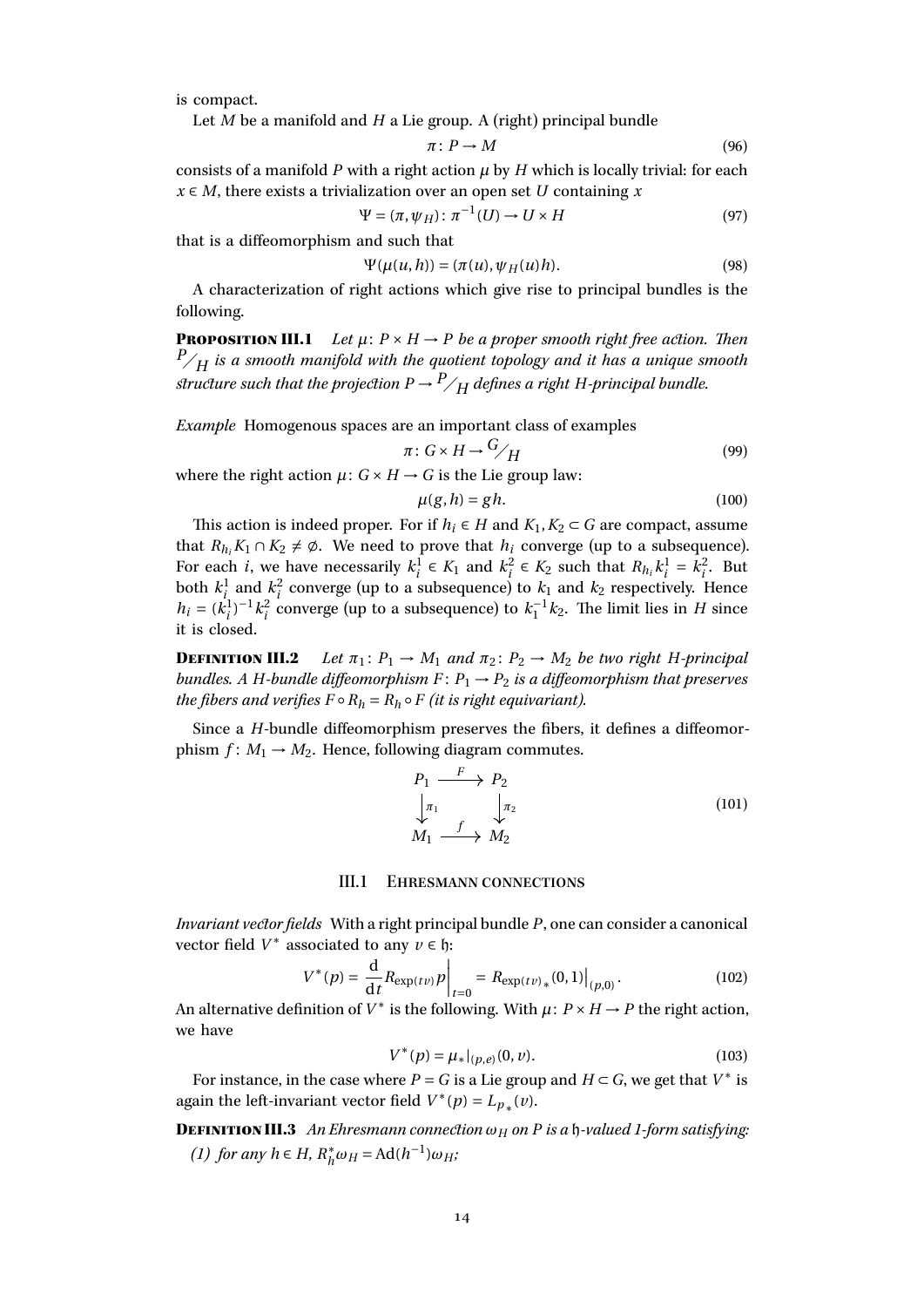*(2) for any v* ∈ *h*,  $ω$ *H*( $V^*$ ) = *v*.

This definition restricts to the Maurer-Cartan form in the case where *M* collapses to one point.

*Note* An equivalent formulation arises if we consider the distribution *D* defined by the kernel of  $\omega_H$ . That distribution is an invariant *horizontal* distribution as  $R_h$ <sup>∗</sup>*D* = *D*.

*Lifting curves* An Ehresmann connection defines a way to make a parallel displacement along curves of *M* from the fiber at the origin of the curve to the fiber at the end of the curve.

Let  $\gamma$ :  $[0,1] \rightarrow M$  be a smooth path in *M*. Then there exists a unique lift  $\tilde{\gamma}$ :  $[0,1] \rightarrow$ *P* such that

$$
\frac{\mathrm{d}}{\mathrm{d}t}\widetilde{\gamma}(t)\in\ker\omega_{\widetilde{\gamma}(t)}\tag{104}
$$

with an initial condition  $\tilde{\gamma}(0) = p$ .

<span id="page-14-1"></span>Lemma III.4 *Both conditions R* ∗  $\int_h^* \omega_H = \text{Ad}(h^{-1}) \omega_H$  *and*  $\omega_H(V^*) = v$  *are equivalent to the following.*

$$
R^*_{\psi}\omega_H = \psi^*\theta_H + \text{Ad}(\psi)^{-1}\omega_H, \tag{105}
$$

*where θ<sup>H</sup> is the Maurer-Cartan form of H and ψ is any smooth function with values in H.*

To be entirely precise, if  $\psi: X \to H$  is a smooth map, then  $R_{\psi}: P \times X \to P \times H \to P$ and we state

$$
R_{\psi}^{*}\omega_{H}(u,v)|_{(p,x)} = \psi^{*}\theta_{H}(v)|_{x} + \mathrm{Ad}(\psi(x))^{-1}\omega_{H}(u)|_{p}.
$$
 (106)

PROOF Since  $R^*_{\psi}\omega$  is a differential form, we can consider separately vectors  $(u, 0)$ and  $(0, v)$  at  $(p, x) \in P \times X$ . Since  $R_\psi = \mu \circ (\mathrm{id} \times \psi)$  we only need to show the equivalence with:

$$
\mu^* \omega(u, v)|_{(p,h)} = \theta_H(v) + \text{Ad}(h)^{-1} \omega(u) \tag{107}
$$

since the precomposition by  $(id \times \psi)_*$  would follow.

With vectors  $(u, 0)|_{(p,h)}$ , the product  $\mu_*(u, 0)$  is equal to  $R_{h*}(u)$ . Hence the preceding formula and the first condition are equivalent.

<span id="page-14-0"></span>With vectors  $(0, v)|_{(p,h)}$ , the product  $\mu_*(0, v)$  gives exactly  $V^*(\mu(p, h))$  where  $V^*$ is the invariant vector field corresponding to  $\theta_H(v)$ . Hence the preceding formula and the second condition are equivalent.

## III.2 Frame and coframe bundles

#### III.2.1 Some linear algebra

The linear group of matrices  $GL(n, \mathbb{R})$  does not act canonically on a vectorial space. Indeed, an isomorphism  $GL(V) \simeq GL(n, \mathbf{R})$  relies on the choice of one (or two) basis of *V* .

However,  $GL(n, \mathbb{R})$  does act canonically on the spaces of the frames and coframes of *V*. Let

$$
F = \{(e_1, \dots, e_n) \text{ is an ordered basis of } V\}. \tag{108}
$$

We say that *F* is the space of the frames of *V* .

We have a left action and a right action of  $GL(n, \mathbf{R})$  on *F*. It is defined by:

$$
e_i' = g_i^j e_j = e_j g_i^j \tag{109}
$$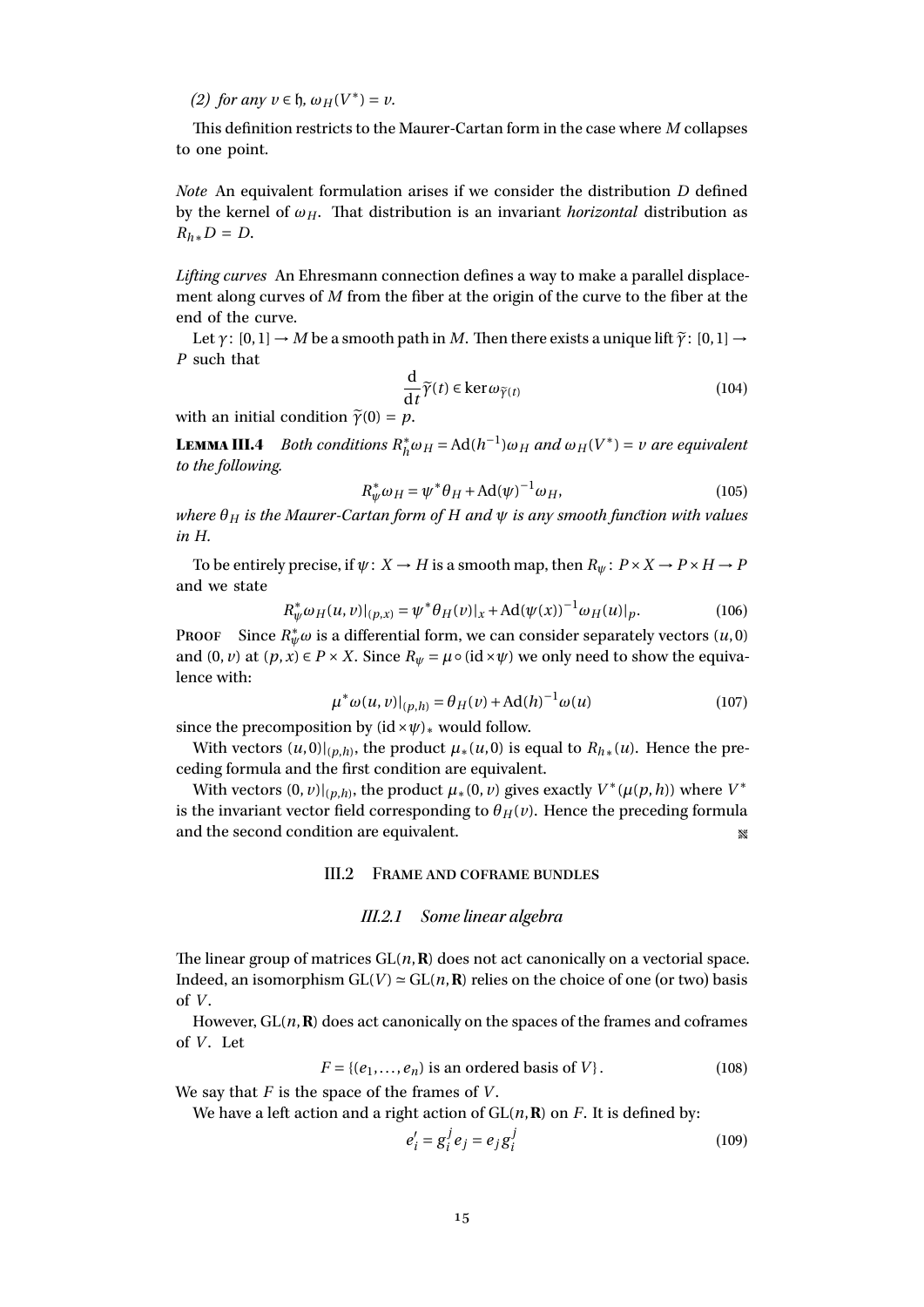where  $(g_i^j)$ *i*</sub><sup>*j*</sup> is a matrix *g* ∈ GL(*n*,**R**). (We assume the Einstein summation convention.)

This left or right action on  $F$  corresponds to a right or left action on  $F^*$ , the space of the coframes:

$$
F^* = \{(e^1, ..., e^n) \text{ is an ordered basis of } V^*\}.
$$
 (110)

This last action is given by:

$$
i' = e^j b^i_j = b^i_j e^j \tag{111}
$$

 $(113)$ 

with  $(b_j^i)$  a matrix  $b \in GL(n, \mathbf{R})$ . The correspondance with the action on *F* is determined by the relation  $e^{i'}(e_j) = \delta^i_j$ :

$$
e^{i'}(e_j) = e^k b_k^i (e_m g_j^m) = b_k^i g_j^k
$$
 (112)

and the equation *b i*  $\int_k^i g_j^k = \delta_j^i$  shows that *b* = *g*<sup>-1</sup> in GL(*n*, **R**).

*e*

The fact that the action on *F* by *g* becomes an action by  $g^{-1}$  on  $F^*$  shows that if *g* acts on the left (or respectively on the right) on *F* then  $g^{-1}$  acts on the right (or respectively on the left) on  $F^*$ . (Indeed, observe  $(gh)^{-1} = h^{-1}g^{-1}$ .)

III.2.2 Bundles and the tautological form

Definition III.5 *The frame bundle on a smooth manifold M is the set*  $F = \{(x, \omega) \mid x \in M \text{ and } \omega \text{ is a frame of } T_xM\}$ 

*And the coframe bundle is:*

$$
F^* = \{(x, \omega) \mid x \in M \text{ and } \omega \text{ is a coframe of } T_x M \}.
$$
 (114)

By the preceding considerations, each bundle  $F$  and  $F^*$  is a left *and* right principal  $GL(n, \mathbb{R})$ -bundle.

*Note* A reduction of the principal bundle *F* and *F* ∗ to a subbundle (not necessarily principal) corresponds generally to the choice of a geometric structure on *M*.

Definition III.6 *A H-structure on a smooth manifold M is a principal subbundle with fiber a closed subgroup*  $H \subset GL(n, \mathbb{R})$ *.* 

#### *Examples*

- (1) A Riemannian geometry on *M*, that is to say a Riemannian metric, corresponds to the choice of a subbundle of orthonormal frames or coframes.
- (2) A conformal geometry on *M*, that is to say a conformal class of Riemannian metrics, corresponds to the choice of a subbundle of frames that are orthonormal up to an homogeneous factor.
- (3) A contact structure on a 3-manifold *M*, that is to say the data of an everywhere non-integrable plane distribution  $D^2 \subset TM$  corresponds to the choice of a subbundle constituted of vectors  $(v_1, v_2, v_3)$  such that  $(v_1, v_2)$  generates  $D^2$ .

As a matter of fact, those three subbundles are principal. The first for the choice of  $O(n) \subset GL(n, \mathbf{R})$ , the second with  $\mathbf{R}_+O(n) \subset GL(n, \mathbf{R})$  and the last with  $P_2 \subset GL(3, \mathbf{R})$ the set of the matrices:  $\mathbb{R}^{\mathbb{Z}}$ 

$$
P_2 = \left\{ \begin{pmatrix} \star & \star & 0 \\ \star & \star & 0 \\ \star & \star & \star \end{pmatrix} \right\} \subset GL(3, \mathbf{R}).
$$
 (115)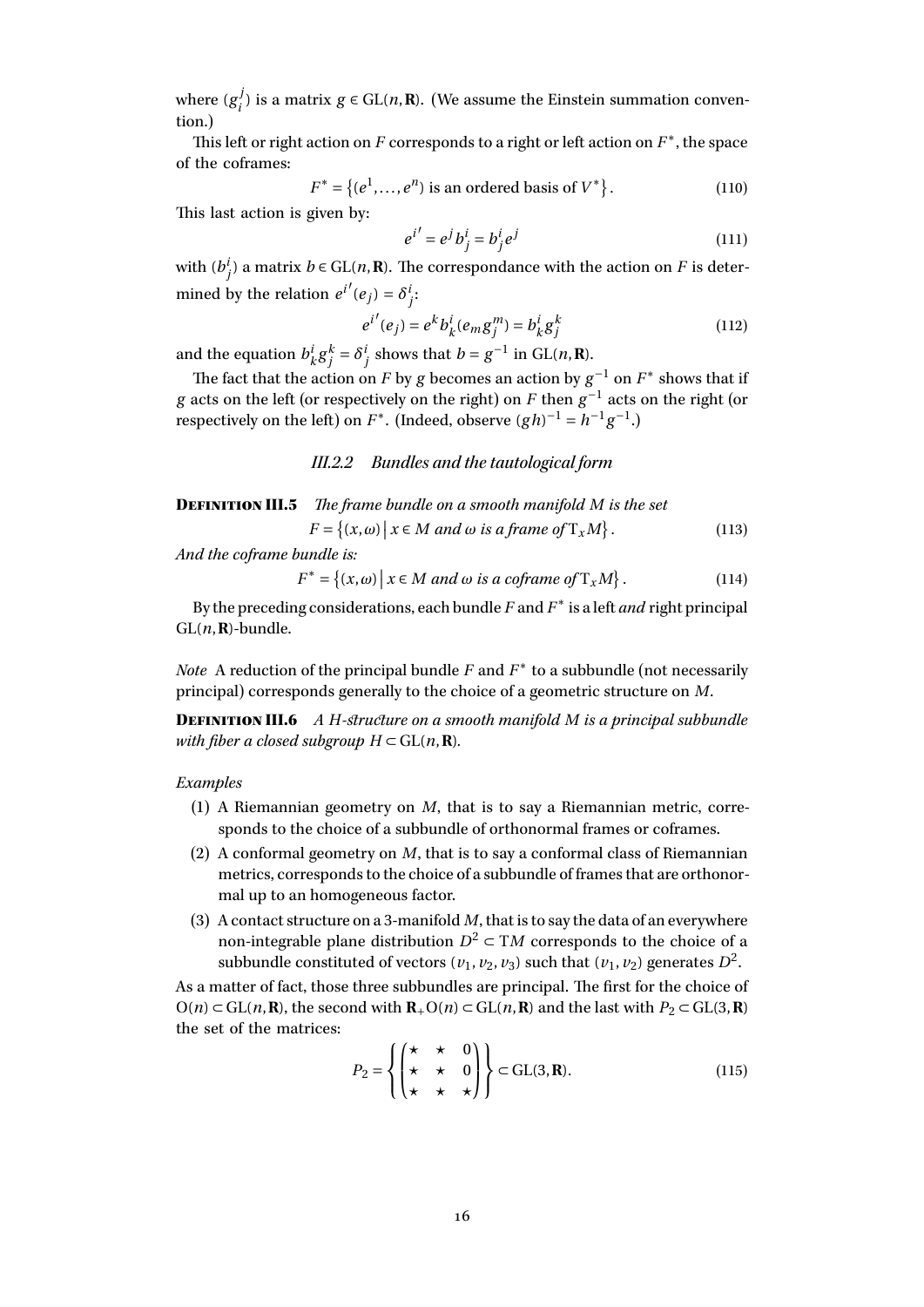With  $\pi: P \to M$  a frame bundle, the previous identification  $p = (x, \omega)$  allows to define a *tautological form*  $\theta \colon TP \to \mathbb{R}^n$  by:

$$
\theta|_{(x,\omega)}(\nu) = \omega^{-1} \pi_*(\nu). \tag{116}
$$

In contrast with the fact that the duality of  $\mathbf{R}^n$  with its real forms is not canonical, the duality  $\omega \mapsto \omega^{-1}$  of the frames with the coframes is canonical.

Consider the right action of *H* on *P*. Since  $R_h \circ \pi = \pi$  we get  $R_h * \pi * = \pi *$ . Therefore:

$$
R_h^* \theta|_{(x,\omega)}(\nu) = \theta|_{(x,\omega h)}(R_{h*}\nu) = h^{-1} \omega^{-1} \pi_* \nu \tag{117}
$$

and in the Lie group  $H$  ⊂ GL( $n$ **, R**) ⊂ Aff( $\mathbb{R}^n$ ), the left action by  $h^{-1}$  is equivalent to the adjoint action by  $h^{-1}$ . Thus:

<span id="page-16-0"></span>Lemma III.7 *Under the right action of H, the tautological form θ verifies:*

$$
R_h^* \theta = \text{Ad}(h)^{-1} \theta. \tag{118}
$$

A section  $\sigma: M \to P$  corresponds to the choice of a frame at each point  $x \in M$ . Any other frame  $\alpha$  is then determined by a right translation:

$$
\forall (x,\omega) \in P, \ \omega = \sigma(x)h_{\sigma}(x,\omega). \tag{119}
$$

A section *σ* is also called a *moving frame*.

We can now describe Cartan's method to solve a first equivalence problem described as follows.

Let  $P_1 \rightarrow U_1$  and  $P_2 \rightarrow U_2$  be two frame bundles for a same subgroup  $H \subset GL(n, \mathbb{R})$ . Assume that  $\sigma_1$  and  $\sigma_2$  are two sections. Under what condition a diffeomorphism  $\phi: U_1 \rightarrow U_2$  would be a *geometric diffeomorphism*? The fact that  $\phi$  would preserve the geometry would mean that  $\phi_* \sigma_1$  would still be a moving frame on  $U_2$ . This is equivalent by definition to

$$
\phi_* \sigma_1 = R_{\psi} \sigma_2 \tag{120}
$$

$$
\iff d\phi_x \sigma_1(x) = \sigma_2(\phi(x))\psi(x) \tag{121}
$$

for a certain smooth function  $\psi: U_1 \to H$ .

Cartan's method is an interpretation of this equation at the level of the tautological forms  $\theta_1$  and  $\theta_2$ .

**PROPOSITION III.8** *There exists a diffeomorphism*  $\phi$ :  $U_1 \rightarrow U_2$  *satisfying* 

$$
\phi_* \sigma_1 = R_\psi \sigma_2 \tag{122}
$$

*for a function*  $\psi: U_1 \to H$  *if, and only if, there exists a H-bundle diffeomorphism*  $\widetilde{\phi}$ :  $P_1 \rightarrow P_2$  *such that* 

$$
\widetilde{\phi}^* \theta_2 = \theta_1. \tag{123}
$$

PROOF Assume that  $\phi$  verifies  $\phi_* \sigma_1 = \sigma_2 \psi$ .

We define a lift  $\widetilde{\phi}$  by

$$
\widetilde{\phi}(x,\sigma_1(x)h) = (\phi(x), d\phi_x \sigma_1(x)h)
$$
\n(124)

it is right equivariant, preserves the fibers and of course lifts *φ*. By lifting *φ* and preserving the fibers we have  $\pi_{2*}\tilde{\phi}_* = \phi_*\pi_{1*}$ .

Now,

$$
\widetilde{\phi}^* \theta_2 \big|_{(x,\sigma_1 h)} = \theta_2 |_{(\phi(x), d\phi_x \sigma_1(x)h)} d\widetilde{\phi} \big|_{(x,\sigma_1 h)}
$$
(125)

$$
= h^{-1} \sigma_1(x)^{-1} d\phi_x^{-1} \pi_{2*} d\widetilde{\phi}\Big|_{(x,\sigma_1 h)}
$$
(126)

$$
= h^{-1} \sigma_1(x)^{-1} d\phi_x^{-1} d\phi_x \pi_{1*}
$$
 (127)

$$
=h^{-1}\sigma_1(x)^{-1}\pi_{1*} \tag{128}
$$

$$
= \theta_1|_{(x,\sigma_1 h)},\tag{129}
$$

hence  $\widetilde{\phi}^* \theta_2 = \theta_1$ .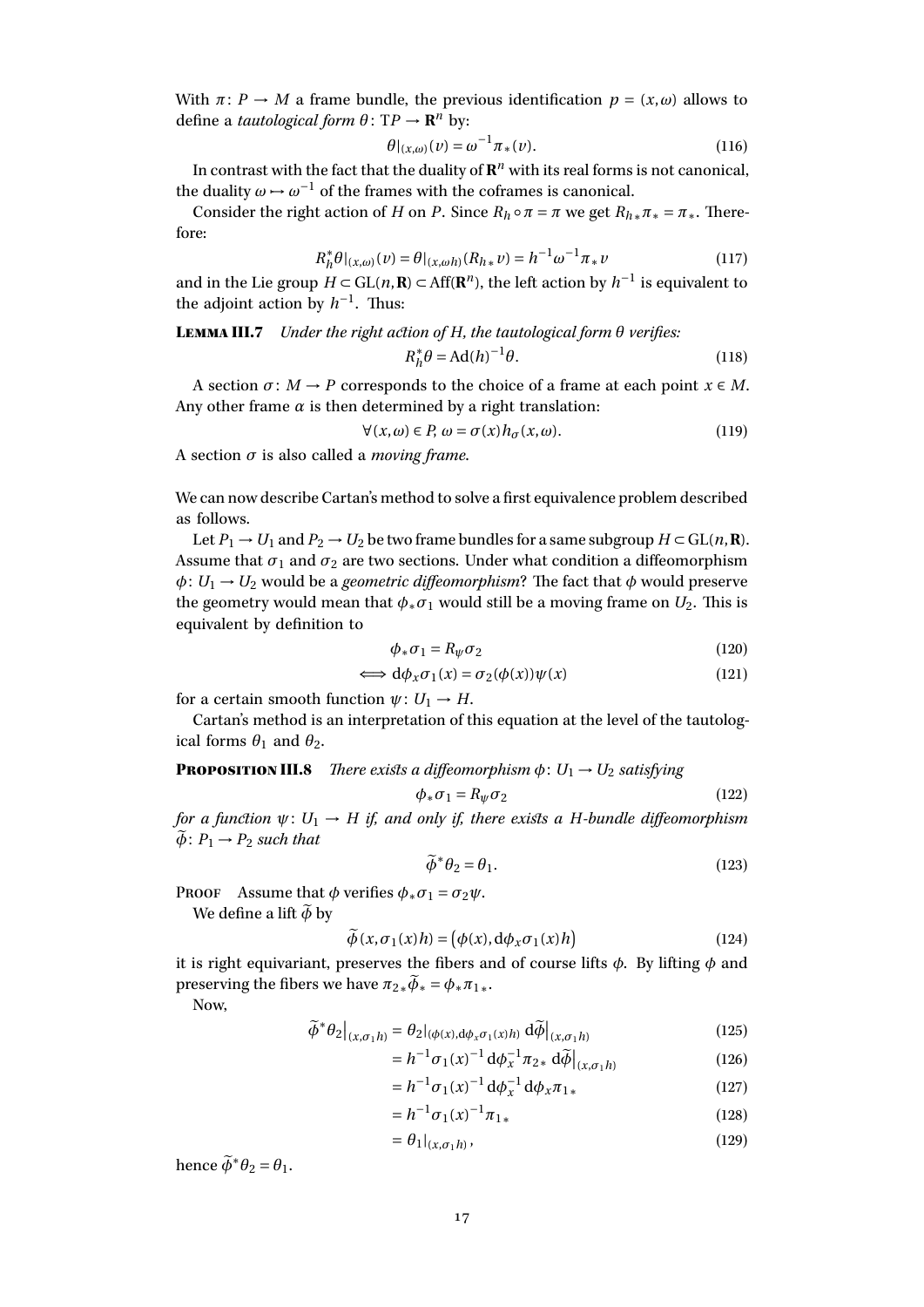Conversely, a *H*-bundle diffeomorphism  $\tilde{\phi}$  would induce a diffeomorphism  $\phi: U_1 \to U_2$ . But then  $\widetilde{\phi}$  would send  $(x, \sigma_1(x))$  on a point  $(\phi(x), \sigma_2(\phi(x))\psi(x))$ 

$$
\theta_1|_{(x,\sigma_1(x)}(v) = \widetilde{\phi}^* \theta_2|_{(x,\sigma_1(x))}(v)
$$
\n(130)

$$
\iff \sigma_1(x)^{-1}\pi_{1*}\nu = \psi(x)^{-1}\sigma_2(\phi(x))^{-1}\pi_{2*}(d\widetilde{\phi})_{(x,\sigma_1(x))}(\nu) \tag{131}
$$

$$
= \psi(x)^{-1} \sigma_2(\phi(x))^{-1} d\phi_x \pi_{1*} \nu \tag{132}
$$

$$
\iff \sigma_1(x)^{-1} = \psi(x)^{-1} \sigma_2(\phi(x))^{-1} d\phi_x \tag{133}
$$

$$
\iff d\phi_x \sigma_1(x) = \sigma_2(\phi(x))\psi(x). \tag{134}
$$

<span id="page-17-0"></span>And this is equivalent to  $\phi_* \sigma_1 = R_{\psi} \sigma_2$ .

#### III.3 Parallel translation

If one puts together an Ehresmann connection on a frame bundle, then one has the very first example of a Cartan connection. Those would be defined later in generality. But we can make the following observation without directly mentioning Cartan connections.

Let  $P \to M$  be a frame bundle. The tautological form  $\theta$  expresses how a point in *M* moves relatively to the choice of a moving frame. But the way that the moving frame itself evolves is not measured by *θ*.

This corresponds to the fact that even if  $\theta$  defines a basis of  $T_xM$  at every point, it is not the case in  $T_pP$ .

If  $\omega_H$  is an Ehresmann connection, then one gets a basis of  $T_pP$  by putting together both  $\omega_H$  and  $\theta$ . Indeed, note that  $\theta$  vanishes along the fiber *H* (since it is a transformation combined with  $\pi_*$ ) but  $\omega_H$  is injective along  $T_pH$ .

Let  $\sigma = (X_1, \ldots, X_n)$  be a moving frame around  $x \in M$ . It defines a section  $p_{\sigma}(x) =$  $(x, \sigma(x))$  of  $P \rightarrow M$ . Assume that  $\omega_H$  is an Ehresmann connection.

Since  $σ = (X_i)$  defines a section of  $π: P \rightarrow M$  on an open  $U \subset M$ . One has an identification  $\pi^{-1}(U) = U \times H$  by the right action of *H* on  $\sigma$ . In particular, any tangent vector  $X \in TU$  can be identified uniquely to  $(X, 0) \in T(U \times H)$ .

Therefore, on a section,  $\omega_H(X)$  is well defined, with the implicit mapping  $X \rightarrow$ (*X*, 0) allowing *X* to be a tangent vector in *P*. Note that this construction heavily depends on the choice of the section *σ*.

A parallel translation (in other words, an affined connection) is then determined by:

$$
\nabla_X X_i = \omega_H(X) \cdot e_i \tag{135}
$$

where  $\omega_H(X)$  acts on  $X_i$  by the adjoint action.

By writing coordinates of the matrix group *H*,  $\omega_H = \sum \omega_m^k e_k \otimes e^m$  and

$$
\nabla_X X_i = \sum \omega_i^j(X) X_j. \tag{136}
$$

## IV — Cartan geometries

<span id="page-17-1"></span>DefinitionIV.1 *A Cartan geometry is modeled on* (g,h)*is a right H-principal bundle P* → *M together with a* 1*-form*  $ω<sub>P</sub>$ : T*P* → *g, called a Cartan connection, verifying*:

- *(1) at each*  $p \in P$ *,*  $\omega_P$  *is an isomorphism*  $T_p P \rightarrow \mathfrak{g}$ *;*
- *(2) for all*  $h \in H$ *,*  $R_h^*$  $h^* \omega_P = \text{Ad}(h)^{-1} \omega_P;$
- *(3) for all*  $v \in \mathfrak{h}$  *and*  $V^*$  *the corresponding invariant vector field,*  $\omega_P(V^*) = v$ .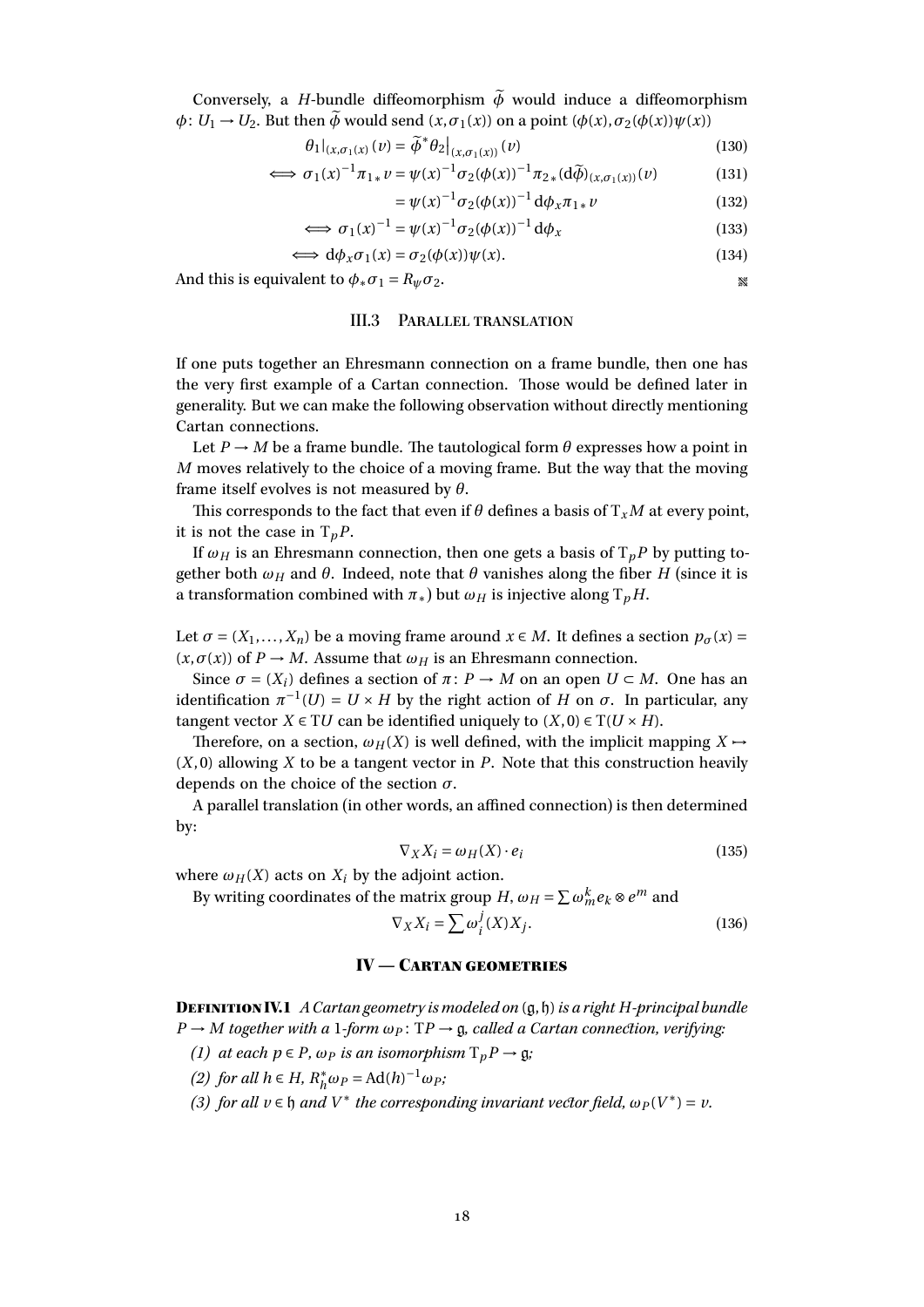*Note* A Cartan connection furnishes a parallelism of *P* since  $T_p P \approx \mathfrak{g}$  by  $\omega_p$ . Hence  $TP \simeq P \times \mathfrak{g}.$ 

**DEFINITION IV.2** *The homogeneous space*  $G/H$  *is reductive if there exists a linear decomposition*

$$
\mathfrak{g} = \mathfrak{h} \oplus \mathfrak{p} \tag{137}
$$

*such that* p *is* Ad(*H*)*-invariant.*

*Note* In such case, one can identify p with the tangent space at *M*. Indeed, for  $p \in P$ , with  $T_pP \approx \mathfrak{h} \oplus \mathfrak{p}$ , the subspace  $\mathfrak{p}$  is preserved by the right action of the fiber since *R* ∗  $h h$ <sup>+</sup> $p$  = Ad(*h*)<sup>-1</sup> $p$  =  $p$ . Hence, by pushing with  $\pi$ <sup>\*</sup>, it furnishes an identification of  $T_{\pi(p)}M$  with p.

However, even if p can be identified with  $T_{\pi(p)}M$ , this identification is not invariant by the right action on the fiber. It acts by  $Ad(H)^{-1}$  that is not trivial in general.

When a homogenous space is reductive, one can decompose a Cartan connection *ω* that has values in g along h and p, that is to say  $ω = ω_h + ω_p$ . The factor  $ω_h$  is then an Ehresmann connection.

By the same proof as in the case of an Ehresmann connection (see [III.4](#page-14-1) (p. [15\)](#page-14-1)), we have:

Lemma IV.3 *The two last conditions are equivalent to:*

$$
R^*_{\psi}\omega_P = \psi^*\theta_H + \text{Ad}(\psi)^{-1}\omega_P,\tag{138}
$$

*where θ<sup>H</sup> is the Maurer-Cartan form of H and ψ is any smooth function with values in H.*

**DEFINITION IV.4** *The curvature of a Cartan geometry is*  $\Omega(u, v) = d\omega(u, v) + [\omega(u), \omega(v)].$  (139) *If* Ω = 0 *on* T*P, then we say that the Cartan geometry is flat.*

*Homogeneous spaces* The simplest example of a Cartan geometry is the fiber bundle  $G \rightarrow G/H$  equipped with its Maurer-Cartan form  $\theta_G$ . In this case  $\Omega = d\theta_G + \frac{1}{2}$  $\frac{1}{2}$ [θ<sub>*G*</sub> Λ  $\theta$ <sup>*G*</sup> $]$  = 0 is the structural equation.

Lemma IV.5 *If ψ is any smooth functions with values in H then*

$$
R_{\psi}^* \Omega = \text{Ad}(\psi)^{-1} \Omega. \tag{140}
$$

PROOF As noted previously, we know  $R^*_\psi\omega_P$ .

$$
R_{\psi}^* \Omega = R_{\psi}^* \left( d\omega_P + \frac{1}{2} [\omega_P \wedge \omega_P] \right)
$$
 (141)

$$
= \mathrm{d}R_{\psi}^* \omega_P + \frac{1}{2} \left[ R_{\psi}^* \omega_P \wedge R_{\psi}^* \omega_P \right] \tag{142}
$$

$$
= \psi^* d\theta_H + \frac{1}{2} \left[ \psi^* \theta_H \wedge \psi^* \theta_H \right] + \mathrm{Ad}(\psi)^{-1} \left( d\omega_P + \frac{1}{2} [\omega \wedge \omega_P] \right) \tag{143}
$$

$$
=\psi^*0 + \mathrm{Ad}(\psi)^{-1}\Omega\tag{144}
$$

 $\mathcal{R}$ 

**LEMMA IV.6** *The curvature*  $\Omega(u, v)$  *vanishes if u* or *v is tangent to the fiber (belongs*) *to*  $T_p$ *H* ⊂  $T_p$ *P).*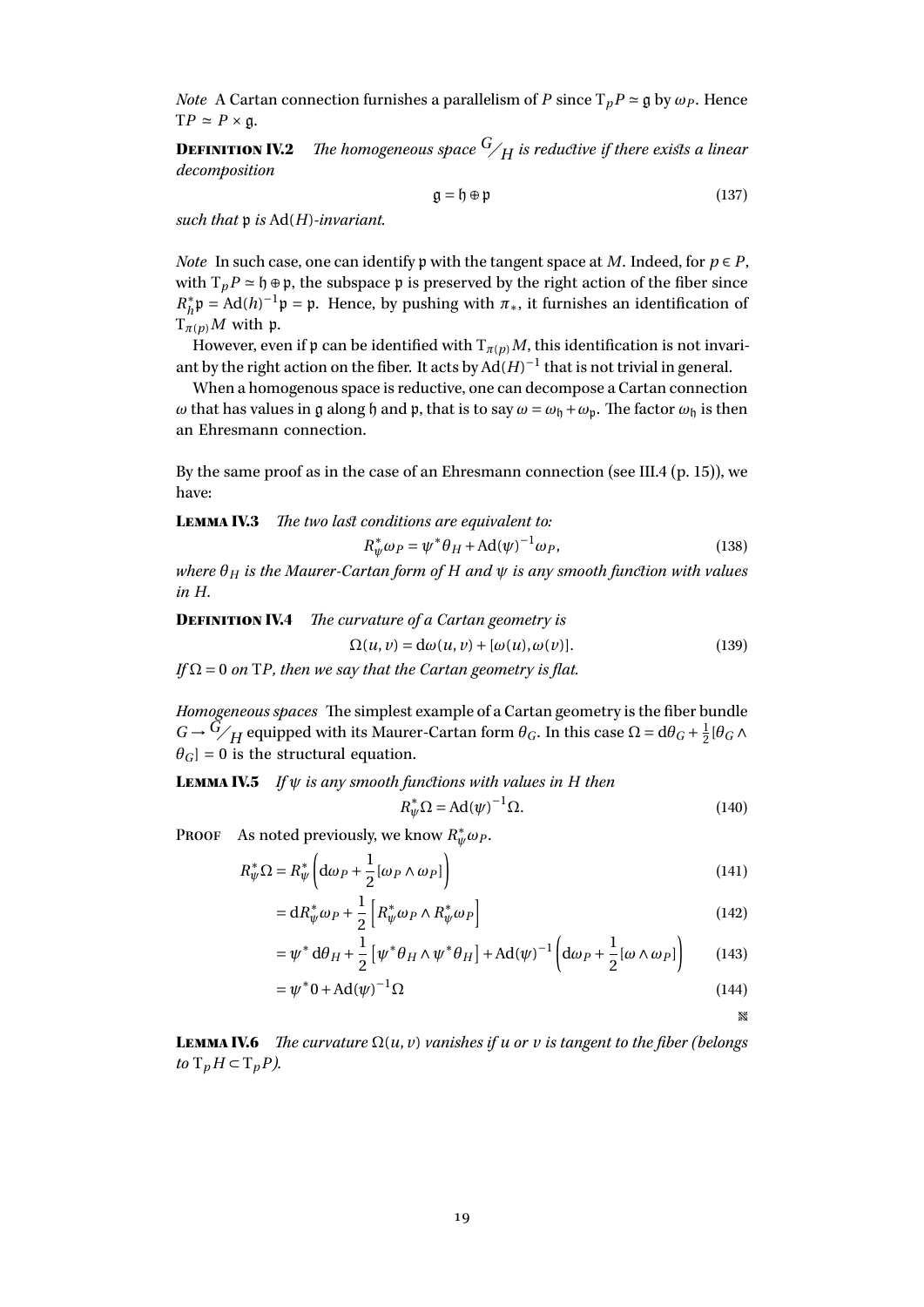Proof Assume that  $u \in T_pH$ . Let  $\psi: P \to H$  be such that  $\psi(p) = e$  and  $\psi_*(u) =$  $-\omega_P u$ . Then

$$
R_{\psi}^{*}\omega_{P}(u)\Big|_{p} = \psi^{*}\theta_{H} + \mathrm{Ad}(\psi(p))^{-1}\omega_{P}(u)
$$
\n(145)

$$
= -\omega_P(u) + \omega_P(u) = 0 \tag{146}
$$

hence  $R_{\psi_*}(u) = 0$  and we get

$$
Ad(\psi)^{-1} \Omega(u, v) = \Omega(R_{\psi_*} u, R_{\psi_*} v) = \Omega(0, R_{\psi_*} v) = 0.
$$
 (147)

**W** 

#### IV.1 Example 1: Riemannian geometry

<span id="page-19-0"></span>As one can anticipate, a Cartan connection on a Riemannian geometry will coincide with the consideration of a certain Ehresmann connection together with the tautological form. But as usual in Riemannian geometry, one can consider many connections. Only one will have vanishing torsion. It is that property that will determine the corresponding Ehresmann connection.

We start with a description of  $Eucl(n)$ , the group of the isometries of the Euclidean space. This space is the model for the Riemannian geometry. By the identification Eucl(*n*) =  $\mathbb{R}^n \times O(n)$ , one can represent Eucl(*n*)  $\rightarrow$  GL(*n* + 1, **R**) by

$$
(x,f) \mapsto \begin{pmatrix} f & x \\ 0 & 1 \end{pmatrix}.
$$
 (148)

So the Lie algebra is:

$$
eucl(n) = \begin{pmatrix} o(n) & \mathbf{R}^n \\ 0 & 1 \end{pmatrix}.
$$
 (149)

An important observation is that the adjoint action by an orthonormal element is a left translation on the  $\mathbb{R}^n$  coordinate:

$$
\begin{pmatrix} A & 0 \ 0 & 1 \end{pmatrix} \begin{pmatrix} b & v \ 0 & 0 \end{pmatrix} \begin{pmatrix} A^T & 0 \ 0 & 1 \end{pmatrix} = \begin{pmatrix} AbA^T & Av \ 0 & 1 \end{pmatrix}.
$$
 (150)

The adjoint action on the Lie algebra is:

$$
\begin{bmatrix} \begin{pmatrix} a & u \\ 0 & 0 \end{pmatrix}, \begin{pmatrix} b & v \\ 0 & 0 \end{pmatrix} \end{bmatrix} = \begin{pmatrix} \begin{bmatrix} a, b \end{bmatrix} & a v - b u \\ 0 & 0 \end{pmatrix}.
$$
 (151)

The Maurer-Cartan form  $\theta_{Eucl}$  can be written:

$$
\theta_{\text{Eucl}} = g^{-1} \, \mathrm{d}g = \begin{pmatrix} \theta_{\text{O}(n)} & \theta_{\mathbf{R}^n} \\ 0 & 0 \end{pmatrix} . \tag{152}
$$

And the structural equation becomes

$$
\begin{pmatrix} d\theta_{O(n)} + \frac{1}{2} \left[ \theta_{O(n)} \wedge \theta_{O(n)} \right] & d\theta_{\mathbf{R}^n} + \left[ \theta_{O(n)} \wedge \theta_{\mathbf{R}^n} \right] \\ 0 & 0 \end{pmatrix} = \begin{pmatrix} 0 & 0 \\ 0 & 0 \end{pmatrix}.
$$
 (153)

We will describe the (Levi-Civita) Cartan connection *ω<sup>P</sup>* decomposed as:

$$
\omega_P = \begin{pmatrix} \omega_{\mathcal{O}(n)} & \omega_{\mathbf{R}^n} \\ 0 & 0 \end{pmatrix} \tag{154}
$$

And since  $\frac{\text{Eucl}(n)}{\text{O}(n)}$  is a frame bundle, we start by setting  $\omega_{\mathbf{R}^n} = \theta$  the tautological form.

Along any local section  $\sigma\colon U\to P,$  we get a trivialisation  $\pi^{-1}(U)=U\times H.$  Since  $\theta$ vanishes on vertical vectors, that is to say on vectors tangent to each fiber *H*, so does dθ. But θ is a base of forms on *U*. Therefore, there exist numbers  $a_{jk}^i$  such that

$$
d\theta^{i} = \sum_{jk} a_{jk}^{i} \theta^{j} \wedge \theta^{k}.
$$
 (155)

By exterior derivative, the numbers  $a_{jk}^i$  verify  $a_{jk}^i = -a_{kj}^i$ .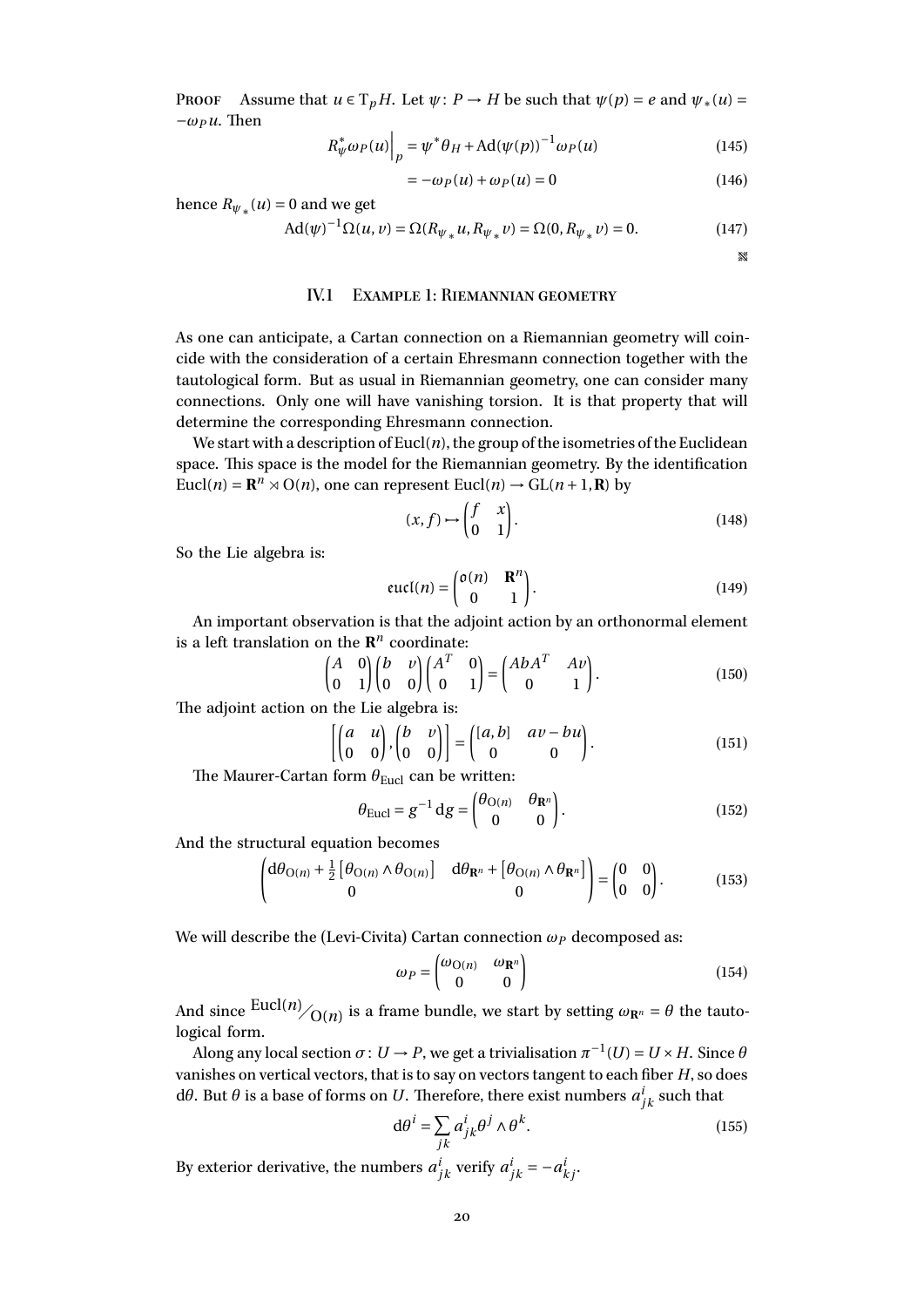This construction is independent from the choice of the section. Since  $d\theta^i$  is a differential 2-form on T*P*, the existence and unicity of the numbers  $a^i_{jk}$  is unambiguous.

The goal is to define a 1-form  $\omega = \omega_{O(n)}$  verifying

$$
d\theta = -[\omega \wedge \theta] \tag{156}
$$

in order to verify the  $\mathbf{R}^n$ -factor of the structural equation. It is that condition that will prove the unicity of the (Levi-Civita) Cartan connection.

Let  $\omega = \sum \omega_j^i e_i \otimes e^j$  be defined by the numbers

$$
\omega_j^i = \sum_k \left( a_{jk}^i + a_{ki}^j - a_{ij}^k \right) \theta^k. \tag{157}
$$

Then  $ω$  is indeed  $o(n)$ -valued since  $ω_j^i$  is anti-symmetric:

$$
\omega_{i}^{j} = \sum_{k} \left( a_{ik}^{j} + a_{kj}^{i} - a_{ji}^{k} \right) \theta^{k} = \sum_{k} - \left( a_{jk}^{i} + a_{ki}^{j} - a_{ij}^{k} \right) \theta^{k}.
$$
 (158)

And it verifies  $d\theta = -[\omega \wedge \theta]$  since:

$$
\sum_{j} -\omega_{j}^{i} \wedge \theta^{j} = \sum_{j} \theta^{j} \wedge \omega_{j}^{i} = \sum_{jk} \left( a_{jk}^{i} + a_{ki}^{j} - a_{ij}^{k} \right) \theta^{j} \wedge \theta^{k}
$$
(159)

$$
= \sum_{jk} a_{jk}^{i} \theta^{j} \wedge \theta^{k} + \sum_{j < k} \left( \left( a_{ki}^{j} - a_{ij}^{k} \right) - \left( a_{ji}^{k} - a_{ik}^{j} \right) \right) \theta^{j} \wedge \theta^{k}
$$
\n(160)

$$
= d\theta^i + 0 = d\theta^i. \tag{161}
$$

The solution  $ω$  is unique. Indeed, if  $γ$  were another solution verifying d $θ^i = -γ^i_j ∧$ *θ*<sup>*j*</sup>, then *ω* − *γ* would again be solution and it would show that  $(ω_j^i − γ_j^i) ∧ θ^j = 0$ . But a transformation  $\alpha \in o(n)$  acts trivially by the adjoint action on  $\mathbb{R}^n$  if and only if  $\alpha = 0$ . In this case, it gives  $\omega_j^i - \gamma_j^i = 0$ .

Now that we have  $\omega$ , we can show that together with  $\theta$  it defines a Cartan connection. In fact, this connection is exactly the Levi-Civita connection.

Lemma IV.7 *The form*

$$
\omega_P = \begin{pmatrix} \omega & \theta \\ 0 & 0 \end{pmatrix} \tag{162}
$$

#### *is a Cartan connection.*

PROOF The form  $\theta$  is certainly surjective on  $\mathbb{R}^n \subset \text{eucl}(n) = \mathfrak{o}(n) \oplus \mathbb{R}^n$ . If we show that  $\omega_P(V^*) = v$  for any  $v \in o(n)$  then we will have shown that  $\omega_P$  is a linear isomorphism at each  $T_pP$ . So we need to prove the two last conditions to be a Cartan connection.

First let *h*  $\in$  O(*n*). We have proven by lemma [III.7](#page-16-0) (p. [17\)](#page-16-0) that  $R_h^*$  $h_h^* \theta = \text{Ad}(h)^{-1} \theta$ . So we need to prove this statement on *ω*.

$$
0 = R_h^* \left( d\theta + [\omega \wedge \theta] \right) = R_h^* d\theta + \left[ R_h^* \omega \wedge R_h^* \theta \right] \tag{163}
$$

$$
= dAd(h)^{-1}\theta + \left[R_h^*\omega \wedge Ad(h)^{-1}\theta\right]
$$
 (164)

$$
= \operatorname{Ad}(h)^{-1} \operatorname{d}\theta + \operatorname{Ad}(h)^{-1} \left[ \operatorname{Ad}(h) R_h^* \omega \wedge \theta \right] \tag{165}
$$

$$
= d\theta + [Ad(h)R_h^* \omega \wedge \theta]
$$
 (166)

But *ω* is the unique solution to d*θ* +[*ω*∧*θ*] = 0. Hence

$$
Ad(h)R_h^*\omega = \omega \iff R_h^*\omega = Ad(h)^{-1}\omega.
$$
 (167)

Next, we prove that  $\omega_P(V^*) = \nu$  for any  $\nu \in \mathfrak{o}(n)$ . This statement is equivalent to  $\omega(V^*) = v$  since  $\theta$  takes its values in  $\mathbf{R}^n$ . Recall that:

$$
V^*(p) = \frac{d}{dt} R_{\exp(t\nu)} p \bigg|_{t=0} = R_{\exp(t\nu)_*}(0,1) \bigg|_{(p,0)}.
$$
 (168)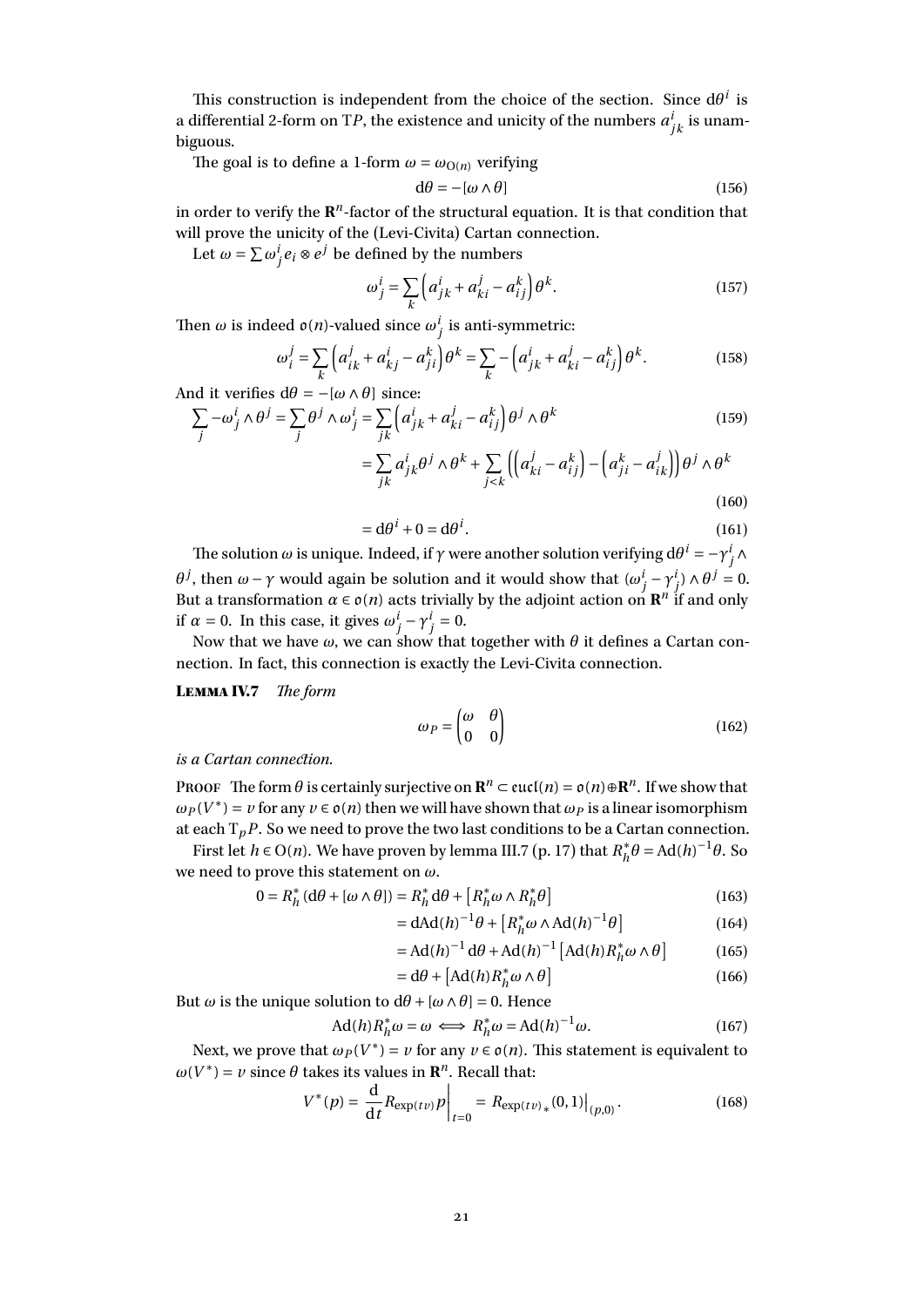Let  $\psi(t) = \exp(t \nu)$ . We redo the previous computation. This time:

$$
dAd(\psi)^{-1}\theta = d(Ad(\psi)^{-1}) \wedge \theta + Ad(\psi)^{-1} \wedge d\theta \tag{169}
$$

$$
= \mathrm{Ad}(\psi)^{-1} \left[ -\psi^* \theta_{\mathrm{O}(n)} \wedge \theta \right] + \mathrm{Ad}(\psi)^{-1} \wedge \mathrm{d}\theta \tag{170}
$$

hence

$$
0 = dAd(\psi)^{-1} \theta + \left[ R_{\psi}^{*} \omega \wedge Ad(\psi)^{-1} \theta \right]
$$
 (171)

$$
= \mathrm{Ad}(\psi)^{-1} \Big( \mathrm{d}\theta - \Big[ \mathrm{Ad}(\psi) R_{\psi}^* \omega - \psi^* \theta_{\mathrm{O}(n)} \wedge \theta \Big] \Big). \tag{172}
$$

It gives:

$$
R_{\psi}^* \omega = \psi^* \theta_{\text{O}(n)} + \text{Ad}(\psi)^{-1} \omega \tag{173}
$$

hence when  $t = 0$ :

$$
R_{\psi}^* \omega \Big|_{t=0} (0,1) = \omega(V^*) \tag{174}
$$

$$
= \theta_{O(n)}(\psi'(0)) + Ad(\psi(0))^{-1}\omega(0) = \nu.
$$
 (175)

egi

Now that we have the (Levi-Civita) connection, we can compute its curvature. Recall that by construction, the  $\mathbb{R}^n$  part of the curvature vanishes since  $d\theta + [\omega \wedge \theta] =$ 0. The curvature is therefore:

$$
\Omega = \begin{pmatrix} d\omega + \frac{1}{2} [\omega \wedge \omega] & 0 \\ 0 & 0 \end{pmatrix} .
$$
 (176)

Recall that  $\Omega$  vanishes on the vectors tangent to the fiber. So it only depends on the tautological form  $\theta$ . Hence there exists numbers  $R^i_{jkl}$  such that

$$
\Omega = \sum_{ij} W_j^i e_i \otimes e^j,\tag{177}
$$

$$
W_j^i = \sum_{kl} R_{jkl}^i \theta^k \wedge \theta^l.
$$
 (178)

#### IV.2 Example 2: web geometry

<span id="page-21-0"></span>Web geometries on 
$$
\mathbb{R}^2
$$
 are a way to study the geometry of differential equations  
\n
$$
dy = F(x, y) dx.
$$
\n(179)

**DEFINITION IV.8** A web on  $\mathbb{R}^2$  is the data of three line distributions  $L_1, L_2, L_3 \subset \mathbb{T} \mathbb{R}^2$ *such that any two are linearly independent at each point.*

By duality, a line corresponds to a kernel of a form:  $L_1 = \ker \alpha^1.$  Since lines are not parametrized by specific vectors,  $\alpha^1$  and  $\lambda\alpha^1$  generate the same line  $L_1.$ Hence, by rescaling, since  $\alpha^3 = \lambda \alpha^1 + \mu \alpha^2$ , we can assume that  $\alpha^3 = \alpha^1 - \alpha^2$ .

**DEFINITION IV.9** A coframe of a web on  $\mathbb{R}^2$  is the data of three 1-forms  $\alpha^1, \alpha^2, \alpha^3 \in$  $T^*{\bf R}^2$  such that any two are linearly independent at each point and  $\alpha^3 = \alpha^1 - \alpha^2$ *.*

Hence a coframe is in fact the data of only  $\alpha^1$  and  $\alpha^2.$  So it is indeed a coframe of  $\mathbb{R}^2$ . The bundle of all coframes of a web on  $\mathbb{R}^2$  is a  $\mathbb{R}^*$ -principal bundle.

Indeed, if  $\alpha^1$  becomes  $\lambda_1\alpha^1$  and  $\alpha^2$  becomes  $\lambda_2\alpha^2$  then  $\lambda_1\alpha^1$  –  $\lambda_2\alpha^2$  must still be proportional to  $\alpha^3$ , hence  $\lambda_1 = \lambda_2$ .

*Flat model* A flat model for this geometry is given by  $\alpha^1 = dy$ ,  $\alpha^2 = dx$  and the third form  $\alpha^3 = dy - dx$ . We admit that the invariance group is exactly  $G = \mathbb{R}^2 \rtimes \mathbb{R}^*$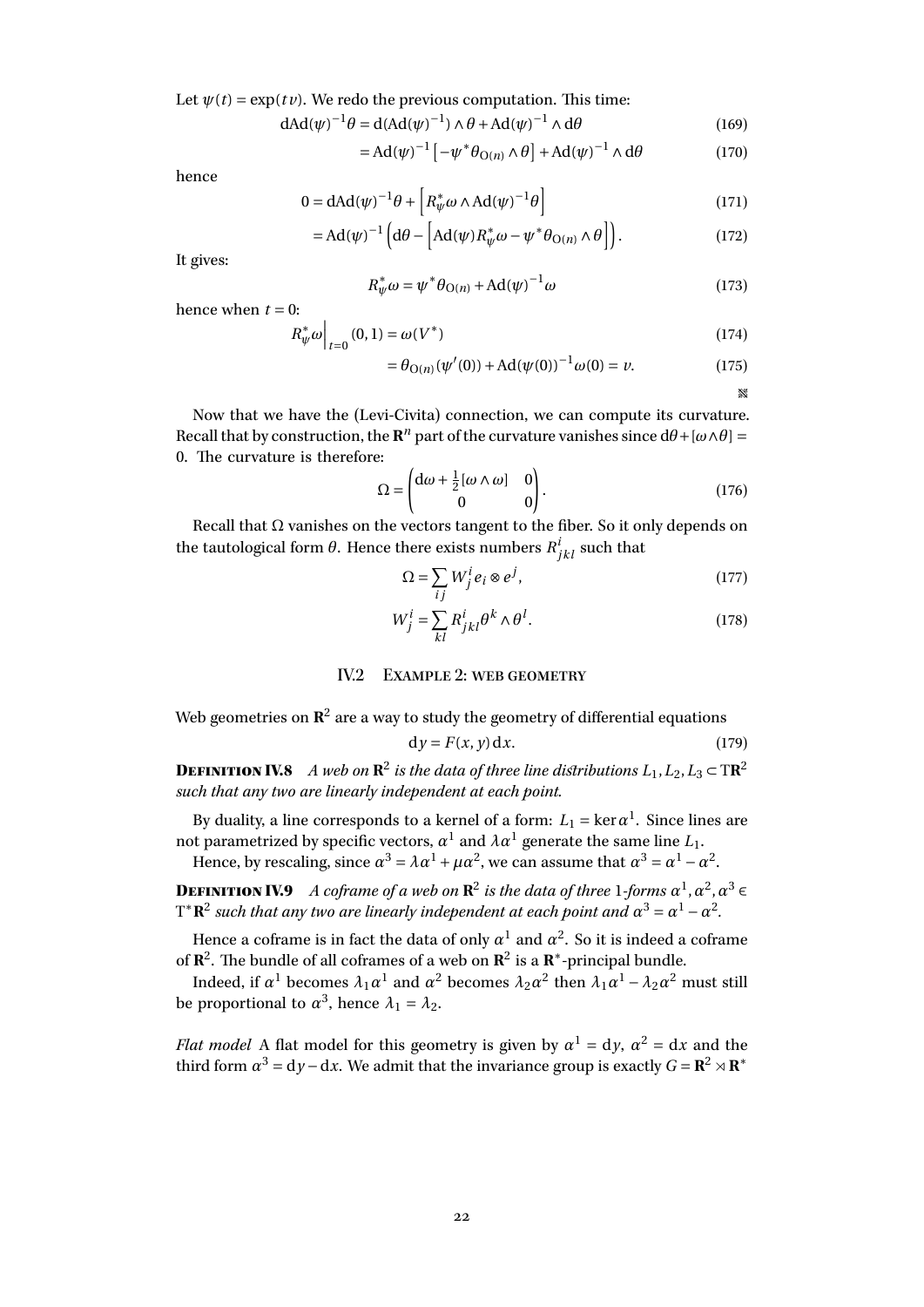where  $\mathbb{R}^2$  acts by translation and the isotropy  $H = \mathbb{R}^*$  by dilation. A representation of  $G \rightarrow GL(3, \mathbf{R})$  is given by:

$$
(x, y, \lambda) \mapsto \begin{pmatrix} \lambda & 0 & 0 \\ 0 & \lambda & 0 \\ x & y & 1 \end{pmatrix}.
$$
 (180)

One can check that in this representation,

$$
Ad(\lambda^{-1})(x, y) = \begin{pmatrix} 0 & 0 & 0 \\ 0 & 0 & 0 \\ x\lambda & y\lambda & 0 \end{pmatrix},
$$
 (181)

$$
[\lambda \wedge (x, y)] = \begin{pmatrix} 0 & 0 & 0 \\ 0 & 0 & 0 \\ x \wedge \lambda & y \wedge \lambda & 0 \end{pmatrix}.
$$
 (182)

*The torsion free Cartan connection* With any section  $\alpha$  we define the tautological form  $\theta$  on TP with  $P \to \mathbb{R}^2$  the  $\mathbb{R}^*$ -coframe bundle by

$$
\theta|_{\alpha\lambda}(v) = \alpha(\pi_*(v))\lambda = (\pi^*\alpha\lambda)(v).
$$
\n(183)

Since 
$$
\alpha = (\alpha^1, \alpha^2)
$$
 is defined on TR<sup>2</sup>,

$$
d\alpha = \alpha \wedge (\tau^1, \tau^2) = (\alpha^1 \wedge \tau^1, \alpha^2 \wedge \tau^2)
$$
 (184)

where  $\tau^1$  and  $\tau^2$  are two 1-forms defined on TR<sup>2</sup>. Hence each  $\tau^i = \tau^i_1 \alpha^1 + \tau^i_2 \alpha^2$ . Since we impose the value  $\alpha^i \wedge \tau^i,$  only one of two components of  $\tau^i$  is determined and we can assume that  $\tau^1 = \tau^2$  such that  $d\alpha = \alpha \wedge \tau$  with  $\tau = (\tau^1, \tau^1)$ .

Now, with  $\theta = \pi^* \alpha \lambda$ ,

$$
d\theta = \pi^* ((d\alpha)\lambda - \alpha \wedge d\lambda)
$$
 (185)

$$
= \pi^* \left( \alpha \lambda \wedge \tau - \alpha \lambda \wedge \lambda^{-1} \, d\lambda \right) \tag{186}
$$

$$
= \theta \wedge \pi^* \tau - \theta \wedge \lambda^{-1} d\lambda \tag{187}
$$

$$
= \theta \wedge (\pi^* \tau - \lambda^{-1} d\lambda) \tag{188}
$$

and we set

$$
\omega = \lambda^{-1} d\lambda - \pi^* \tau \tag{189}
$$

and one should note that  $\lambda^{-1} d\lambda$  is the Maurer-Cartan form of the fiber  $H = \mathbf{R}^*$ . Therefore, with

$$
\omega_P = \begin{pmatrix} \omega & 0 & 0 \\ 0 & \omega & 0 \\ \theta^1 & \theta^2 & 0 \end{pmatrix} \tag{190}
$$

we can check that  $\omega_P$  is indeed a Cartan connection and is unique by verifying  $dθ + [ω ∧ θ] = 0.$ 

The curvature form is determined by:

$$
\Omega = \pi^* \begin{pmatrix} -d\tau & 0 & 0 \\ 0 & -d\tau & 0 \\ 0 & 0 & 0 \end{pmatrix} . \tag{191}
$$

Note that this curvature form is defined by the value of −d*τ* on the basis and  $-d\tau = K\alpha^1 \wedge \alpha^2$ . It is known as the Blaschke-Chern curvature.

*Application* Consider the equation

$$
dy = F(x, y) dx
$$
 (192)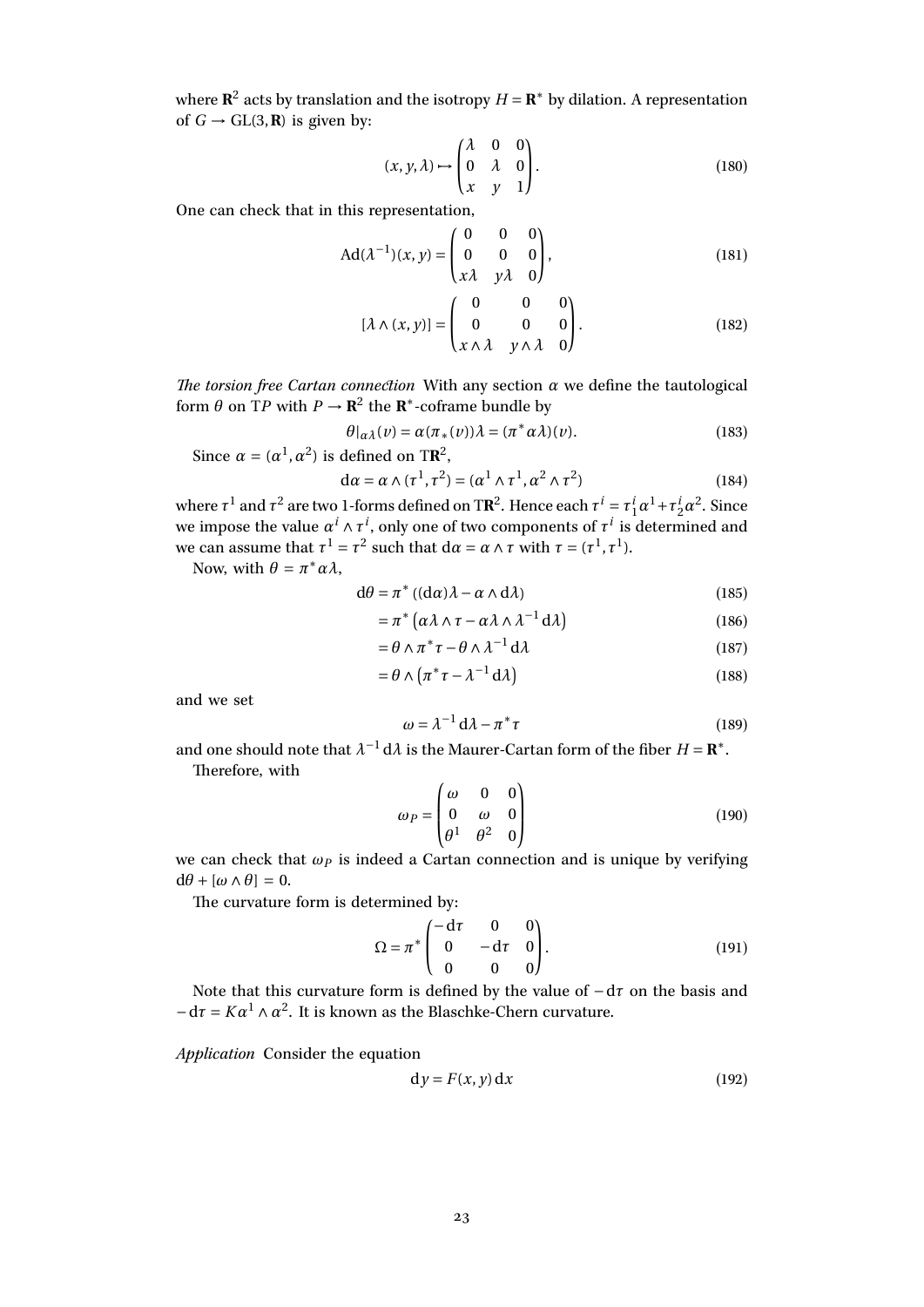it furnishes a web

$$
\alpha^1 = \mathrm{d}\, y,\tag{193}
$$

$$
\alpha^2 = F(x, y) \, \mathrm{d}x,\tag{194}
$$

$$
\alpha^3 = \mathrm{d}y - F(x, y)\,\mathrm{d}x = \alpha^1 - \alpha^2\tag{195}
$$

where  $F(x, y)$  does not vanish.

By following the method, we differentiate  $(\alpha^1,\alpha^2)$ . It gives:

$$
d\alpha^1 = 0 \tag{196}
$$

$$
d\alpha^2 = \frac{\partial F}{\partial y} dy \wedge dx \qquad (197)
$$

$$
=\frac{1}{F}\frac{\partial F}{\partial y}\,\mathrm{d}y\wedge\alpha^2\tag{198}
$$

and it determines  $\tau$  by verifying d $\alpha = \alpha \wedge \tau$ :

$$
\tau = -\frac{1}{F} \frac{\partial F}{\partial y} dy.
$$
 (199)

Hence, the Blaschke-Chern curvature is:

$$
-d\tau = \frac{\partial}{\partial x} \left( \frac{1}{F} \frac{\partial F}{\partial y} \right) dx \wedge dy \qquad (200)
$$

$$
= \frac{1}{F} \left( \frac{\partial^2 F}{\partial x \partial y} - \frac{1}{F} \frac{\partial F}{\partial x} \frac{\partial F}{\partial y} \right) dx \wedge dy \qquad (201)
$$

$$
= \frac{-1}{F^2} \left( \frac{\partial^2 F}{\partial x \partial y} - \frac{1}{F} \frac{\partial F}{\partial x} \frac{\partial F}{\partial y} \right) \alpha^1 \wedge \alpha^2.
$$
 (202)

For instance, it vanishes for any  $F(x, y)$  linear in *x* and *y*, or any *F* independent from *x* or *y*. It does not vanish with  $F(x, y) = \sin(xy)$ . Indeed:

$$
\frac{\partial^2 F}{\partial x \partial y} = -xy \sin(xy) + \cos(xy),\tag{203}
$$

$$
\frac{1}{F}\frac{\partial F}{\partial x}\frac{\partial F}{\partial y} = xy\frac{\cos(xy)^2}{\sin(xy)}.
$$
\n(204)

## IV.3 Example 3: path geometry

<span id="page-23-0"></span>The model space for path geometry is  $G/H$  where  $G = SL(3, \mathbb{R})$  and  $H = B$ , the so called Borel subgroup of *G* of upper triangular matrices. It can be realized as a flag manifold  $F_{12}$ , the space of complete flags in  $\mathbf{R}^3$ .

DefinitionIV.10 *Le M be a real three dimensional manifold and* T*M be its tangent bundle.*

- *(1) A* path structure  $\mathscr{L} = (E^1, E^2)$  *on M is a choice of two line sub-bundles*  $E^1$  *and*  $E^2$  *in* T*M, such that*  $E^1 \cap E^2 = \{0\}$  *and*  $E^1 \oplus E^2$  *is a contact distribution.*
- *(2) A* strict path structure  $\mathcal{T} = (E^1, E^2, \theta)$  *on M is a path structure with a fixed contact form*  $\theta$  *such that* ker $\theta = E^1 \oplus E^2$ *.*
- (3) *A* (local) automorphism of  $(M, \mathcal{T})$  is a (local) diffeomorphism f of M that  $p$ reserves  $E^1$ ,  $E^2$  and  $\theta$ .

The condition that  $E^1 \oplus E^2$  be a contact distribution means that, locally, there exists a one form  $\theta$  on  $M$  such that ker $\theta = E^1 \oplus E^2$  and  $\theta \wedge d\theta$  is never zero. On the other hand, for strict path structures we impose the existence of a *globally defined* contact form *θ*. Therefore, strict path structures are *unimodular geometries*: there exists a canonical volume form  $\mu_{\mathcal{T}} = \theta \wedge d\theta$  on *M*, preserved by the automorphism group of  $\mathcal T$  (in contrast, path structures are not unimodular).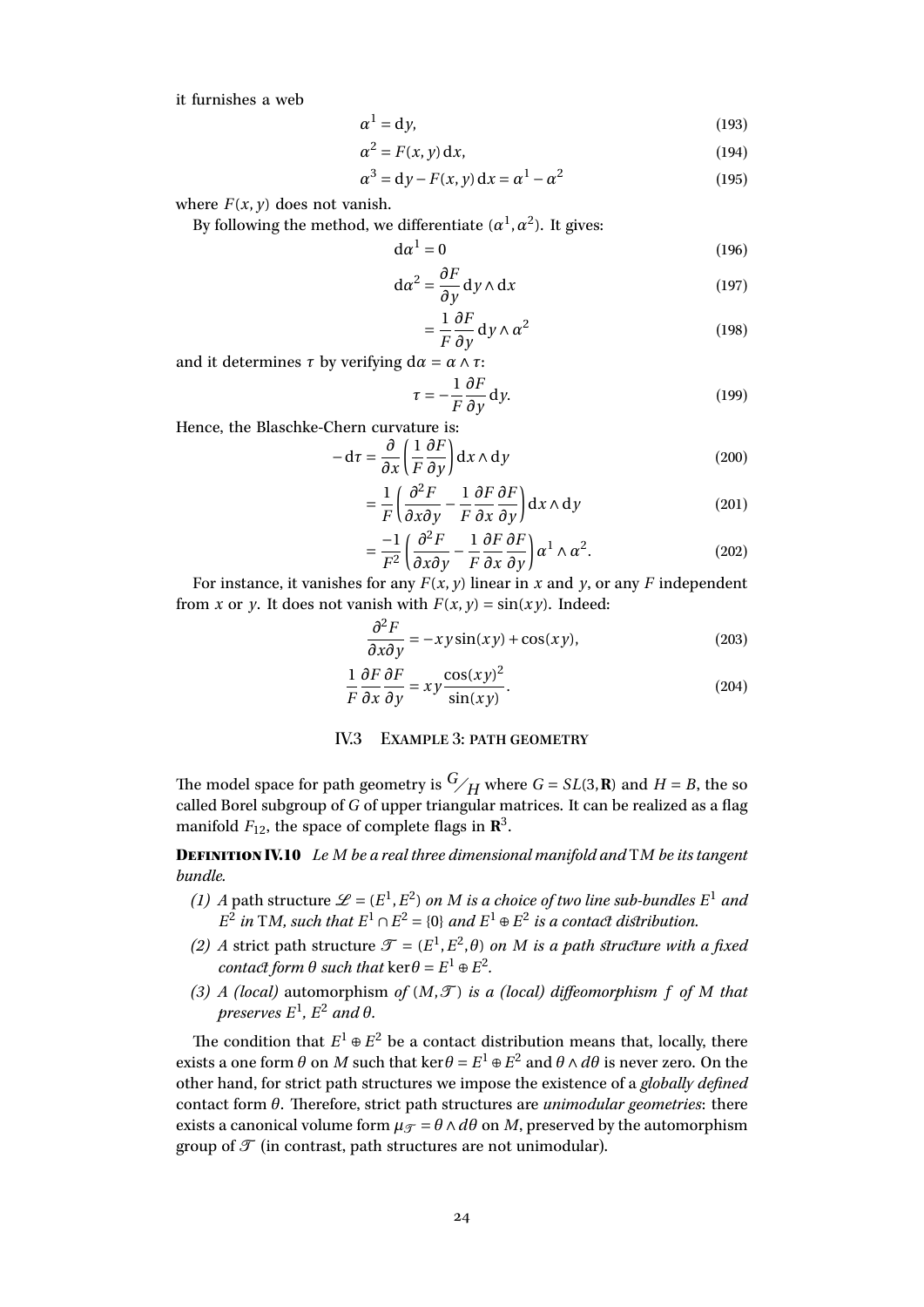There exists a unique vector field *R* such that  $d\theta(R, \cdot) = 0$  and  $\theta(R) = 1$ , called the *Reeb vector field* of *θ*, that we will also call the Reeb vector field of the strict path structure  ${\mathscr T}.$  In particular, the distribution  $E^1\oplus E^2$  of a strict path structure  ${\mathscr T}$  is thus oriented, and the manifold *M* supporting  $\mathcal T$  is orientable.<sup>[1](#page-24-0)</sup>

*Flat path model* Flat path geometry is the geometry of real flags in **R** 3 . That is the geometry of the space of all couples  $(p, l)$  where  $p \in \mathbb{R}P^2$  and *l* is a real projective line containing *p*. The space of flags is identified to the quotient

$$
SL(3,R)_{\bigB} \tag{205}
$$

where *B* is the Borel group of all real upper triangular matrices.

*Flat strict path model* The Heisenberg group Heis(3) is the flat model for the strict path geometry. With

$$
Heis(3) = \{(x, y, t) \in \mathbb{R}^{3}\}\
$$
 (206)

and the multiplication defined by  $(x_1, y_1, t_1) \cdot (x_2, y_2, t_2) = (x_1 + x_2, y_1 + y_2, t_1 + t_2 +$  $2(x_1y_2 - x_2y_1)$ ). We consider the left invariant distributions determined by their value at the origin:

$$
E_1 = \frac{\partial}{\partial x} \text{ and } E_2 = \frac{\partial}{\partial y} \tag{207}
$$

and it has a global corresponding contact form:

$$
\theta = dt - x dy - y dx.
$$
 (208)

## IV.3.1 Path structures and second order differential equations

A second order differential equation in one variable is described locally as

$$
\frac{d^2y}{dx^2} = F\left(x, y, \frac{dy}{dx}\right).
$$
 (209)

With  $p = \frac{dy}{dx}$  $\frac{dy}{dx}$ , this defines a path structure on a neighborhood of a point in  $\mathbb{R}^3$  with coordinates  $(x, y, p)$ :

$$
E_1 = \ker(\mathrm{d}y - p\,\mathrm{d}x) \cap \ker(\mathrm{d}p - F\,\mathrm{d}x),\tag{210}
$$

$$
E_2 = \ker(\mathrm{d}x) \cap \ker(\mathrm{d}y). \tag{211}
$$

The contact structure is defined by the form

$$
\theta = dy - p dx.
$$
 (212)

By defining the forms  $Z^1 = dx$  and  $Z^2 = dp - F dx$ , one has that  $d\theta = Z^1 \wedge Z^2$ .

One can show that every path structure is, in fact, locally equivalent to a second order equation. That is, there exists local coordinates such that  $E_1$  and  $E_2$  are defined via a second order differential equation as above.

For, one first finds coordinates such that  $E_2 = \text{ker} \, dx \cap \text{ker} \, dy$  by the flowbox theorem. Forms which annihilate  $E_2 + E_1$  should be described by  $q dx + p dy$ , for functions *q* and *p*. Without loss of generality, one can assume locally that  $dx + p dy$ and using the contact condition one concludes that  $x, y, p$  are local coordinates. Then  $E_1 = \text{ker}(\gamma \, \text{d}p + \beta(\text{d}y - \text{G} \, \text{d}x) ) \cap \text{ker}(\text{d}y - p \, \text{d}x)$  and one lets, without loss of generality,  $\beta = 0$  and  $\alpha = 1$ .

<span id="page-24-0"></span><sup>&</sup>lt;sup>1</sup>If the contact distribution is oriented, then there exists a global contact form. Indeed, using a global metric on the distribution one can define locally a transversal vector to the distribution taking a Lie bracket of orthonormal vectors in the distribution. This defines a global 1-form.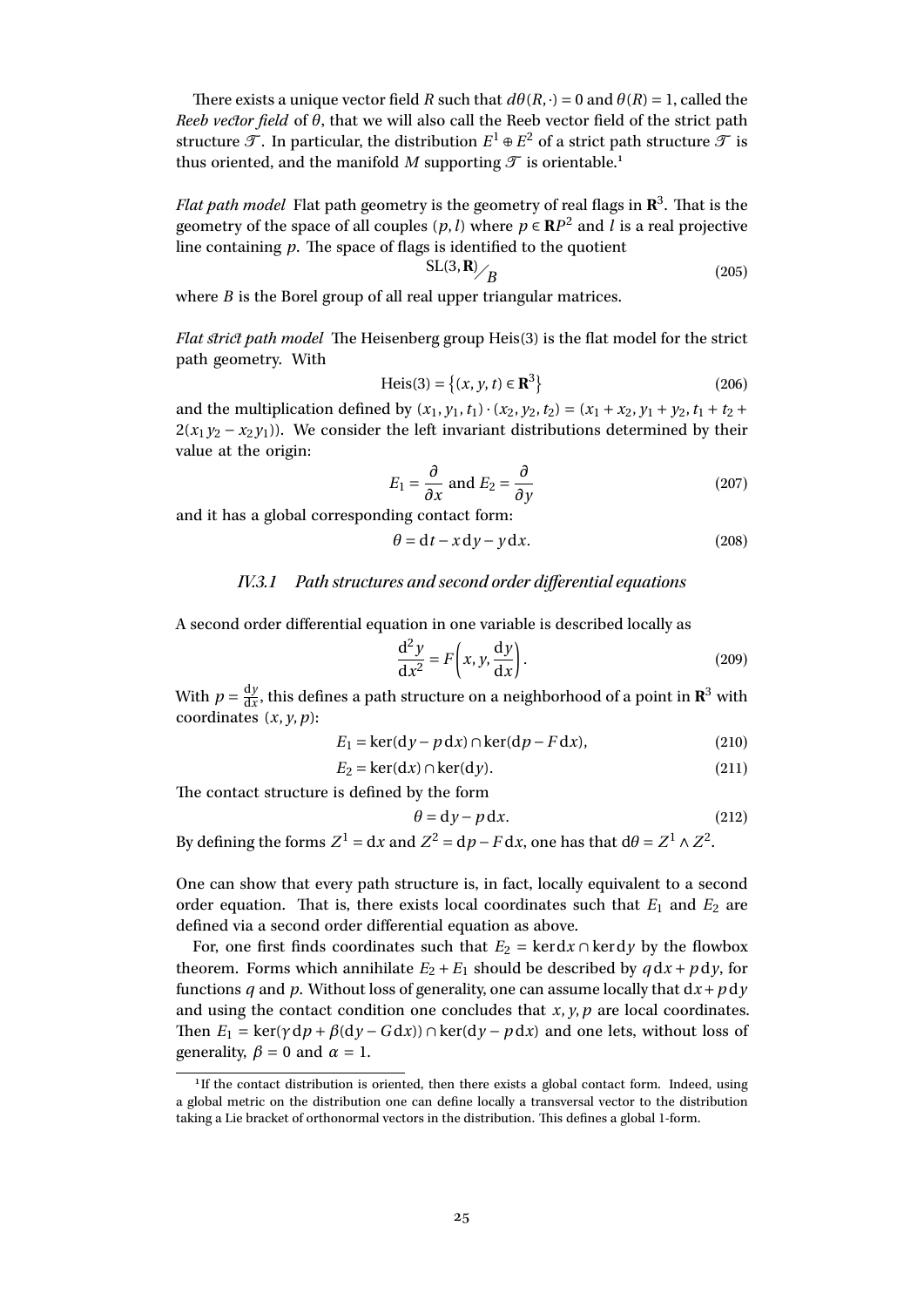Local equivalence (also called point equivalence) between path structures happens when there exists a local diffeomorphism which gives a correspondence between the lines defining each structure.

One can choose a contact form  $\theta$  up to a scalar function and interpret this as follows: one has a **R** ∗ -bundle over the manifold given by the choice of *θ* at each point (one might keep only positive multiples for simplicity). Over this line bundle one defines the tautological form  $\omega_{\theta\alpha} = \pi^* \theta \alpha$ . This bundle is trivial if and only if there exists a global contact form *θ*.

Let  $\theta$  and local forms  $Z^1$  and  $Z^2$  defining the lines as above such that  $\theta = Z^1 \wedge Z^2.$ There exists global forms  $Z^1$  and  $Z^2$  if and only if there exists global vector fields along the lines. Clearly, if the contact distribution is oriented, it suffices that there exists a global vector field along one of the foliations by lines. Most of the threedimensional Lie groups have left invariant path structures with global forms.

#### IV.3.2 Examples

*Example 1* Consider the Heisenberg group

$$
Heis(3) = \{(z, t) \in \mathbf{C} \times \mathbf{R}\}\tag{213}
$$

with multiplication defined by  $(z_1, t_1) \cdot (z_2, t_2) = (z_1 + z_2, t_1 + t_2 + 2 \text{Im } z_1 \overline{z_2})$ . The contact form

$$
\theta = dt - x dy - y dx \tag{214}
$$

is invariant under left multiplications (also called Heisenberg translations). If  $\Lambda \subset$ Heis(3) is a lattice then the quotient  $\Lambda$ <sup>Heis(3)</sup> is a circle bundle over the torus with a globally defined contact form.

A lattice Λ determines a lattice Γ ⊂ **C** corresponding to the projection in the exact sequence

$$
\{0\} \to \mathbf{R} \to \text{Heis}(3) \to \mathbf{C} \to \{0\}.
$$
 (215)

There are many global vector fields in the distribution defined by *θ* and invariant under Λ, it suffices to lift a vector field on **C** invariant under Γ. All circle bundles obtained in this way are not trivial and the fibers are transverse to the distribution.

*Example 2* We consider the torus  $T^3$  with coordinates  $(x, y, t) \in \mathbb{R}_{\diagup 2}^3$  and the global contact form

$$
\theta_n = \cos(2\pi nt) \, dx - \sin(2\pi nt) \, dy. \tag{216}
$$

There are two canonical global vector fields on the distribution given by

$$
\frac{\partial}{\partial t} \text{ and } \sin(2\pi nt) \frac{\partial}{\partial x} + \cos(2\pi nt) \frac{\partial}{\partial y}.
$$
 (217)

In this example, the fiber given by the coordinate *t* has tangent space contained in the distribution.

*Example 3* An homogeneous example is the Lie group SU(2) with left invariant vector fields *X* and *Y* with  $Z = [X, Y]$  and cyclic commutation relations. The vector fields *X* and *Y* define a path structure on SU(2).

*Example 4* Another homogeneous example is the Lie group SL(2,**R**) with left invariant vector fields *X* and *Y* with  $Z = [X, Y]$  with  $[Z, X] = X$  and  $[Z, Y] = -Y$  given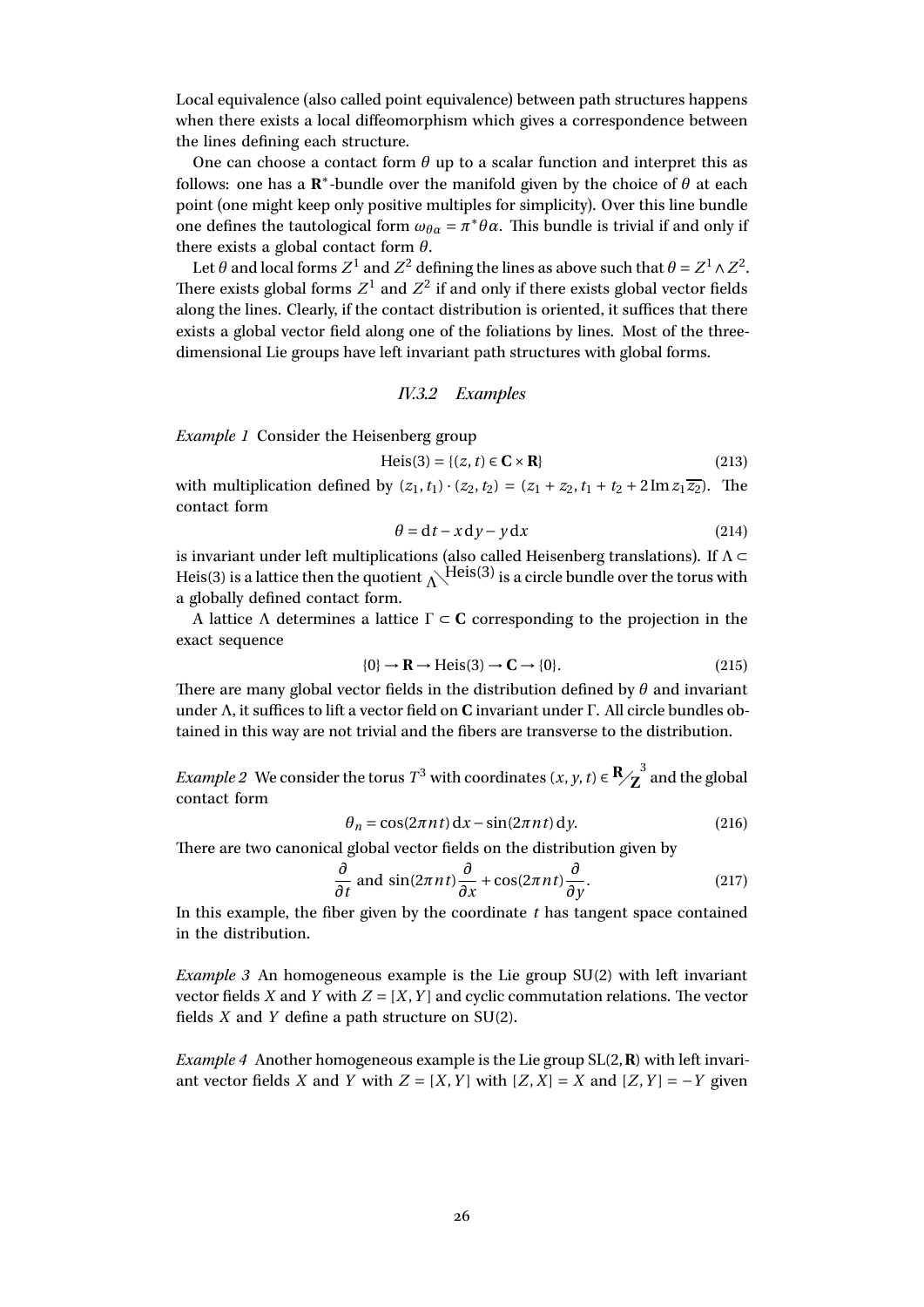by the generators in  $\mathfrak{sl}(2)$ :

$$
X = \begin{pmatrix} 0 & 1 \\ 0 & 0 \end{pmatrix} \tag{218}
$$

$$
Y = \begin{pmatrix} 0 & 0 \\ 1 & 0 \end{pmatrix} \tag{219}
$$

$$
Z = \begin{pmatrix} 1 & 0 \\ 0 & -1 \end{pmatrix}.
$$
 (220)

The path structure defined by *X* and *Y* induces a path structure on the quotient  $Γ \le SL(2, R)$  by a discrete torsion free subgroup  $Γ \subset SL(2, R)$ . This structure is invariant under the flow defined by right multiplication by  $e^{tZ}$ .

*Example 5* Let  $\Sigma$  be a surface equipped with a Riemannian metric. The geodesic flow on its unit tangent bundle  $\mathrm{T}^1\Sigma$  defines a distribution which, together with the distribution defined by the vertical fibers of the projection of the unit tangent bundle on Σ, defines a path structure which is not invariant under the geodesic flow. For  $\Sigma = H_R^2$ , the hyperbolic upper plane, we obtain  $T^1\Sigma = PSL(2,R)$  with distributions defined by the left invariant distributions  $X - Y$  and  $Z$  (using the same generators of the Lie algebra  $\mathfrak{sl}(2)$  as in the previous example).

## IV.3.3 Path structures with a fixed contact form

We now go back to strict path structures, by considering the specific case of Cartan geometries modeled on Heis(3), the flat model of strict path structures. So *G* denotes from now on the subgroup of SL(3,**R**) defined by

$$
G = \left\{ \begin{pmatrix} a & 0 & 0 \\ x & \frac{1}{a^2} & 0 \\ z & y & a \end{pmatrix} \middle| \ a \in \mathbf{R}^*, (x, y, z) \in \mathbf{R}^3 \right\} \tag{221}
$$

and  $H \subset G$  the isotropy subgroup of *G* defined by

$$
H = \left\{ \begin{pmatrix} a & 0 & 0 \\ 0 & \frac{1}{a^2} & 0 \\ 0 & 0 & a \end{pmatrix} \right\}.
$$
 (222)

The Heisenberg group is identified to:

$$
\text{Heis}(3) = \left\{ \begin{pmatrix} 1 & 0 & 0 \\ x & 1 & 0 \\ z & y & 1 \end{pmatrix} \right\}.
$$
 (223)

The semidirect structure  $G = Heis(3) \rtimes H$  is described by the action of *H* on Heis(3) by conjugation:

$$
\begin{pmatrix} \frac{1}{a} & & \\ & a^2 & \\ & & \frac{1}{a} \end{pmatrix} \begin{pmatrix} 1 & & \\ x & 1 & \\ z & y & 1 \end{pmatrix} \begin{pmatrix} a & & \\ & \frac{1}{a^2} & \\ & & a \end{pmatrix} = \begin{pmatrix} 1 & & \\ a^3 x & & \\ z & \frac{1}{a^3} y & 1 \end{pmatrix}.
$$
 (224)

Writing the Maurer-Cartan form of *G* as the matrix

$$
\begin{pmatrix}\nw & 0 & 0 \\
\theta^1 & -2w & 0 \\
\theta & \theta^2 & w\n\end{pmatrix}
$$
\n(225)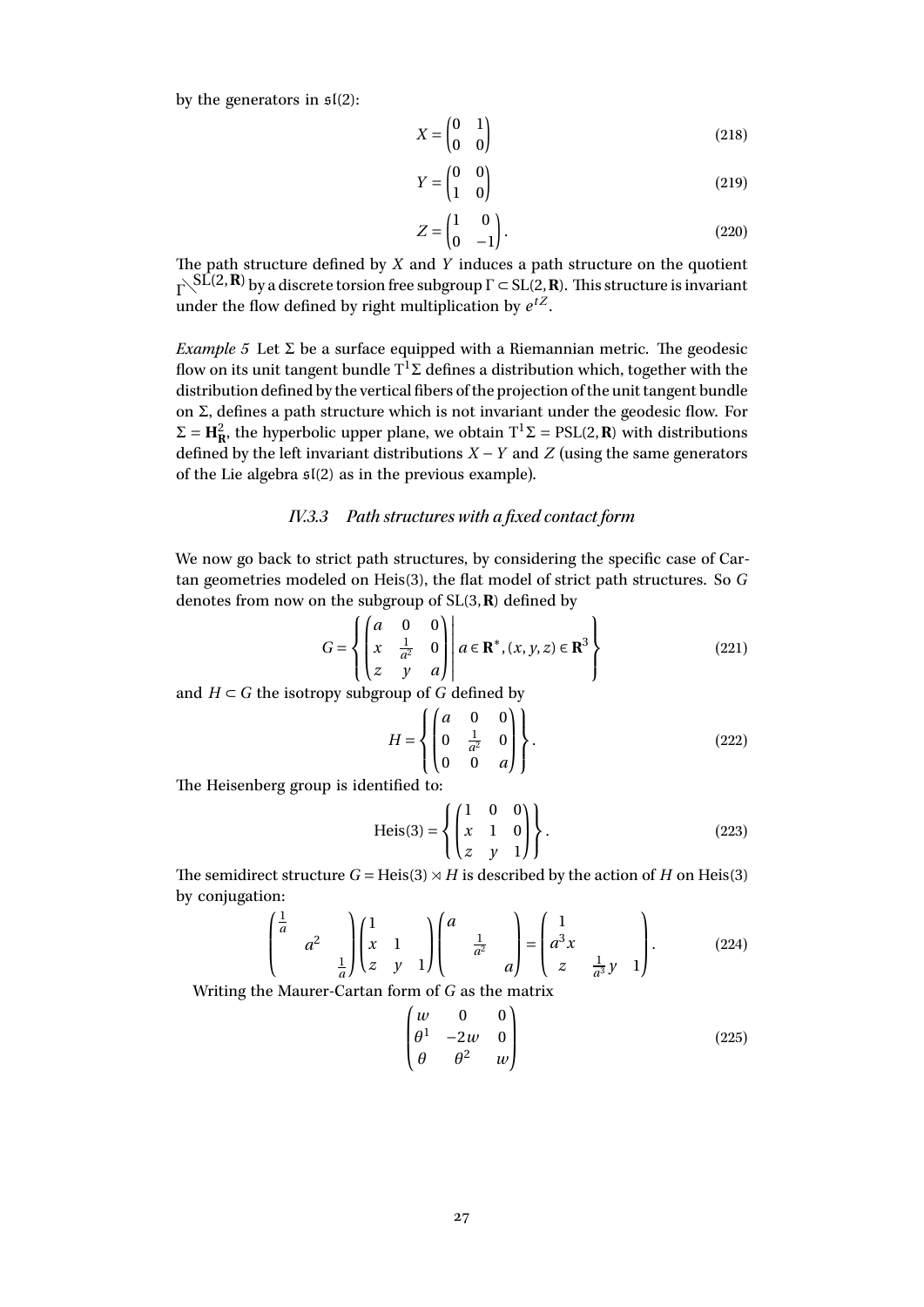one obtains the structural equations:

$$
\begin{cases} d\theta + \theta^2 \wedge \theta^1 = 0 \\ d\theta^1 - 3w \wedge \theta^1 = 0 \\ d\theta^2 + 3w \wedge \theta^2 = 0 \\ dw = 0. \end{cases}
$$
 (226)

Let *M* be a three-manifold equipped with a strict path structure  $\mathcal{T} = (E^1, E^2, \theta)$ with Reeb vector field *R*. Now let  $X_1 \in E^1$ ,  $X_2 \in E^2$  be such that  $d\theta(X_1, X_2) = 1$ . The dual coframe of  $(X^1, X^2, R)$  is  $(a^1, a^2, \theta)$ , with two 1-forms  $\alpha_1$  and  $\alpha_2$  verifying  $d\theta = \alpha^1 \wedge \alpha^2$ .

At any point *x* ∈ *M*, any coframe ( $\theta$ <sup>1</sup>, $\theta$ <sup>2</sup>, $\theta$ ) verifying d $\theta$  =  $\theta$ <sup>1</sup> ∧  $\theta$ <sup>2</sup> is of the form

$$
\theta^1 = a^3 \alpha^1, \ \theta^2 = \frac{1}{a^3} \theta^2 \tag{227}
$$

with *a* a function with values in  $\mathbb{R}^*$ .

**DEFINITION IV.11** *We denote by*  $\pi$ :  $P \rightarrow M$  *the right*  $\mathbb{R}^*$ -*coframe bundle over M* given by the set of coframes  $(\theta^1, \theta^2, \theta)$ .

We will denote the tautological forms defined by  $\theta^1,\theta^2$  and  $\theta$  by using the same letters. That is, we write  $\theta^i = \pi^* \theta^i$ .

**PROPOSITION IV.12** *There exists a unique Cartan connection on*  $P \rightarrow M$ 

$$
\omega = \begin{pmatrix} w & 0 & 0 \\ \theta^1 & -2w & 0 \\ \theta & \theta^2 & w \end{pmatrix}
$$
 (228)

*such that its curvature form is of the form*

$$
\Omega = d\omega + \frac{1}{2} [\omega \wedge \omega] = \begin{pmatrix} dw & 0 & 0 \\ \theta \wedge \tau^1 & -2 dw & 0 \\ 0 & \theta \wedge \tau^2 & dw \end{pmatrix}
$$
(229)

 $with \tau^1 \wedge \theta^2 = \tau^2 \wedge \theta^1 = 0.$ 

Observe that the condition  $\tau^1 \wedge \theta^2 = \tau^2 \wedge \theta^1 = 0$  implies that we may write  $\tau^1 =$  $\tau_2^1 \theta^2$  and  $\tau^2 = \tau_1^2 \theta^1$ .

PROOF We differentiate the tautological forms. One obtains with  $\theta^1 = a^3 \alpha^1$ :

$$
d\theta^1 = 3a^2 da \wedge \alpha^1 + a^3 da^1 \tag{230}
$$

$$
= -3\theta^1 \wedge \frac{da}{a} + a^3 \left( v^1 \wedge \alpha^1 + b_1 \theta \wedge \alpha^2 \right)
$$
 (231)

for a certain function  $b_1$  and a 1-form  $v^1$  defined on  $M$ . Rearranging terms we obtain

$$
d\theta^1 = -3\theta^1 \wedge \left(\frac{da}{a} - v^1\right) + a^6 b_1 \theta \wedge \theta^2. \tag{232}
$$

Analogously we have

$$
d\theta^2 = 3\theta^2 \wedge \left(\frac{da}{a} + v^2\right) + \frac{b_2}{a^6} \theta \wedge \theta^1.
$$
 (233)

Observe now that by differentiating  $d\theta = \alpha^1 \wedge \alpha^2$  one obtains that

$$
d^2\theta = 0 = d\alpha^1 \wedge \alpha^2 - \alpha^1 \wedge d\alpha^2 \qquad (234)
$$

$$
= \alpha^1 \wedge \nu^1 \wedge \alpha^2 - \alpha^1 \wedge \alpha^2 \wedge \nu^2. \tag{235}
$$

This implies that the term in  $\theta$  of  $\nu^1$  and  $\nu^2$  only differ by a sign. One can therefore define a unique *w* by adding to  $\frac{da}{a} - v^1$  the term in  $v^2$  which is proportional to  $\theta^2$ .

Unicity of this construction follows easily from Cartan's lemma. The verification that it is actually a Cartan connection is left to the reader.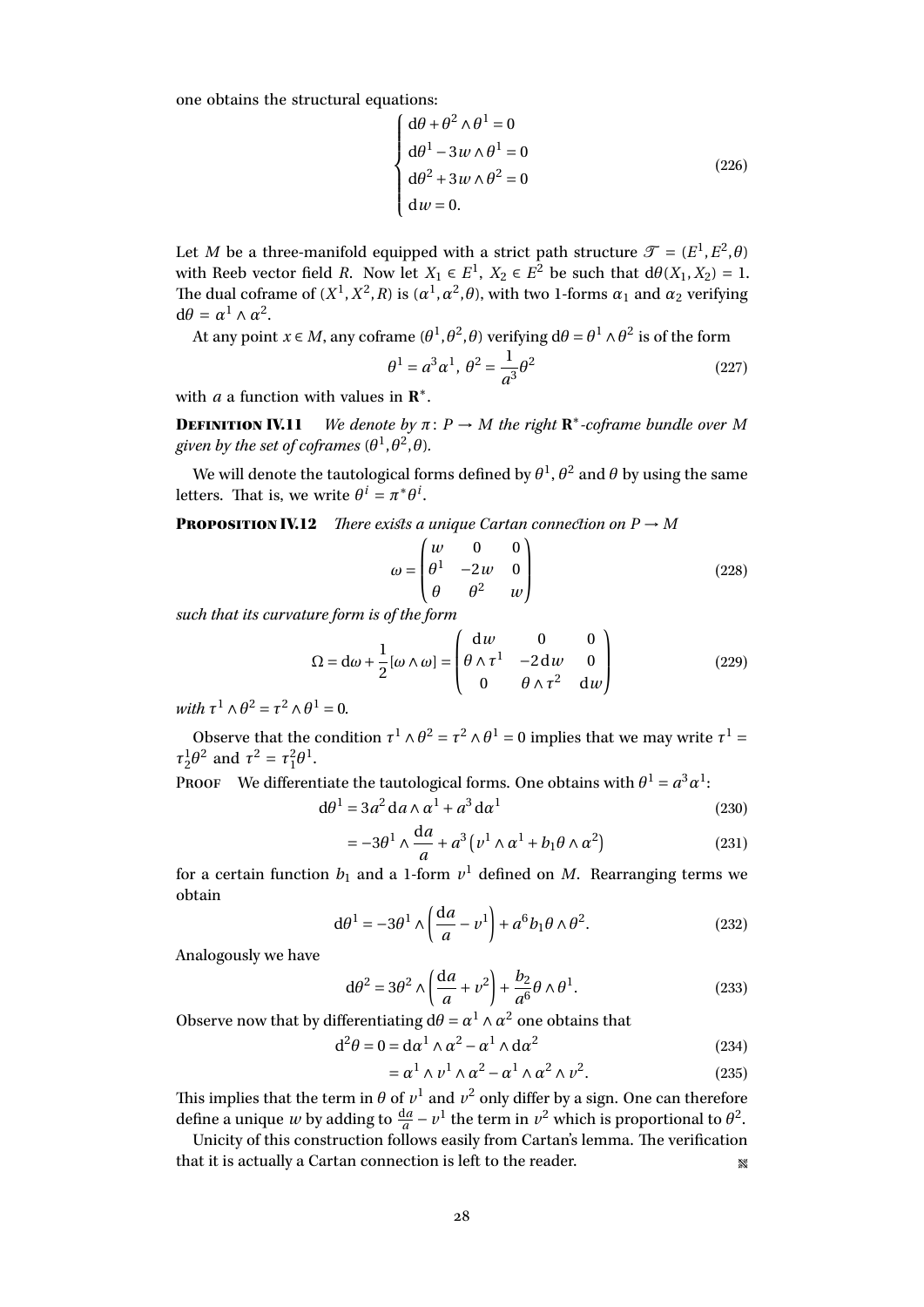*An example with constant curvature* Consider SL(2,**R**) with its left invariant vector fields defined by a Lie algebra basis  $(E, F, H)$  of  $\mathfrak{sl}(2)$  with  $[E, F] = H$ ,  $[H, E] = 2E$ and  $[H, F] = -2F$ . Explicitly:

$$
E = \begin{pmatrix} 0 & 1 \\ 0 & 0 \end{pmatrix} \tag{236}
$$

$$
F = \begin{pmatrix} 0 & 0 \\ 1 & 0 \end{pmatrix} \tag{237}
$$

$$
H = \begin{pmatrix} 1 & 0 \\ 0 & -1 \end{pmatrix}.
$$
 (238)

The structural equations of SL(2, **R**) for a dual basis  $\alpha^1, \alpha^2, \theta$  are:

$$
\begin{cases} d\theta + \alpha^1 \wedge \alpha^2 = 0 \\ d\alpha^1 - 2\alpha^1 \wedge \theta = 0 \\ d\alpha^2 - 2\theta \wedge \alpha^2 = 0. \end{cases}
$$
 (239)

Indeed, note that:

$$
\begin{pmatrix} \theta & \alpha^1 \\ \alpha^2 & -\theta \end{pmatrix} \wedge \begin{pmatrix} \theta & \alpha^1 \\ \alpha^2 & -\theta \end{pmatrix} = \begin{pmatrix} \alpha^1 \wedge \alpha^2 & -2\alpha^2 \wedge \theta \\ -2\theta \wedge \alpha^2 & -\alpha^1 \wedge \alpha^2 \end{pmatrix}.
$$
 (240)

Now, we define a strict path structure on SL(2,**R**). At any point, we do a left translation (by  $SL(2,\mathbf{R})$ ) of  $(\mathbf{R}F,\mathbf{R}E,H)$ . It defines a path structure. It is strict with the left translation of  $\theta$ . The tautological forms are  $\hat{\theta}$ ,  $\theta^1 = a^3 \alpha^2$  and  $\theta^2 = a^{-3} \alpha^1$ .

We can now compare with the previous proposition and the structural equations of the strict path geometry. That is to say, we compare the two sets of equations:

$$
\begin{cases} d\theta + \alpha^1 \wedge \alpha^2 = 0 \\ d\alpha^1 - 2\alpha^1 \wedge \theta = 0 \text{ and } \begin{cases} d\theta + \theta^2 \wedge \theta^1 = 0 \\ d\theta^2 + 3w \wedge \theta^2 = \theta \wedge \tau^2 \\ d\alpha^2 - 2\theta \wedge \alpha^2 = 0 \end{cases} \qquad (241)
$$

We read those equations in the section  $(a^1, a^2, \theta)$ . The first equation of both systems is indeed verified:

$$
d\theta + \theta^2 \wedge \theta^1 = d\theta + \alpha^1 \wedge \alpha^2 = 0. \tag{242}
$$

The equations in second position:

$$
d\alpha^{1} - 2\alpha^{1} \wedge \theta = 0 \text{ and } d\theta^{2} + 3w \wedge \theta^{2} = \theta \wedge \tau^{2}
$$
 (243)

show that  $\tau^2 = 0$  and *w* must be  $\frac{2}{3}\theta$  along the section  $(\alpha^1, \alpha^2, \theta)$ . The last equations shows that  $\tau^1 = 0$  and *w* is again  $\frac{2}{3}\theta$ .

As a consequence, the strict path structure on SL(2,**R**) has curvature:

$$
\Omega = \begin{pmatrix} \frac{2}{3}\theta^2 \wedge \theta^1 & 0 & 0 \\ 0 & -\frac{2}{3}\theta^2 \wedge \theta^1 & 0 \\ 0 & 0 & \frac{2}{3}\theta^2 \wedge \theta^1 \end{pmatrix}.
$$
 (244)

One can think of SL(2,**R**) with the above strict path structure as a constant curvature model. Observe that one can vary the curvature by choosing different multiples of *H*. The curvature sign corresponds then to different choices of orientation.

The automorphism group of this structure is SL(2, **R**) × **R**<sup>\*</sup>. The action is through left translations by SL(2, **R**) and right translations by **R**<sup>∗</sup> identified to the one parameter subgroup

$$
\left\{ \begin{pmatrix} e^t & 0 \\ 0 & e^{-t} \end{pmatrix} \middle| t \in \mathbf{R} \right\}
$$
 (245)

Indeed, this group acts simply transitively on the adapted coframe bundle *P* over SL(2,**R**) and preserves the connection.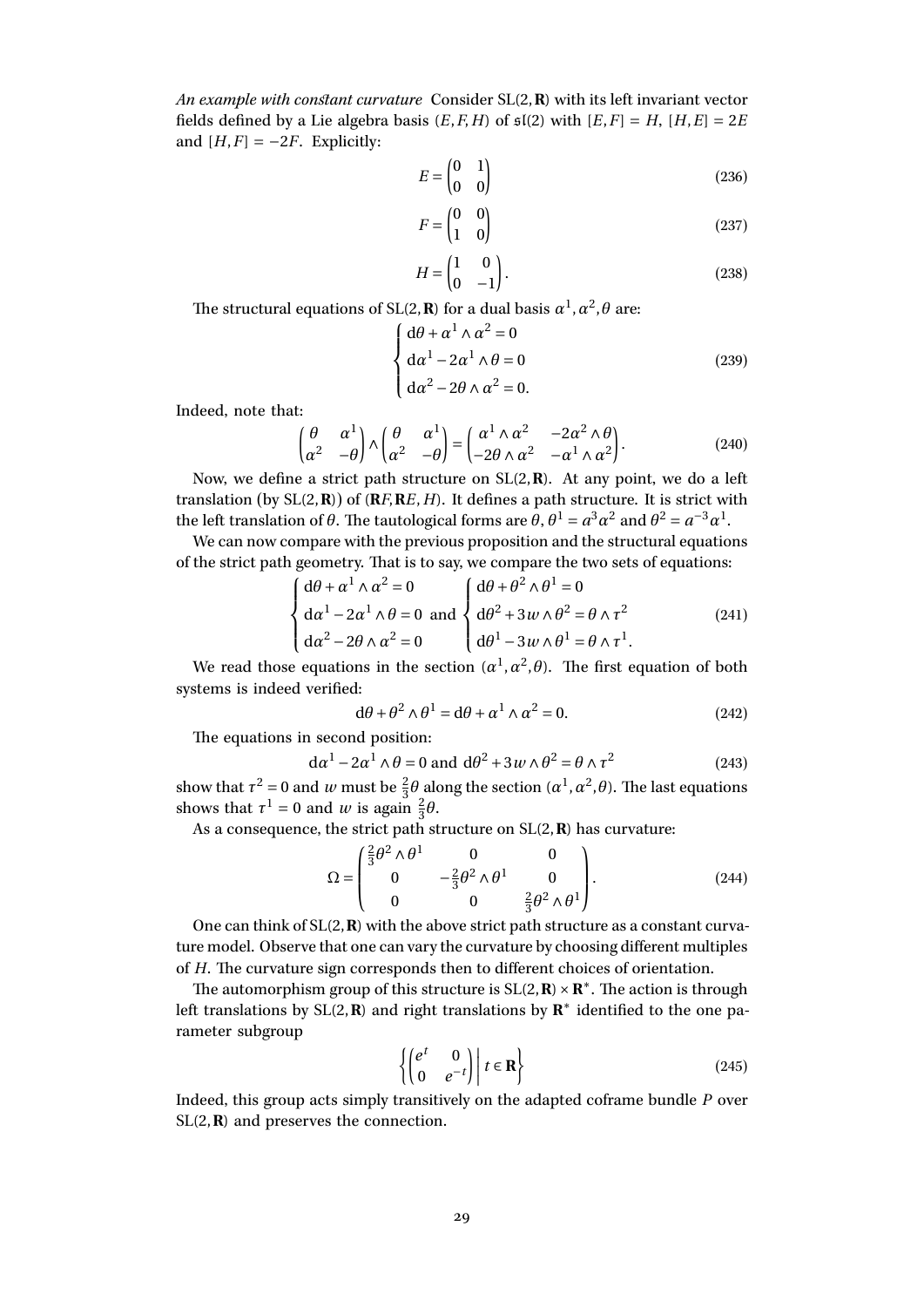<span id="page-29-0"></span>**DEFINITION IV.13** Let  $P_1 \rightarrow M_1$  and  $P_2 \rightarrow M_2$  be two Cartan geometries modeled *on a same* (g,h) *with respective connections ω*<sup>1</sup> *and ω*2*. A geometric isomorphism is a diffeomorphism*  $f: M_1 \rightarrow M_2$  *covered by a H-equivariant map*  $F: P_1 \rightarrow P_2$  *such that*  $\omega_1 = F^* \omega_2$ *.* 

**PROPOSITION IV.14** *A geometric isomorphism*  $f: M_1 \rightarrow M_2$  *between effective Cartan geometries modeled on*  $(g, h)$  *determines a unique H-equivariant lift*  $F: P_1 \rightarrow P_2$  *such*  $that F^* \omega_2 = \omega_1.$ 

PROOF We show the statement by assuming that  $f: M_1 \rightarrow M_1$  is the identity map. Otherwise, we could compose  $f$  with  $f^{-1}$  and take as lift a first lift  $F$  composed with a second lift  $G^{-1}$ .

Let  $F: M_1 \to M_1$  be lifting the identity and assume that  $F^* \omega_1 = \omega_1$ . We must have  $F(p) = R_{\psi(p)}(p)$  since it lifts the identity. Hence

$$
\omega_1 = F^* \omega_1 = R^*_{\psi} \omega_1 \tag{246}
$$

$$
=\psi^*\theta_H + \text{Ad}(\psi)^{-1}\omega_1\tag{247}
$$

$$
\iff \operatorname{Ad}(\psi)^{-1}\omega_1 - \omega_1 = -\psi^*\theta_H. \tag{248}
$$

We show that this implies that  $\psi$  has values in a normal subgroup of *G*. It will imply  $\psi \cong e$  since the space is effective. We do this by induction, following proposition [II.23](#page-12-1) (p. [13\)](#page-12-1).

It is clear that  $\psi(P_1) \subset H = N_0$ . Hence we suppose that  $\psi(P_1) \subset N_i$ . Since  $-\psi^* \theta_H(v) = \theta_H(\psi_* v) \in \mathfrak{n}_i$ , we have  $\psi(P_1) \subset N_{i+1}$ .

#### IV.5 BIANCHI IDENTITIES

<span id="page-29-1"></span>The derivative of the curvature gives a Bianchi identities.

**LEMMA IV.15** *Let*  $P \rightarrow M$  *be a Cartan geometry and*  $\omega_P$  *its connection. We have* 

$$
d\Omega = [\Omega \wedge \omega_P]. \tag{249}
$$

PROOF We differentiate by definition of the curvature.

$$
d\Omega = d\left(d\omega_P + \frac{1}{2}\left[\omega_P \wedge \omega_P\right]\right)
$$
 (250)

$$
=\frac{1}{2}d[\omega_P \wedge \omega_P]
$$
 (251)

$$
= \frac{1}{2} \left( [\mathrm{d}\omega_P \wedge \omega_P] - [\omega_P \wedge \mathrm{d}\omega_P] \right) \tag{252}
$$

$$
= [d\omega_P \wedge \omega_P]
$$
 (253)

$$
= \left[ \left( \Omega - \frac{1}{2} [\omega_P \wedge \omega_P] \right) \wedge \omega_P \right]
$$
 (254)

$$
= [\Omega \wedge \omega_P] - \frac{1}{2} [[\omega_P \wedge \omega_P] \wedge \omega_P]
$$
 (255)

$$
= [\Omega \wedge \omega_P] \tag{256}
$$

Indeed,  $[(\omega_P \wedge \omega_P] \wedge \omega_P] = 0$  by using the Jacobi identity.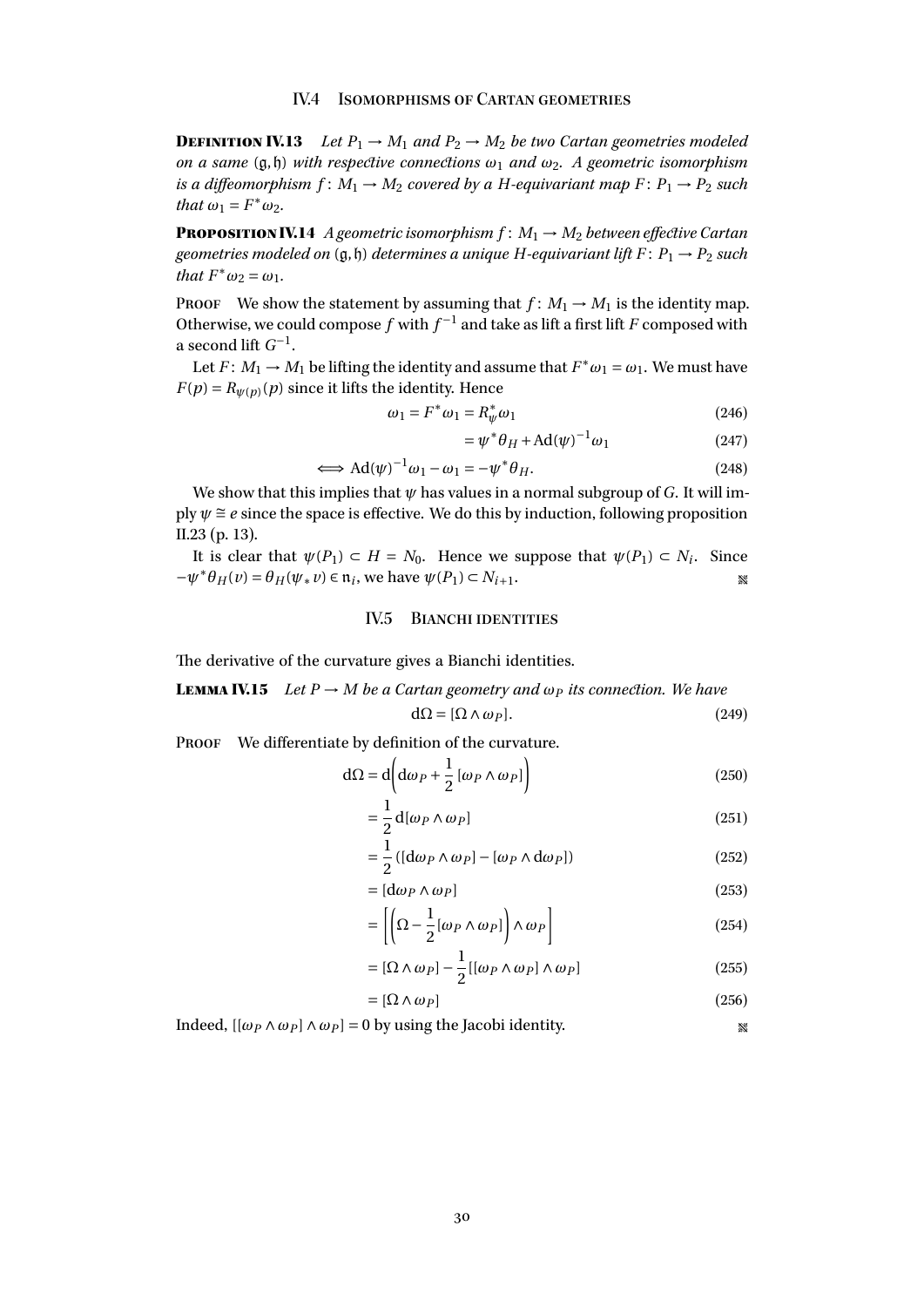*In Riemannian geometry* This Bianchi identity gives the two usual Bianchi identities. Indeed, with the (Levi-Civita) Cartan connection constructed above,

$$
\omega_P = \begin{pmatrix} \omega & \theta \\ 0 & 0 \end{pmatrix},\tag{257}
$$

we have

$$
\Omega = \begin{pmatrix} W & 0 \\ 0 & 0 \end{pmatrix} \tag{258}
$$

and hence

$$
d\Omega = \begin{pmatrix} dW & 0 \\ 0 & 0 \end{pmatrix} = [\Omega \wedge \omega_P] = \begin{pmatrix} W \wedge \omega & W\theta \\ 0 & 0 \end{pmatrix}.
$$
 (259)

On the  $\mathbb{R}^n$  factor we retrieve the first Bianchi identity:

$$
W\theta = [W \wedge \theta] = 0 \tag{260}
$$

and on the  $\mathfrak{o}(n)$  factor we get the second:

$$
dW = W \wedge \omega. \tag{261}
$$

## IV.6 MUTATIONS

<span id="page-30-0"></span>**DEFINITION IV.16** *Let*  $P \rightarrow M$  *be a Cartan geometry modeled on*  $(g, h)$ *. Its torsion is the projection of the curvature*  $\Omega$  *by*  $\mathfrak{g} \to \mathfrak{g}_{\mathfrak{h}}$ *. .*

*Note* When the model space is reductive, that is to say there exists p that is Ad(*h*) invariant and  $\mathfrak{g} = \mathfrak{h} \oplus \mathfrak{p}$ , then the torsion is the p factor of Ω.

*Example* In Riemannian geometry the torsion vanishes exactly for the Levi-Civita connection. It is indeed what we constructed by asking  $d\theta$  +  $[\omega \wedge \theta]$  = 0.

**DEFINITION IV.17** *Let*  $(g_1, \mathfrak{h})$  *and*  $(g_2, \mathfrak{h})$  *be two geometric pairs sharing a same group H* corresponding to h and having two respective adjoint representations  $Ad_1$ : *H*  $\rightarrow$ Aut( $g_1$ ) *and* Ad<sub>2</sub>:  $H \rightarrow$  Aut( $g_2$ ).

*A mutation is a linear isomorphism*

$$
\lambda: \mathfrak{g}_1 \to \mathfrak{g}_2 \tag{262}
$$

*such that*

- *(1) for all*  $h \in H$  *and*  $u \in \mathfrak{g}_1$ ,  $\lambda(Ad_1(h)(u)) = Ad_2(h)(\lambda(u))$ ;
- *(2)*  $\lambda$ <sub>|h</sub> *is the identity*;
- *(3) in*  $\mathcal{Y}_h$ *, we have*  $\lambda([u, v]) = [\lambda(u), \lambda(v)]$ *.*

*Examples* The three constant curvature models for the Riemannian geometry are mutations. Let  $\mathbb{R}^n = \frac{\text{Eucl}_{+}(n)}{\text{SO}(n)}$ ,  $S^n = \frac{\text{SO}(n+1)}{\text{SO}(n)}$  and  $H^n_{\mathbf{R}} = {\rm SO}(n,1)/_{\rm SO}(n)$ . The three Lie algebras  $\mathfrak{so}(n+1), \mathfrak{so}(n,1)$  and eucl(*n*) are decomposed into  $\mathfrak{so}(n) \oplus \mathbb{R}^n$ . Note that  $\mathfrak{so}(n)$  is the Lie algebra of a shared isotropy *H* = SO(*n*). Let *A*  $\in$   $\mathfrak{so}(n)$  and  $\nu \in \mathbb{R}^n$ . Then the mutations are deduced from the three following representations.

$$
eucl(n) = \left\{ \begin{pmatrix} A & v \\ 0 & 0 \end{pmatrix} \right\}
$$
 (263)

$$
\mathfrak{so}(n+1) = \left\{ \begin{pmatrix} A & v \\ -^t v & 0 \end{pmatrix} \right\} \tag{264}
$$

$$
\mathfrak{so}(n,1) = \left\{ \begin{pmatrix} A & v \\ t & 0 \end{pmatrix} \right\} \tag{265}
$$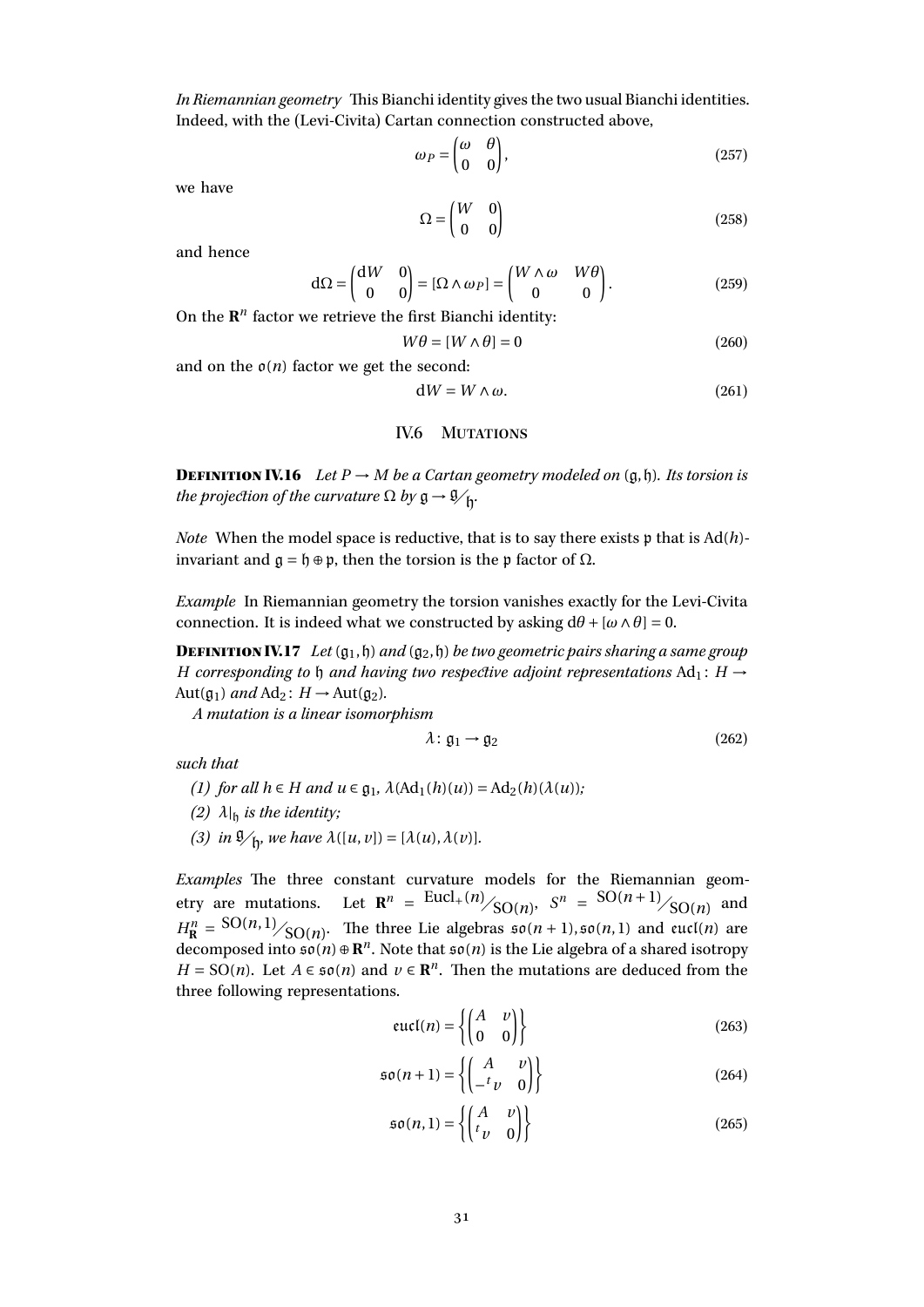**PROPOSITION IV.18** *Let*  $(g_1, h)$  *and*  $(g_2, h)$  *be two geometric pairs with a mutation*  $\lambda: \mathfrak{g}_1 \rightarrow \mathfrak{g}_2.$ 

*If*  $P \rightarrow M$  *is a Cartan geometry modeled on* ( $\mathfrak{g}_1, \mathfrak{h}$ ) *with Cartan connection*  $\omega_1$  *then* 

$$
\omega_2 = \lambda \circ \omega_1 \tag{266}
$$

*gives a Cartan connection for*  $P \rightarrow M$  *modeled on* ( $\mathfrak{g}_2, \mathfrak{h}$ *). Furthermore, the curvature* Ω<sup>1</sup> *becomes:*

$$
\Omega_2 = \lambda \circ \Omega_1 + \frac{1}{2} \left( [\omega_2 \wedge \omega_2] - \lambda [\omega_1 \wedge \omega_1] \right). \tag{267}
$$

**PROOF** Since  $\lambda$  is an isomorphism,  $\omega_2$  is a linear isomorphism at each point:  $T_pP \rightarrow \mathfrak{g}_2$ . It verifies the other properties since on the equivalent property we have:

$$
R_{\psi}^* \omega_2 = (\lambda \circ \omega_1)(R_{\psi_*}) \tag{268}
$$

$$
= \lambda \left( \psi^* \theta_H + \mathrm{Ad}_1(\psi)^{-1} \omega_1 \right) \tag{269}
$$

$$
= \psi^* \theta_H + \mathrm{Ad}_2(\psi)^{-1} \lambda \circ \omega_1 \tag{270}
$$

$$
= \psi^* \theta_H + \mathrm{Ad}_2(\psi)^{-1} \omega_2. \tag{271}
$$

The identity on  $\Omega_2$  follows by definition.

*Note* If  $\Omega_1$  has vanishing torsion then  $\Omega_2$  does too since  $\lambda$  preserves h.

**DEFINITION IV.19** Let  $P \rightarrow M$  be a Cartan geometry with connection  $\omega_P$  and *curvature* Ω*. We define its curvature function*

$$
K: P \times \mathfrak{g} \times \mathfrak{g} \to \mathfrak{g} \tag{272}
$$

*by*

$$
K(u, v)|_{p} = \Omega(\omega_P^{-1}(u)|_p, \omega_P^{-1}(v)|_p).
$$
 (273)

In fact, since  $Ω$  vanishes on  $η$ , we have a factorisation:

$$
K: P \times \mathfrak{g}_{\mathcal{F}_{\mathfrak{h}}} \times \mathfrak{g}_{\mathcal{F}_{\mathfrak{h}}} \to \mathfrak{g}.
$$
 (274)

*Note* The curvature function *K* has values in  $\mathfrak h$  if, and only if,  $\Omega$  has vanishing torsion.

**LEMMA IV.20** *If*  $\Omega$  *has vanishing torsion then*  $K(K(u, v), w) = 0$ *.* 

**DEFINITION IV.21** *Let*  $P \rightarrow M$  *be a Cartan geometry with connection*  $\omega_P$  *and curvature* Ω*. It has constant curvature if K does not depend on P.*

**THEOREM IV.22** *Let*  $P \rightarrow M$  *be a Cartan geometry modeled on*  $(\mathfrak{g}_1, \mathfrak{h})$  *with connection ω<sup>P</sup> and curvature* Ω*. Assume it has constant curvature and vanishing torsion. Then*  $\lambda: \mathfrak{g}_1 \rightarrow \mathfrak{g}_2 \simeq \mathfrak{g}_1$  *defined linearly by* id *(* $\mathfrak{g}_2$  *is a linear copy of*  $\mathfrak{g}_1$ *) but with bracket* 

$$
[u, v]_{\mathfrak{g}_2} = [u, v]_{\mathfrak{g}_1} - K(u, v) \tag{275}
$$

*defines a mutant geometry on which*  $P \rightarrow M$  *is flat.* 

PROOF We prove first that  $g_2$  is well defined. It only depends on wether the bracket is indeed a bracket of Lie algebra. It is certainly anti-symmetric and bilinear since *K* is a 2-form. The Jacobi identity is comes from the following computation.

$$
[u, [v, w]_{\mathfrak{g}_2}]_{\mathfrak{g}_2} = [u, [v, w]_{\mathfrak{g}_2}]_{\mathfrak{g}_1} - K(u, [v, w]_{\mathfrak{g}_2})
$$
\n
$$
[u, [v, w]_{\mathfrak{g}_2}]_{\mathfrak{g}_1} = K(u, [v, w]_{\mathfrak{g}_2}) - K(u, [w, w]_{\mathfrak{g}_2})
$$
\n
$$
K(u, [w, w]_{\mathfrak{g}_2}) + K(u, [w, w]_{\mathfrak{g}_2})
$$
\n
$$
K(u, [w, w]_{\mathfrak{g}_2}) + K(u, [w, w]_{\mathfrak{g}_2}) + K(u, [w, w]_{\mathfrak{g}_2})
$$
\n
$$
K(u, [w, w]_{\mathfrak{g}_2}) + K(u, [w, w]_{\mathfrak{g}_2}) + K(u, [w, w]_{\mathfrak{g}_2})
$$
\n
$$
K(u, [w, w]_{\mathfrak{g}_2}) + K(u, [w, w]_{\mathfrak{g}_2}) + K(u, [w, w]_{\mathfrak{g}_2}) + K(u, [w, w]_{\mathfrak{g}_2})
$$
\n
$$
K(u, [w, w]_{\mathfrak{g}_2}) + K(u, [w, w]_{\mathfrak{g}_2}) + K(u, [w, w]_{\mathfrak{g}_2}) + K(u, [w, w]_{\mathfrak{g}_2}) + K(u, [w, w]_{\mathfrak{g}_2}) + K(u, [w, w]_{\mathfrak{g}_2}) + K(u, [w, w]_{\mathfrak{g}_2}) + K(u, [w, w]_{\mathfrak{g}_2}) + K(u, [w, w]_{\mathfrak{g}_2}) + K(u, [w, w]_{\mathfrak{g}_2}) + K(u, [w, w]_{\mathfrak{g}_2}) + K(u, [w, w]_{\mathfrak{g}_2}) + K(u, [w, w]_{\mathfrak{g}_2}) + K(u, [w, w]_{\mathfrak{g}_2}) + K(u, [w, w]_{\mathfrak{g}_2}) + K(u, [w, w]_{\mathfrak{g}_2}) + K(u, [w, w]_{\mathfrak{g}_2}) + K(u, [w, w]_{\
$$

$$
= [u, [v, w]_{\mathfrak{g}_1}]_{\mathfrak{g}_1} - [u, K(v, w)]_{\mathfrak{g}_1} - K(u, [v, w]_{\mathfrak{g}_1}) + K(u, K(v, w))
$$

(277)

$$
= [u, [v, w]_{\mathfrak{g}_1}]_{\mathfrak{g}_1} - [u, K(v, w)]_{\mathfrak{g}_1} - K(u, [v, w]_{\mathfrak{g}_1})
$$
\n(278)

$$
-[v,[u,w]_{\mathfrak{g}_2}]_{\mathfrak{g}_2} = -[v,[u,w]_{\mathfrak{g}_1}]_{\mathfrak{g}_1} + [v,K(u,w)]_{\mathfrak{g}_1} + K(v,[u,w]_{\mathfrak{g}_1})
$$
(279)

$$
[[u,v]_{\mathfrak{g}_2},w]_{\mathfrak{g}_2} = [[u,v]_{\mathfrak{g}_1},w]_{\mathfrak{g}_1} - K([u,v]_{\mathfrak{g}_1},w) - [K(u,v),w]_{\mathfrak{g}_1}
$$
(280)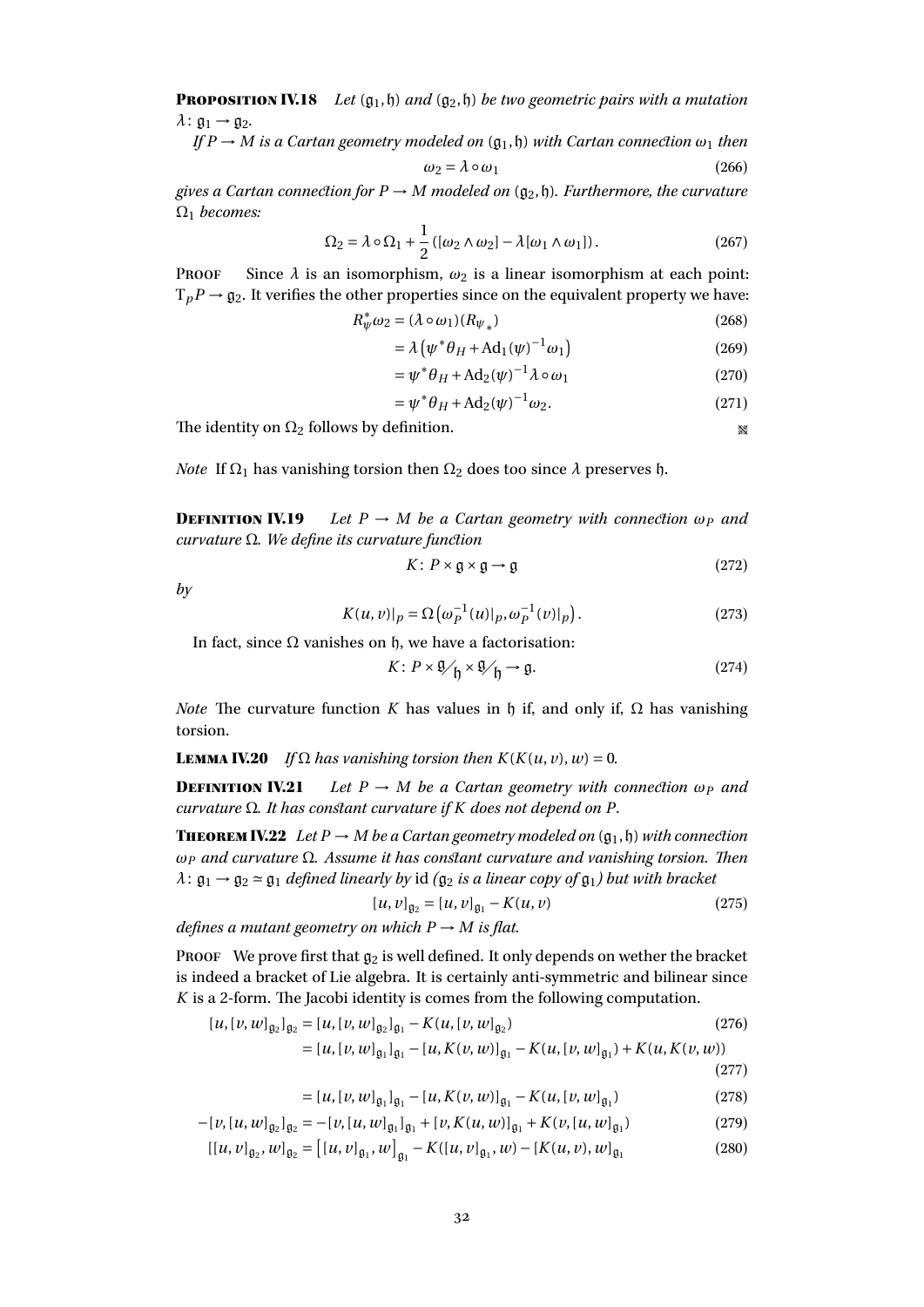Hence the Jacobi identity only depends on a circular identity of  $K(u, [\nu, w])$  and  $[K(u, v), w]$ . For this we use the Bianchi identity.

Let  $U$ ,  $V$ ,  $W$  be  $\omega_P^{-1}(u)$ ,  $\omega_P^{-1}(v)$ ,  $\omega_P^{-1}(w)$ . Then, since the curvature is constant, (we now take every bracket in  $\mathfrak{g}_1$ )

$$
d\Omega(U, V, W) = -\Omega([U, V], W) + \Omega(U, [V, W]) - \Omega(V, [U, W])
$$
\n(281)

and the Bianchi identity say this is equal to

$$
[\Omega(U,V),\omega_P(W)] - [\omega_P(U),\Omega(V,W)] + [\omega_P(V),\Omega(U,W)].
$$
 (282)

With a torsion free curvature we have also:

$$
\Omega([U, V], W) = K([u, v] - K(u, v), w) = K([u, v], w).
$$
\n(283)

So the Bianchi identity states:

$$
-K([u, v], w) + K(u, [v, w]) - K(v, [u, w]) = [K(u, v), w] - [u, K(v, w)] + [v, K(u, w)]
$$
\n(284)

finishing to prove that  $[\cdot, \cdot]_{\mathfrak{g}_2}$  is a bracket.

Now we prove that we have indeed a mutation. We need to prove that  $[Ad(h)u, Ad(h)v]_{\mathfrak{g}_2} = Ad(h)[u, v]_{\mathfrak{g}_1}$ . This equality will be proved if we show

$$
K(\text{Ad}(h)u, \text{Ad}(h)v) = \text{Ad}(h)K(u, v).
$$
\n(285)

It is true since by constant curvature:

$$
\Omega(U, V) = \text{Ad}(h)^{-1} \Omega(\text{Ad}(h)U, \text{Ad}(h)V). \tag{286}
$$

Finally, the new connection is indeed flat by the preceding proposition and a straightforward computation.

## IV.7 Covariant derivative

<span id="page-32-0"></span>On a reductive space  $G/H$  with an Ad(*H*)-invariant decomposition

$$
\mathfrak{g} = \mathfrak{h} \oplus \mathfrak{p} \tag{287}
$$

one can decompose any connection  $\omega_P$  along this decomposition:

$$
\omega_P = \omega_{\mathfrak{h}} + \omega_{\mathfrak{p}}.\tag{288}
$$

**PROPOSITION IV.23** *Let*  $P \rightarrow M$  *be a Cartan geometry modeled on a reductive pair* (g,h) *with connection ω<sup>P</sup> . Then one can define the operator* ∇ *<sup>ω</sup> on vector fields:*

$$
\nabla_X^{\omega}(Y) = X(\omega_{\mathfrak{p}}(Y)) + [\omega_{\mathfrak{h}}(X), \omega_{\mathfrak{p}}(Y)] \tag{289}
$$

*and it defines a covariant derivative with values in* g*.*

**PROOF** It is clear that  $\nabla^{\omega}$  is bilinear. If *f* is smooth function then  $\nabla^{\omega}_{fX}(Y) = f \nabla^{\omega}_{X}(Y)$ and  $\nabla_X^{\omega}(fY) = df(X) + f \nabla_X^{\omega}(Y)$  showing that it is a covariant derivation.

*Note* In the case of an affine connection ( $\mathfrak{p} = \mathbb{R}^n$  is commutative and  $\mathfrak{h} \subset \mathfrak{gl}(n)$ ) then it can be shown by hand that the usual torsion and curvature of ∇ *<sup>ω</sup>* corresponds to the p factor and h factor of Ω respectively.

#### $V -$  Cartan's method and the equivalence problem

<span id="page-32-1"></span>One of the basic problems in geometry is to understand the equivalence between geometric objects. For instance, given two Riemannian manifolds when are they locally or globally isometric? The main idea of Cartan's method is to associate to a manifold with a geometric structure another manifold (with higher dimension) where the geometric structure is given by a parallelism of its cotangent bundle. The parallelism can be defined in very general situations but when the geometric structure is simple enough one can describe it by an important mathematical object: Cartan connections on principal bundles.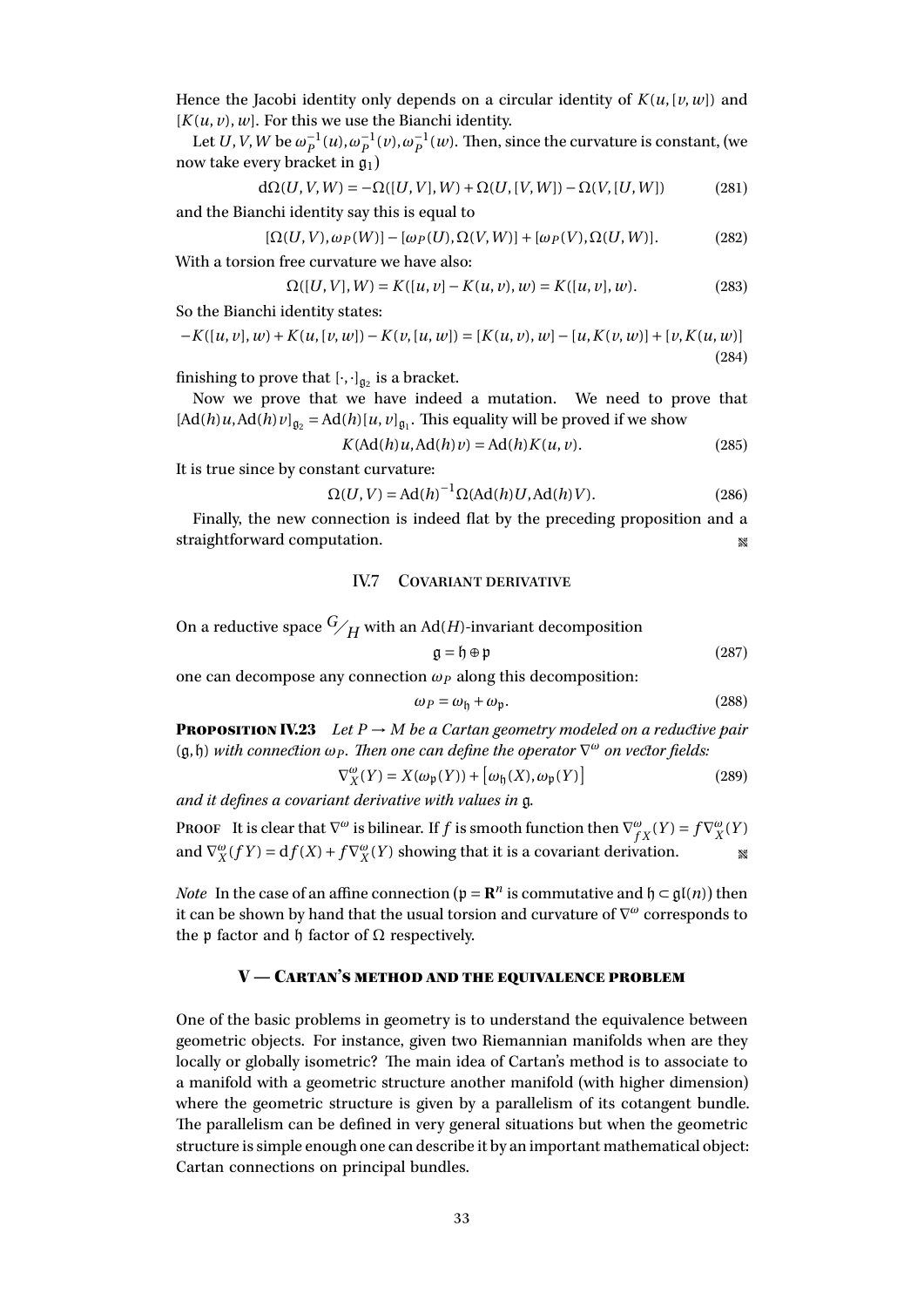#### V.1 Differential ideals and the equivalence problem

<span id="page-33-0"></span>We will work in the *C* <sup>∞</sup> category. Let Let *<sup>M</sup>* be an *<sup>n</sup>*-dimensional manifold and Ω∗ (*M*) be the set of sections of the space ΛT <sup>∗</sup>*M*, the graded algebra of the exterior powers of the cotangent bundle. The space  $\Omega^*(M)$  is the space of all the differential forms of *M*.

**DEFINITION V.1** A differential ideal  $I \subset \Omega^*(M)$  is an ideal for the exterior algebra *and closed under exterior derivative.*

Definition V.2 *If I is a differential ideal, an integral submanifold is an immersion*  $\phi: N \to M$  *such that*  $\phi^* \omega = 0$  *for any*  $\omega \in I$ *.* 

*Note* Note that if  $\alpha$  is a 1-form that annihilates a distribution then since

$$
d\alpha(X,Y) = X(\alpha(Y)) - Y(\alpha(X)) - \alpha([X,Y])
$$
\n(290)

the ideal generated by such  $\alpha$ 's is closed under the exterior derivative if, and only if,  $[X, Y]$  belongs also to the distribution.

So the most natural example arises from the ideal  $I_D$  of forms which annihilate a distribution *D*. In that case the ideal is a differential ideal if, and only, if the distribution is involutive and Frobenius theorem is stated in this language as the following.[2](#page-33-1)

**THEOREM V.3** (Frobenius) *Let I be a differential ideal locally generated by*  $(n$ *p*) *independent* 1*-forms. Then, for each x* ∈ *M, there exists a unique maximal (of dimension p) connected integral manifold of I passing through x.*

In fact, it suffices that the 1-forms in the statement be of regularity  $C^1.$ 

*Example 1* If the ideal is generated by a single 1-form  $\theta$ , then being a differential ideal means that  $d\theta = \theta \wedge \omega$ , for  $\omega$  a 1-form. (Hence  $d\theta \wedge \theta = 0$ .) The extreme opposite would be that  $\theta$  satisfies  $d\theta \wedge \theta \neq 0$  at every point. (It is the contact hypothesis.)

*Example 2* If the ideal is generated by the 1-form  $dy - p dx$  and  $dp - F(x, y, p) dx$  in  ${\bf R}^3$  we obtain one dimensional integral submanifolds which correspond to solutions of a second order differential equation.

The equivalence problem in its simplest form is the following. Let  $M_1$  and  $M_2$  be manifolds of the same dimension *n* and  $\{\omega_1^i\}$  and  $\{\omega_2^i\}$  be coframe sections, that is, *n* independent 1-forms. Is there a diffeomorphism

$$
\psi \colon M_1 \to M_2 \text{ such that } \psi^* \omega_2^i = \omega_1^i ? \tag{291}
$$

To answer to that question Cartan used the graph method. The idea is to find the map  $\psi$  by its graph in  $M_1 \times M_2$ . On the other hand, the graph is obtained as an integral submanifold of a differential ideal.

**THEOREM V.4** *Let*  $M_1$  *and*  $M_2$  *be manifolds and*  $\pi_1$ ,  $\pi_2$  *the projections of*  $M_1 \times M_2$ *onto*  $M_1$  *and*  $M_2$  *respectively. Let*  $(\omega_2^i)_{1\leq i\leq n}$  *be a basis of 1-forms of*  $M_2$  *and*  $(\omega_1^i)_{1\leq i\leq n}$ *be a family of forms*  $M_1$  *respectively. If the ideal of forms on*  $M_1 \times M_2$  *generated by* 

$$
\pi_1^*(\omega_1^i) - \pi_2^*(\omega_2^i) \tag{292}
$$

*is a differential ideal then, for each pair*  $(x, y) \in M_1 \times M_2$ *, there exists a a map*  $\phi : U \rightarrow$ *M*<sub>2</sub> *such that*  $\phi(x) = y$  *and* 

$$
\phi^*(\omega_2^i) = \omega_1^i. \tag{293}
$$

<span id="page-33-1"></span><sup>2</sup>See F. Warner, *Foundations of differentiable manifolds and Lie groups*.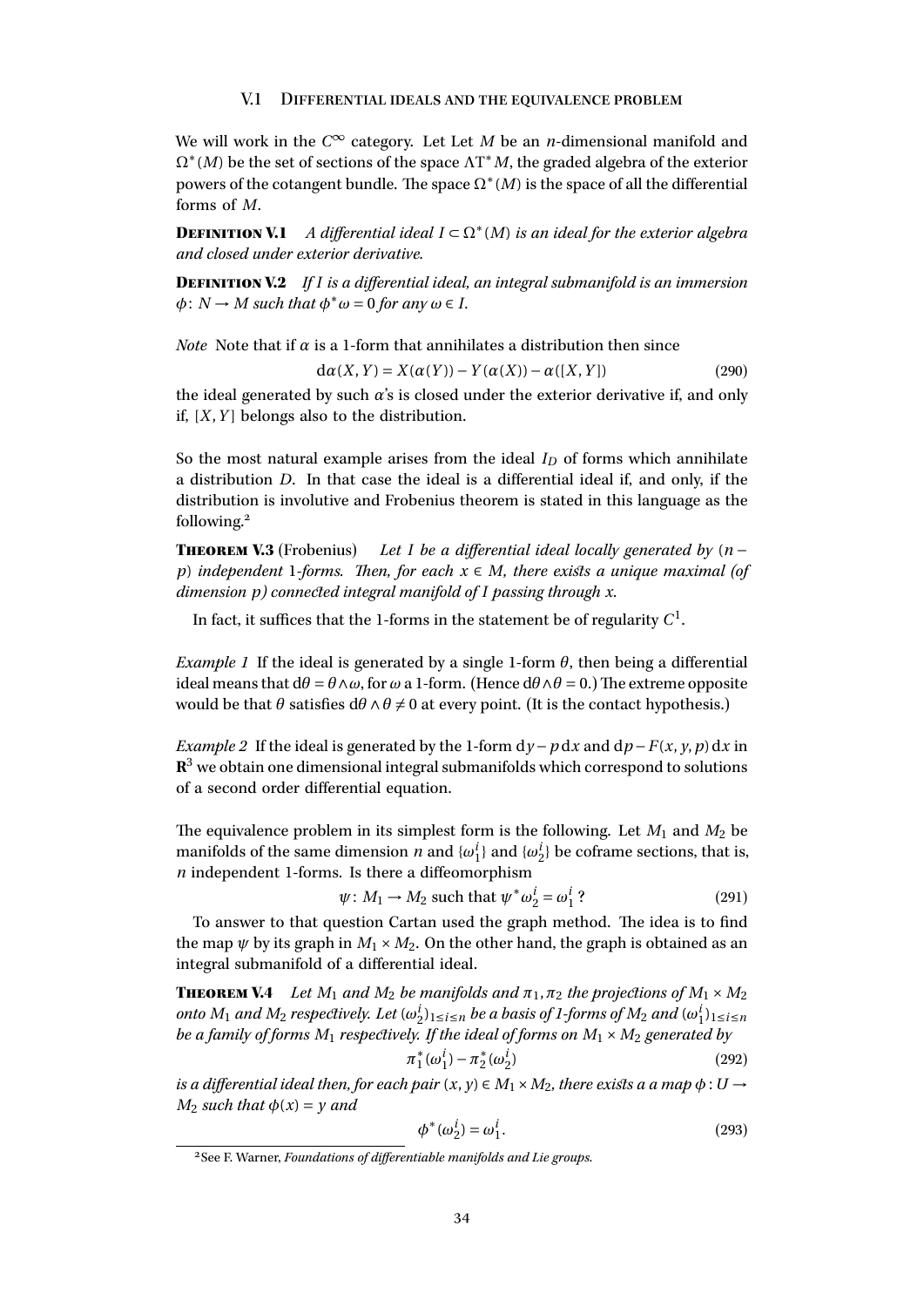PROOF The generating 1-forms are linearly independent because  $\omega_2^i$  are linearly independent. By Frobenius theorem, there exists a unique maximal submanifold *G* of dimension  $n_1$  containing a point  $(x, y) \in M_1 \times M_2$  which is an integral submanifold of the differential ideal.

We show now that the submanifold is locally a graph. Consider a vector  $(v_1, v_2) \in$ T*G* ⊂ T*M*<sub>1</sub> × T*M*<sub>2</sub>. If  $(π<sub>1</sub>)<sub>∗</sub>(ν<sub>1</sub>, ν<sub>2</sub>) = 0$  then  $ν<sub>1</sub> = 0$  and therefore  $π<sub>1</sub><sup>∗</sup>$  $i_1^*(\omega_1^i)(v_1, v_2) = 0$ which implies (because *G* is an integral submanifold of the ideal) that  $\pi_2^* \omega_2^i$  ( $v_1$ ,  $v_2$ ) = 0. We conclude that  $v_2 = 0$ . Therefore  $T(x,y)G$  is isomorphic to  $T_{m_1}M_1$  and  $\pi_1$  is a local diffeomorphism.

Let  $F: U \to G$  be a local inverse of  $\pi_1$ . We have that  $F(m) = (m, \phi(m))$  for a certain function  $\phi: U \to M_2$ . Moreover, as  $\pi_1^*$ <sup>\*</sup><sub>1</sub>( $\omega_1^i$ ) –  $\pi_2^*$  $2^*(\omega_2^i) = 0$  on *G*, we obtain  $F^*(\pi_1^*)$ <sup>\*</sup><sub>1</sub>(ω<sup>*i*</sup><sub>1</sub>)− *π* ∗  $\chi_2^*(\omega_2^i)$  = 0 and therefore  $\omega_1^i = \phi^*(\omega_2^i)$  $\mathbb{R}^3$ 

*With constant structures* One special case occurs if we suppose that the coframes in  $M_1$  and  $M_2$  verify

$$
d\omega^{i} = c_{jk}^{i} \omega^{j} \wedge \omega^{k}, \qquad (294)
$$

with  $c^i_{jk}$  constant numbers shared by both  $M_1$  and  $M_2$ . Then, observe that

$$
d\left(\pi_1^*\omega_1^i - \pi_2^*\omega_2^i\right) = \pi_1^*(d\omega_1^i) - \pi_2^*(d\omega_2^i)
$$
\n(295)

$$
= \pi_1^* \left( c_{jk}^i \omega_1^j \wedge \omega_1^k \right) - \pi_2^* \left( c_{jk}^i \omega_2^j \wedge \omega_2^k \right) \tag{296}
$$

$$
= c_{jk}^i \left( \pi_1^*(\omega_1^j \wedge \omega_1^k) - \pi_2^*(\omega_2^j \wedge \omega_2^k) \right)
$$
 (297)

$$
= c_{jk}^i \left( \left( \pi_1^* \omega_1^j - \pi_2^* \omega_2^j \right) \wedge \pi_1^* \omega_1^k - \pi_2^* \omega_2^j \wedge \left( \pi_2^* \omega_2^k - \pi_1^* \omega_1^k \right) \right) \tag{298}
$$

so that the ideal is differential and  $M_1$  and  $M_2$  are hence locally equivalent.

The case of Lie groups is particularly important. With any left-invariant frame  $(X_i)$  and its coframe  $(\omega^i)$  we get structure constants  $c^i_{jk}$  verifying the preceding condition:

$$
\mathrm{d}\omega^i = c^i_{jk}\omega^j \wedge \omega^k. \tag{299}
$$

A basis of 1-forms  $(\omega^i)$  on a manifold M is called a parallelism of M. An automorphism of a parallelism  $(\omega^i)$  defined over a manifold  $M$  is a diffeomorphism  $\phi: \tilde{M} \to M$  such that  $\phi^* \omega^i = \omega^i$ . From unicity in the theorem above we obtain the following corollary.

#### CorollaryV.5 *Any automorphism of a parallelism with a fixed point is the identity.*

In particular the dimension of the group of automorphisms is at most the dimension of the manifold. This gives a way to compute the maximal dimension of the automorphism group of a geometry. The idea is to construct, from the geometric data, another manifold with a canonical parallelism. The dimension of that manifold gives the dimension of the group of automorphisms. With Cartan geometries, this canonical parallelism is a Cartan connexion.

Theorem V.6 *Let G be a Lie group with Lie algebra* g*. Let M be a manifold with a* g*-valued* 1*-form φ defined on* T*M satisfying the structure equation*

$$
d\phi + \frac{1}{2}[\phi \wedge \phi] = 0.
$$
 (300)

*Then for any*  $m \in M$  *there exists a map*  $f: U \rightarrow G$  *defined on a neighborhood of m*  $such$  *that*  $φ = f<sup>*</sup>θ$  *where*  $θ$  *is the Maurer-Cartan form of G. Moreover if*  $g: U → G$  *is another map satisfying this condition then*  $g = L_h \circ f$  *for a certain constant*  $h \in G$ *.*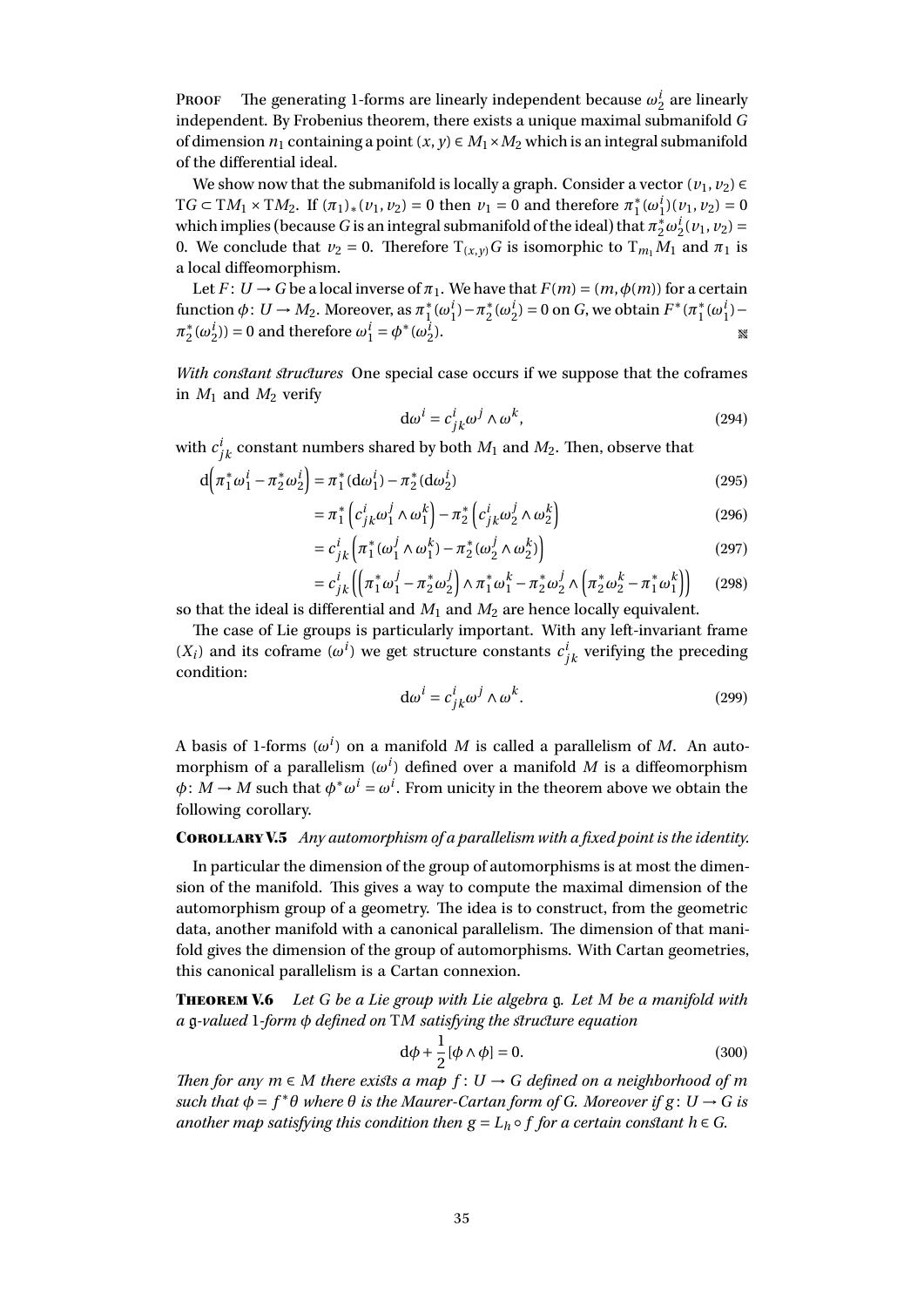**PROOF** We consider, in the product  $M \times G$ , the Lie algebra valued form

$$
\omega = \pi_1^* \phi - \pi_2^* \theta,\tag{301}
$$

where  $\pi_1$  and  $\pi_2$  are the projections of the product on each factor.

Let *I* be the ideal generated by the components  $\omega_j^i$  of  $\omega$ . This is a differential ideal because

$$
d\omega = \pi_1^* d\phi - \pi_2^* d\theta \tag{302}
$$

$$
= -\frac{1}{2}\pi_1^* [\phi \wedge \phi] + \frac{1}{2}\pi_2^* [\theta \wedge \theta]
$$
\n(303)

$$
= -\frac{1}{2} \left( [\pi_1^* \phi - \pi_2^* \theta \wedge \pi_1^* \phi] + [\pi_2^* \theta \wedge \pi_1^* \phi] - [\pi_2^* \theta \wedge \pi_2^* \theta] \right)
$$
(304)

$$
= -\frac{1}{2} \left( [\omega \wedge \pi_1^* \phi] + [\pi_2^* \theta \wedge \omega] \right) \tag{305}
$$

$$
=-\frac{1}{2}[\omega \wedge \omega].
$$
\n(306)

<span id="page-35-0"></span>We invoke the previous theorem to conclude the existence of the map  $f: U \rightarrow$ *G*. A submanifold passing through another point  $(m_0, hf(m_0))$  is clearly given by  $(m, hf(m))$  and by unicity this implies that  $g = L_h \circ f$ .

## V.2 Developing map and Flat Cartan geometries

#### V.2.1 Path development

**LEMMA V.7** *Let*  $f$ :  $[0,1] \rightarrow \mathfrak{g}$  *be a smooth function. Let*  $\omega$ : T $X \rightarrow \mathfrak{g}$  *be a complete parallelism (its constant vector fields ω* −1 (*v*) *are complete, i.e. have flows fully defined on* **R***) verifying the structural equation. Then the differential equation*

$$
\gamma^* \omega = f \, \mathrm{d}t \tag{307}
$$

*has a solution*  $\gamma$ :  $[0, 1] \rightarrow X$  *that is unique once an initial condition*  $\gamma$ (0) =  $x \in X$  *is given.*

Proof Note that *f* d*t* verifies the structural equation. By Cartan's method, a local solution does always exist and is unique once an initial condition is given. We have to show that a solution can always be extended to the full interval [0, 1].

Suppose that a local solution  $\gamma$  is only defined for  $t < 1$ . Then  $\gamma(t)$  escapes every compact set of *X* when  $t \to 1$ . But when  $t \to 1$ ,  $f(t) \to \nu \in \mathfrak{g}$  and a global solution to  $\gamma^* \omega = \nu$  exists by completeness of  $\omega$  on *X*. A contradiction.

The development of paths follows from this lemma. We let  $\omega = \theta_G$  be the Maurer-Cartan form of a Lie group *G*. Any path  $\delta$ : [0,1]  $\rightarrow$  *P* defined on a manifold *P* equipped with a g-valued 1-form  $\omega$ : TP  $\rightarrow$  g gives by pulling back the 1-form  $\delta^* \omega$ . Then by what precedes,  $\delta^* \omega = \gamma^* \theta_G$  for a path  $\gamma : [0,1] \to G$ .

In our context *P* will be the total space of a principal bundle  $P \rightarrow M$  and the form *ω* will be a Cartan connection.

Definition V.8 *Let P be a smooth manifold equipped with a* g*-valued* 1*-form ω. Any path*  $\delta$ :  $[0, 1] \rightarrow P$  *determines a path*  $D_{\omega}(\delta)$ :  $[0, 1] \rightarrow G$  *such that* 

$$
\delta^* \omega = D_{\omega} (\delta)^* \theta_G \tag{308}
$$

 $and D_{\omega}(\delta)$  *is unique as soon as*  $D_{\omega}(\delta)(0) \in G$  *is prescribed.* 

*The map giving the endpoint:*

$$
E_{\omega}(\delta) = D_{\omega}(\delta)(0)^{-1} D_{\omega}(\delta)(1)
$$
\n(309)

*is well defined and does not depend on the choice of*  $D_{\omega}(\delta)$ *.*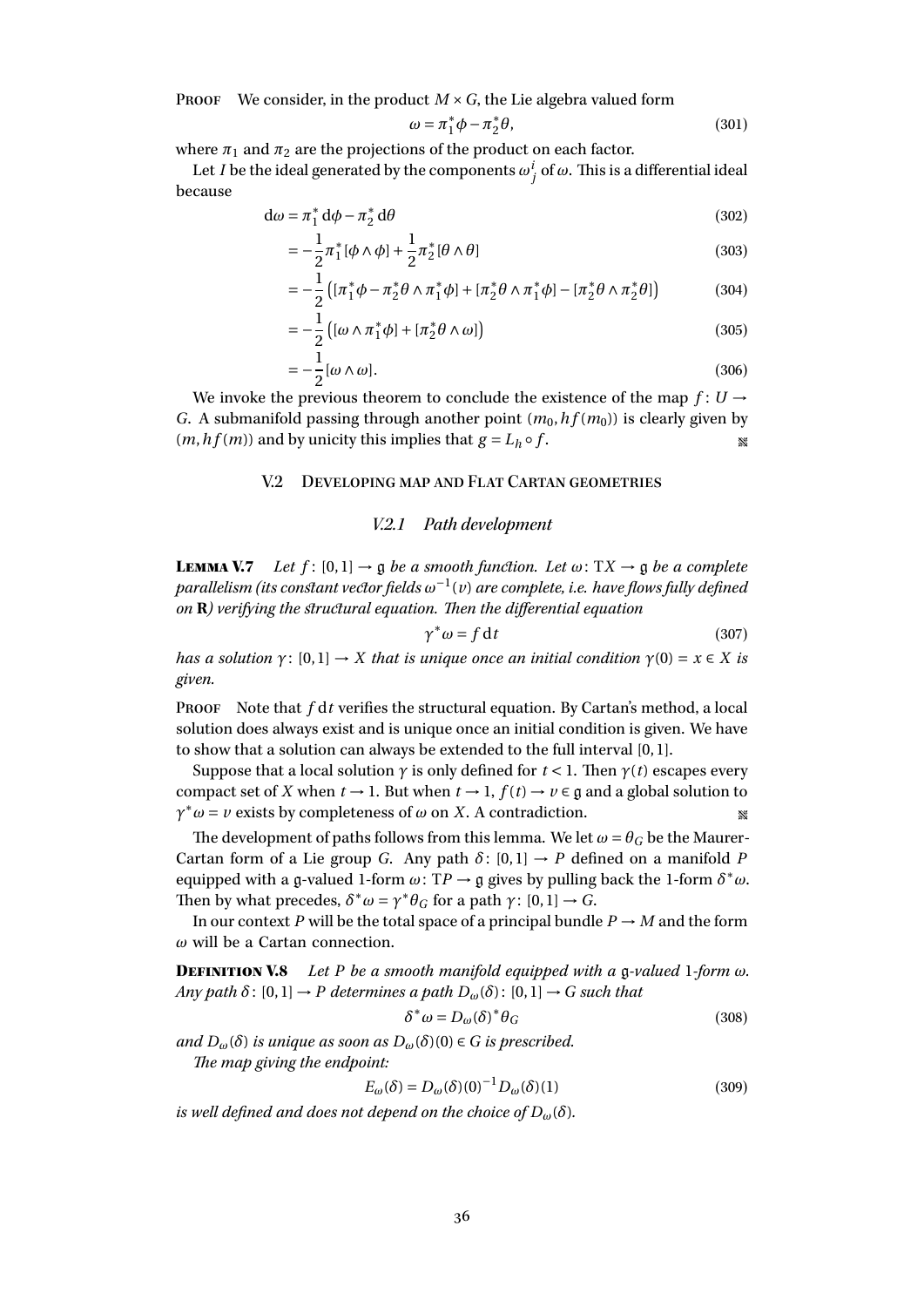The map *E<sup>ω</sup>* is defined on the space of the paths of *P*. Its values are in *G*. Now, the goal is to obtain a map

$$
F_{\omega} \colon P \to G \tag{310}
$$

that would be a complete integration of *ω*:

$$
F_{\omega}^* \theta_G = \omega. \tag{311}
$$

The most natural way would be to fix  $p \in P$  and define  $F_\omega(z)$  as  $E_\omega(\delta)$  for any path *δ* joining *p* to *z*. With this goal in mind, one needs to compare the different values of  $E_{\omega}$  for different paths joining the same points.

A natural assumption is to compare paths that have the same homotopy class in  $\pi_1(P, p)$ . Those have indeed same endpoints by  $E_\omega$  if the space *P* is flat.

**LEMMA V.9** *If there exists*  $F_{\omega}$  *such that*  $F_{\omega}^* \theta_G = \omega$  *then*  $\omega$  *verifies the structural equation*

$$
d\omega + \frac{1}{2}[\omega \wedge \omega] = 0. \tag{312}
$$

**PROOF** This follows by naturality of the pulling-back and the fact that  $\theta_G$  itself verifies the structural equation. •

Since  $\eta$  is defined on the whole T[0, 1], the function  $f$  is bounded.

Proposition V.10 *Let P be a smooth manifold equipped with a* g*-valued* 1*-form ω that verifies the structural equation. If*  $H$ : [0,1]  $\times$  [0,1]  $\rightarrow$  *P is an homotopy between*  $\delta_1 = H(0, t)$  *and*  $\delta_2 = H(1, t)$  *then*  $E_{\omega}(\delta_1) = E_{\omega}(\delta_2)$ *.* 

**PROOF** Since  $\omega$  verifies the structural equation, one can apply Cartan's method. Again, by completeness of the Maurer-Cartan form, it defines a complete integral  $H_G$ : [0, 1] × [0, 1]  $\rightarrow$  *G* such that

$$
H_G^* \theta_G = H^* \omega. \tag{313}
$$

Since *H* is a homotopy,  $H^*\omega$  vanishes on  $[0,1] \times \{0,1\}$ . Hence  $H_G$  does too and it furnishes an homotopy in *G*. Therefore  $H_G$  has two equal endpoints for  $H_G(0, t)$  =  $D_{\omega}(\delta_1)$  and  $H_G(1, t) = D_{\omega}(\delta_2)$ .

Definition V.11 *Let P be a smooth manifold equipped with a* g*-valued* 1*-form ω verifying the structural equation. The monodromy morphism*

$$
\Phi_{\omega} \colon \pi_1(P, p) \to G \tag{314}
$$

*is the value of*  $E_{\omega}(\delta)$  *for any*  $\delta$  *realizing a chosen class*  $[\delta] \in \pi_1(P, p)$ *. It is a group homomorphism by concatenation of paths. Its image is the monodromy subgroup*  $\Phi_{\omega}(\pi_1(P, p)) \subset G$ .

Corollary V.12 *Let P be a smooth manifold equipped with a* g*-valued* 1*-form. There exists a global map*  $F_{\omega}$ :  $P \rightarrow G$  *such that* 

$$
F_{\omega}^* \theta_G = \omega \tag{315}
$$

*if, and only if, ω verifies the structural equation and its monodromy is trivial.*

## V.2.2 Flat Cartan geometries

Now we consider a Cartan geometry  $P \to M$ . The development  $F_\omega$  of P in G will allow to define a developing map from  $\widetilde{M}$  to  $\mathbb{G}/H$ . Here we can see  $\widetilde{M}$  as the space of the paths of *M* modulo homotopy.

A first step is to verify that the principal *H*-bundle structure on *P* is compatible with the one on *G* under *Fω*.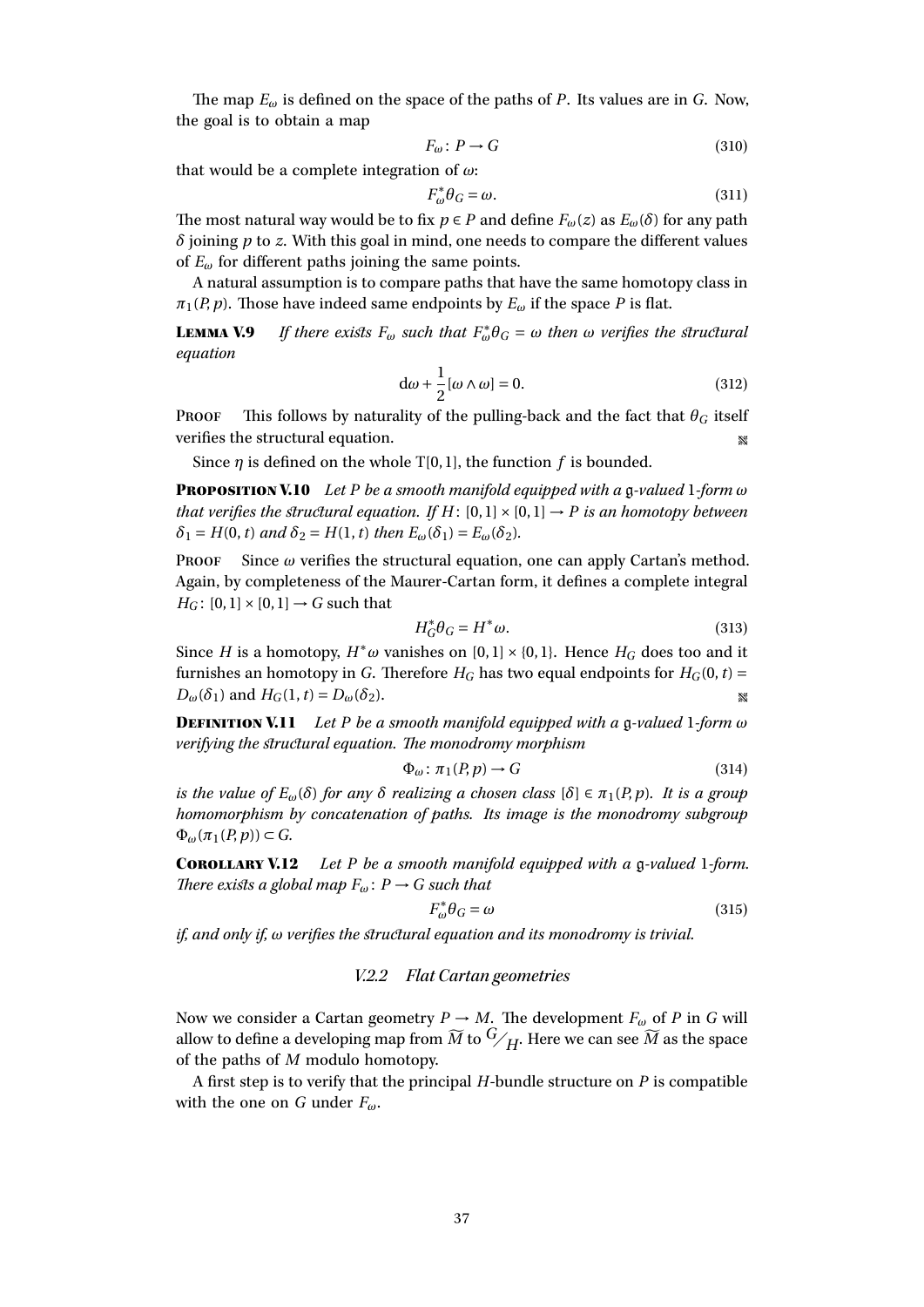<span id="page-37-0"></span>**LEMMA V.13** *Let*  $P \rightarrow M$  *be a Cartan geometry modeled on a reductive pair*  $(q, \hat{p})$ *with a (non-necessarily flat) Cartan connection*  $\omega$ *. Let*  $\delta$ : [0,1]  $\rightarrow$  *P be a path and*  $\psi$ : [0,1]  $\rightarrow$  *H be a smooth function. Then* 

$$
D_{\omega}(\delta \psi) = D_{\omega}(\delta)\psi \tag{316}
$$

*if we have the compatibility*  $D_{\omega}(\delta \psi)(0) = D_{\omega}(\delta)(0) \psi(0)$ *.* 

Proof Both  $D_{\omega}(\delta \psi)$  and  $D_{\omega}(\delta) \psi$  are paths on *G* with same initial point. We only need to check that their derivatives are equal since the unicity of the development of paths would conclude. Indeed we have:

$$
D_{\omega}(\delta\psi)^{*}\theta_{G} = (\delta\psi)^{*}\omega\tag{317}
$$

$$
= Ad(\psi)^{-1} \delta^* \omega + \psi^* \theta_H \tag{318}
$$

$$
= \mathrm{Ad}(\psi)^{-1} D_{\omega}(\delta)^{*} \theta_{G} + \psi^{*} \theta_{H}
$$
 (319)

$$
= (D_{\omega}(\delta)\psi)^{*} \theta_{G}. \tag{320}
$$

 $\mathcal{R}^{\mathcal{C}}$ 

**PROPOSITION V.14** *Let*  $P \rightarrow M$  *be a Cartan geometry modeled on an effective Kleinian pair*  $(q, h)$  *with a flat Cartan connection*  $\omega_P$ *. Then there exists a local diffeomorphism*

$$
D: \widetilde{M} \to {}^G/H \tag{321}
$$

*called a developing map.*

**PROOF** With the universal cover  $\pi_1: \widetilde{M} \to M$  we define the pulled-back bundle  $\widetilde{P}$  by

$$
\widetilde{P} = \left\{ (p, x) \in P \times \widetilde{M} \, \middle| \, \pi_P(p) = \pi_1(x) \right\}.
$$
\n(322)

We have the projection maps  $\widetilde{n_1}$ :  $\widetilde{P} \rightarrow P$  and  $\pi_{\widetilde{P}}$ :  $\widetilde{P} \rightarrow \widetilde{M}$ . The pulled-back Cartan connection  $\omega_{\tilde{p}} = \tilde{\pi_1}^* \omega_P$  defined on  $\tilde{P}$  has still flat curvature by naturality.

$$
\begin{array}{ccc}\nT\widetilde{P} & \xrightarrow{\widetilde{\pi}_{1*}} & T P & \xrightarrow{\omega_{P}} & \mathfrak{g} \leftarrow_{\omega_{G}} & T G \\
\downarrow & & \downarrow & & \downarrow & & \downarrow \\
\widetilde{P} & \xrightarrow{\widetilde{\pi}_{1}} & P & & G \\
\downarrow^{\pi_{\widetilde{P}}} & & \downarrow^{\pi_{P}} & & \downarrow^{\pi_{G}} \\
\widetilde{M} & \xrightarrow{\pi_{1}} & M & & G/H\n\end{array}
$$
\n(323)

The short exact sequence of the fiber bundle  $H \to \widetilde{P} \to \widetilde{M}$  shows that

$$
\pi_1(H, e) \to \pi_1(\widetilde{P}, p) \to \pi_1(\widetilde{M}, x) = \{e\}.
$$
\n(324)

By composition with the monodromy morphism, we obtain the exact sequence:

$$
\{e\} = \Phi_{\omega_{\tilde{P}}}(\pi_1(H, e)) \to \Phi_{\omega_{\tilde{P}}}(\pi_1(\tilde{P}, p)) \to \{e\}
$$
\n(325)

showing that the monodromy of *P* is trivial. (Note that  $\Phi_{\omega_{\widetilde{P}}}(\pi_1(H,e))$  is trivial since *H* ⊂  $\widetilde{P}$  is developed by the identity diffeomorphism to *H* ⊂ *G*.)

By the preceding corollary, we obtain a development

$$
F_{\omega_{\tilde{P}}} \colon \tilde{P} \to G. \tag{326}
$$

It is necessarily a local diffeomorphism that preserves the fibers since  $\omega_{\tilde{p}}$  identifies the tangent space of each fiber with h.

Therefore,  $F_{\omega_{\tilde{p}}}$  descends to a developing map

$$
D: \widetilde{M} \to {}^G/H \tag{327}
$$

that is again a local diffeomorphism.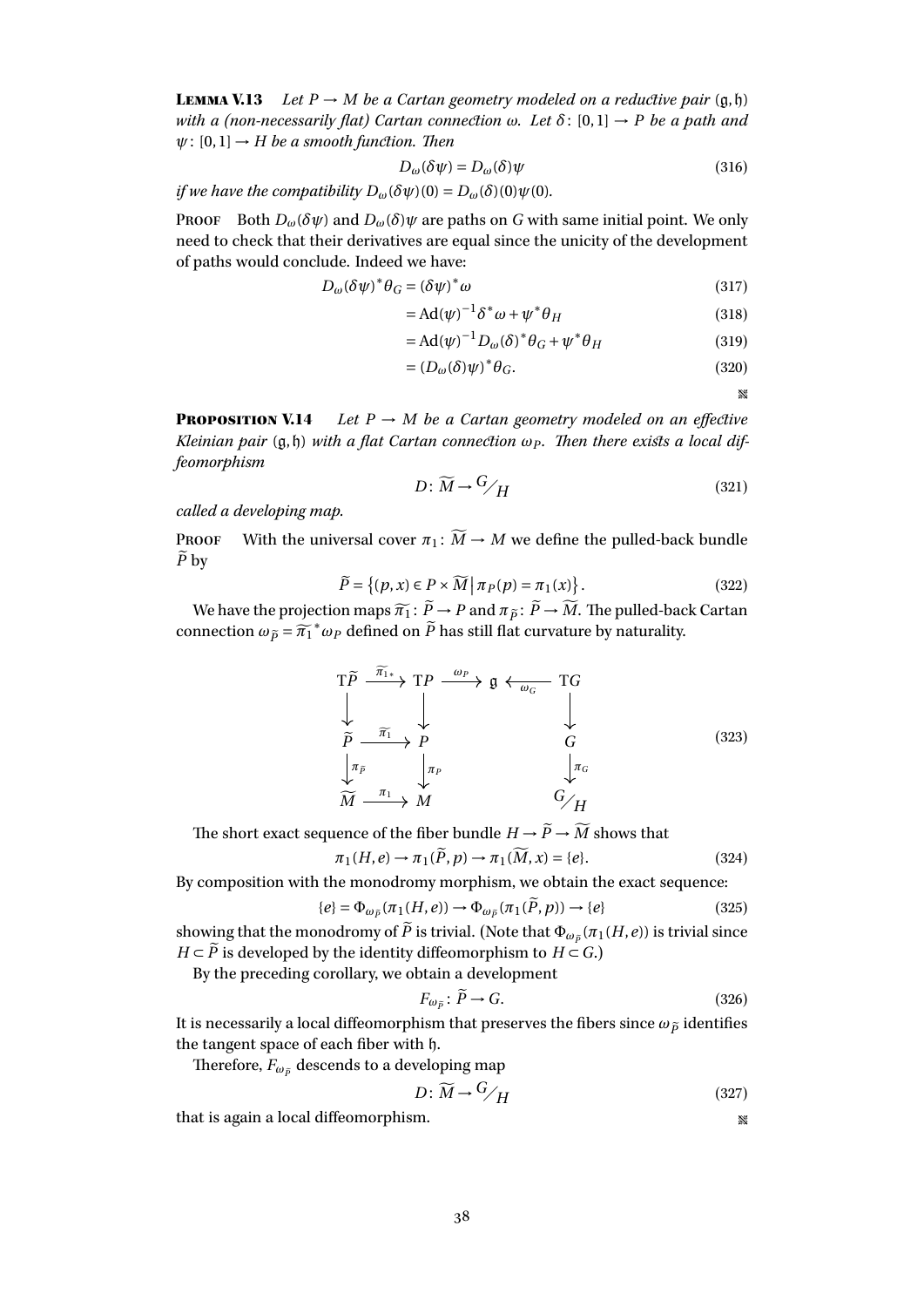**PROPOSITION V.15** *Under the same assumptions, the developing map*  $D: \widetilde{M} \rightarrow G/H$ *is paired with a holonomy morphism*

$$
\rho: \pi_1(M, x) \to G \tag{328}
$$

*that is equivariant:*

$$
\forall \gamma \in \pi_1(M, x), \forall y \in \widetilde{M}, D(\gamma y) = \rho(\gamma)D(y). \tag{329}
$$

**PROOF** Recall that with the universal cover  $\pi_1 : \widetilde{M} \to M$  we constructed

$$
\widetilde{P} = \left\{ (x, p) \in \widetilde{M} \times P \, \middle| \, \pi_1(x) = \pi_P(p) \right\}.
$$
\n(330)

The left action of  $\pi_1(M, x)$  on  $M$  can be lifted to  $P$  by:

$$
\forall \gamma \in \pi_1(M), \, \gamma \cdot (x, p) = (\gamma \cdot x, p). \tag{331}
$$

Hence  $\widetilde{\pi_1} \circ \gamma = \widetilde{\pi_1}$ . We obtain:

$$
\omega_{\widetilde{P}} = \widetilde{\pi_1}^* \omega_P = \gamma^* \widetilde{\pi_1}^* \omega_P = \gamma^* \omega_{\widetilde{P}}.
$$
\n(332)

Since *<sup>γ</sup>* is an automorphism of *<sup>P</sup>*e, it corresponds to a left translation *<sup>ρ</sup>*(*γ*) of *<sup>G</sup>*. For indeed, with any path *η* based at  $p \in \tilde{P}$ , the forms  $\eta^* \omega_{\tilde{P}}$  and  $\eta^* \gamma^* \omega_{\tilde{P}}$  are equal and hence the endpoints of their developments differ by  $\rho(\gamma)$  which does not depends on *η*. It can be checked that *ρ* is indeed a morphism by concatenation of loops in  $\pi_1(M, x)$ . It verifies the equivariance property by what precedes.

**THEOREM V.16** *Let*  $P \rightarrow M$  *be a Cartan geometry modeled on an effective Kleinian pair* (g,h) *with a flat Cartan connection ω<sup>P</sup> . If the Cartan connection ω<sup>P</sup> is complete,*  $t$ hat is to say every  $\omega_P^{-1}(v)$  vector field is complete (its flow is defined on **R**), then the *developing map*

$$
D: \widetilde{M} \to {}^G/H \tag{333}
$$

*is a covering map. If*  $G_{\diagup H}$  *is also simply connected then it follows, with*  $\Gamma = \rho(\pi_1(M,x))$ *the image of the holonomy morphism, that D is a diffeomorphism and*

$$
M \cong \Gamma^{\searrow} \mathcal{G} / H. \tag{334}
$$

PROOF The developing map *D* is a cover if, and only if, it has the lifting property. That is to say, we check that *D* can lift uniquely any path in  $\frac{G}{H}$  with the choice of base points  $x \in \widetilde{M}$  and  $D(x) \in \frac{G}{H}$ .

Any smooth path  $\delta$ :  $[0,1] \rightarrow \widetilde{G}/H$  can be lifted in *G* by a path  $\widetilde{\delta}$ :  $[0,1] \rightarrow G$ . Then  $\widetilde{\delta}^* \theta_G = f \, dt$ . By lemma [V.13](#page-37-0) (p. [38\)](#page-37-0), there exists a unique path *γ*: [0, 1]  $\rightarrow \widetilde{P}$  such that  $\gamma^* \omega_{\tilde{P}} = f \, dt$ . Then the projection of  $\gamma$  in  $\widetilde{M}$  lifts  $\delta$  by construction.

Corollary V.17 *Let P be smooth manifold equipped with a complete parallelism*  $\omega$ : TP  $\rightarrow$  g *verifying the structural equation. If P is simply connected, then P is diffeomorphic to G the unique simply connected Lie group with Lie algebra* g*. Its group law is the concatenation of paths.*